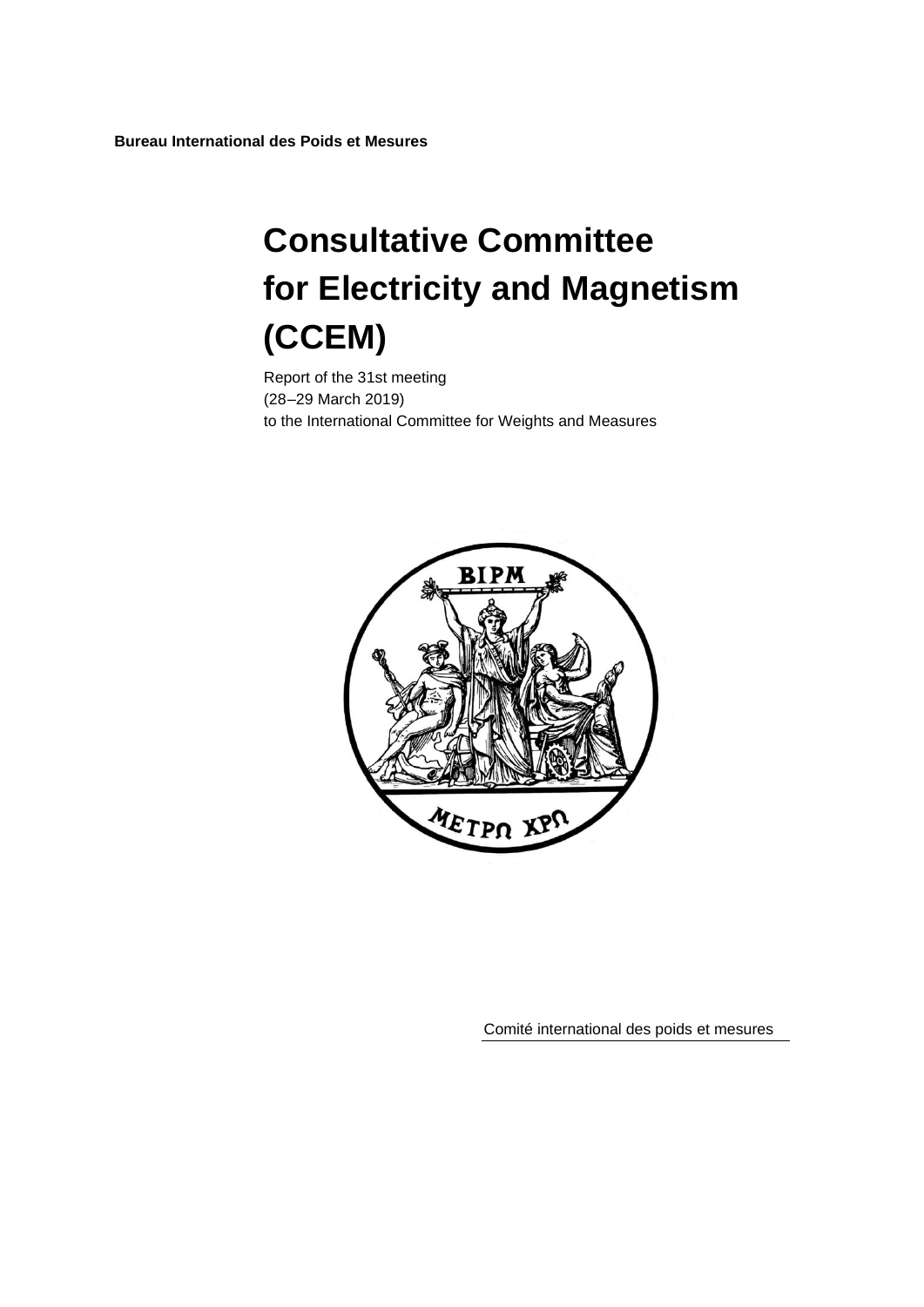## **LIST OF MEMBERS OF THE CONSULTATIVE COMMITTEE FOR ELECTRICITY AND MAGNETISM**

as of 28 March 2019

#### **President**

Dr G. Rietveld, member of the International Committee for Weights and Measures, VSL, Delft.

#### **Executive Secretary**

Dr M. Stock, International Bureau of Weights and Measures [BIPM], Sèvres.

#### **Members**

Agency for Sciences, Technology and Research [NMC, A\*STAR], Singapore. Centro Español de Metrología [CEM], Madrid. Centro Nacional de Metrología [CENAM], Querétaro. CSIR National Physical Laboratory of India [NPLI], New Delhi. D.I. Mendeleyev Institute for Metrology [VNIIM], St Petersburg. Federal Institute of Metrology METAS [METAS], Bern-Wabern. Instituto Nacional de Metrologia, Qualidade e Tecnologia [INMETRO], Rio de Janeiro. Instituto Nacional de Tecnología Industrial [INTI], San Martín, Prov. Buenos Aires. Istituto Nazionale di Ricerca Metrologica [INRIM], Turin. Justervesenet [JV], Kjeller. Korea Research Institute of Standards and Science [KRISS], Daejeon. Laboratoire National de Métrologie et d'Essais [LNE], Paris. Measurement Standards Laboratory of New Zealand [MSL], Lower Hutt. National Institute of Metrology [NIM], Beijing. National Institute of Standards and Technology [NIST], Gaithersburg. National Measurement Institute of Australia [NMIA], Lindfield. National Metrology Institute of Japan, AIST [NMIJ/AIST], Tsukuba. National Metrology Institute of South Africa [NMISA], Pretoria. National Metrology Institute of Turkey [UME], Gebze-Kocaeli. National Physical Laboratory [NPL], Teddington. National Research Council of Canada [NRC], Ottawa. Physikalisch-Technische Bundesanstalt [PTB], Braunschweig. RISE Research Institutes of Sweden AB [RISE], Borås.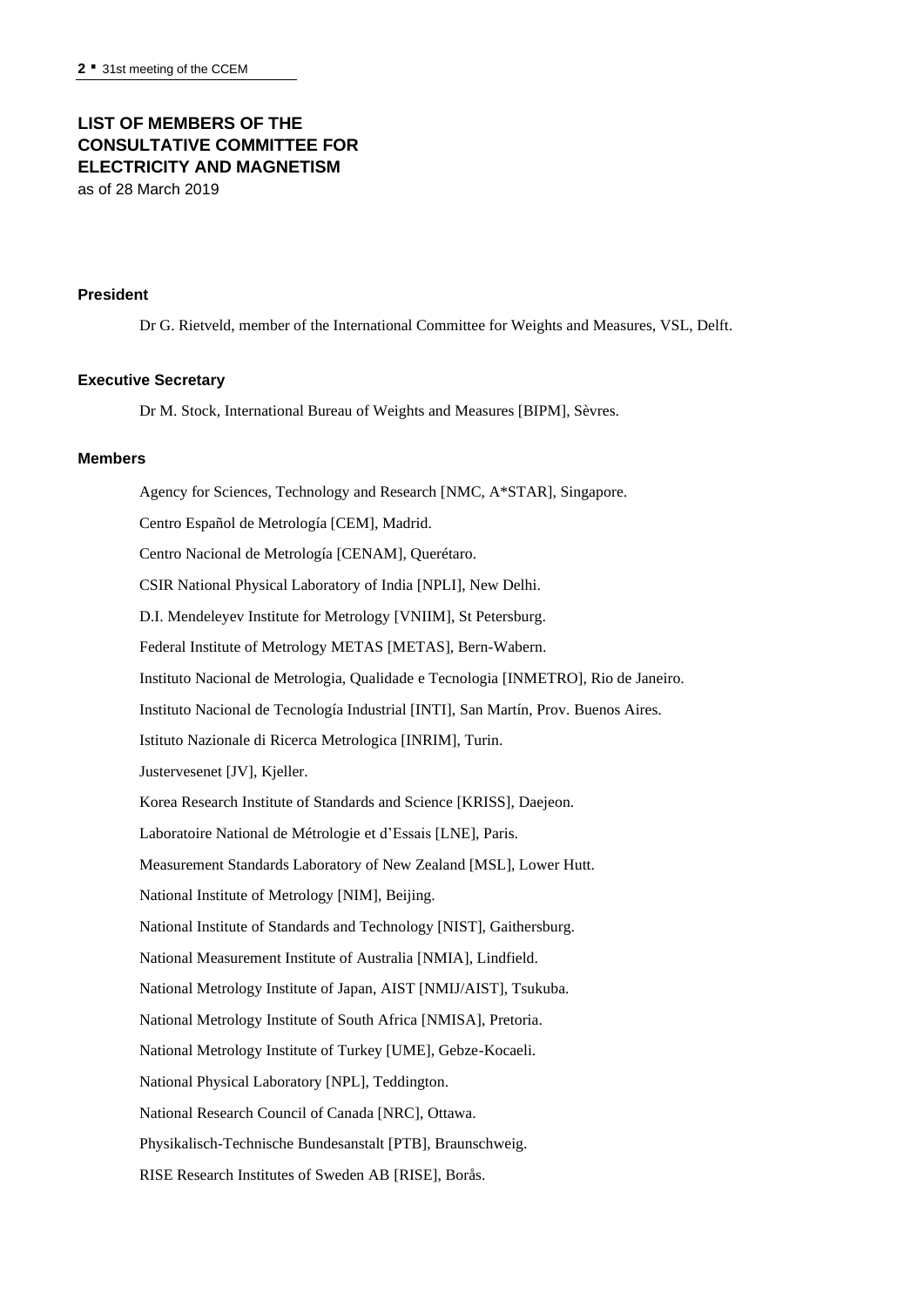VSL B.V. [VSL], Delft.

VTT Technical Research Centre of Finland Ltd, Centre for Metrology / Mittatekniikan keskus [MIKES], Espoo.

The Director of the International Bureau of Weights and Measures [BIPM], Sèvres.

#### **Observers**

Czech Metrology Institute [CMI], Brno.

National Institute of Standards [NIS], Giza.

Standards and Calibration Laboratory [SCL], Wanchai.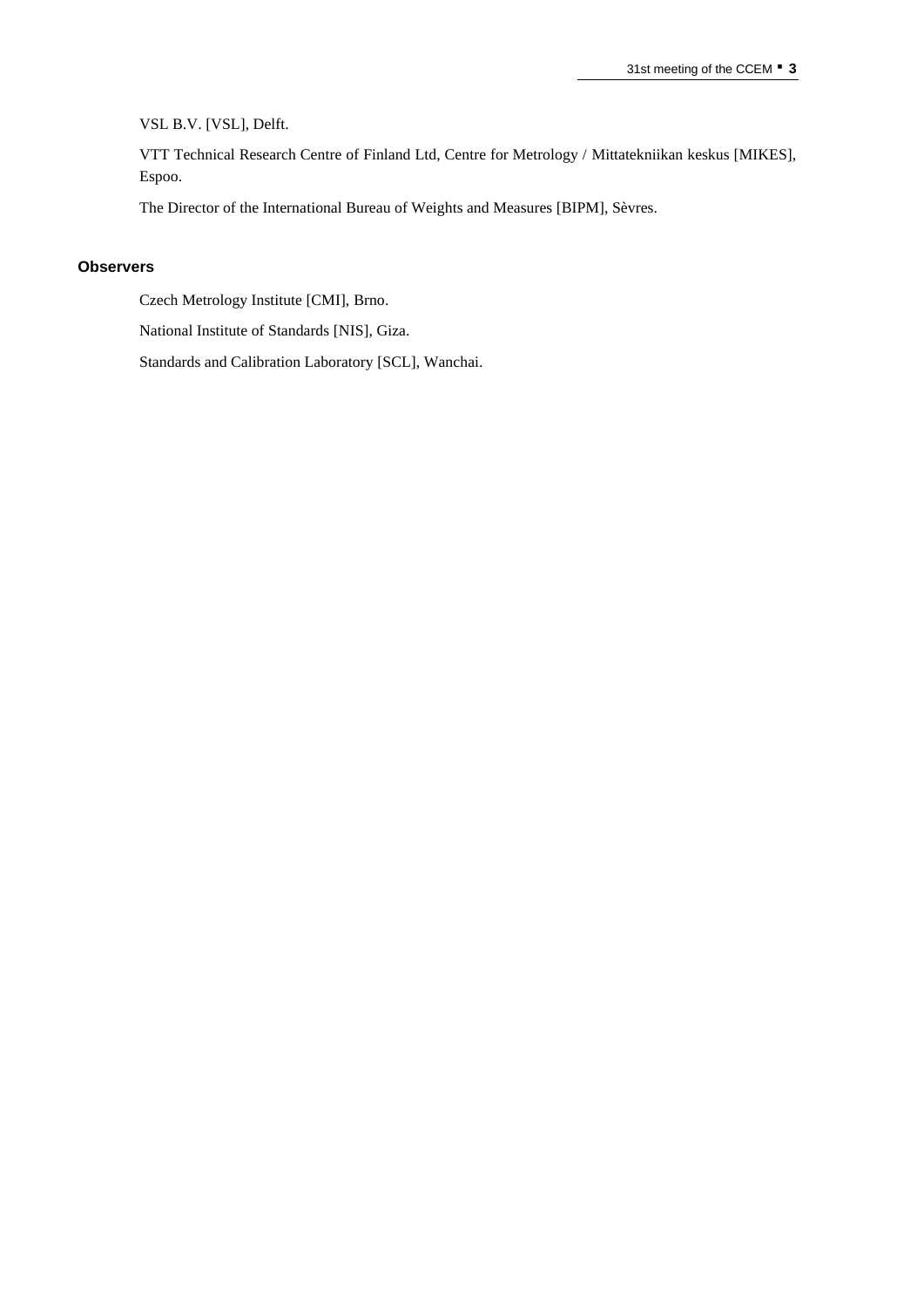## **1. OPENING OF THE MEETING APPROVAL OF THE AGENDA APPOINTMENT OF A RAPPORTEUR**

The thirty-first meeting of the Consultative Committee for Electricity and Magnetism (CCEM) was held at the International Bureau of Weights and Measures (BIPM), at Sèvres, on 28 and 29 March 2019.

The following were present:

#### Members:

Dr Djamel Allal (LNE), Dr Marc-Olivier André (METAS), Dr Vittorio Basso (INRIM), Dr Ilya Budovsky (NMIA), Dr Luca Callegaro (INRIM), Dr Mustafa Çetintas (UME), Mr Javier Diaz de Aguilar (CEM), Mr Lucas Di Lillo (INTI), Dr Murray D. Early (MSL), Prof. Qiulai Gao (NIM), Dr Gleb B. Gubler (VNIIM), Dr Anurag Gupta (NPLI), Dr Paul D. Hale (NIST), Dr Qing He (NIM), Dr Hitoshi Iida (NMIJ/AIST), Dr Daniela Istrate (LNE), Dr J.T. Janssen (NPL), Dr Rolf Judaschke (PTB), Dr Nobu-Hisa Kaneko (NMIJ/AIST), Dr No-Weon Kang (KRISS), Dr Alexander S. Katkov (VNIIM), Dr Gregory Kyriazis (INMETRO), Dr Hyung-Kew Lee (KRISS), Dr Helge Malmbekk (JV), Dr Linoh Magagula (NMISA), Dr Antti Manninen (MIKES), Mr Alexander Matlejoane (NMISA), Dr Yusong Meng (NMC, A\*STAR), Dr Martin J.T. Milton (BIPM Director), Mr Thomas L. Nelson (NIST), Dr François Piquemal (LNE), Dr Gert Rietveld (President of the CCEM, CIPM member, VSL), Dr Ian A. Robinson (NPL), Mr Karl-Erik Rydler (RISE), Dr Carlos Sanchez (NRC), Dr Stephan Schlamminger (NIST), Dr Uwe Siegner (PTB), Dr Helko van den Brom (VSL), Dr Anton Widarta (NMIJ/AIST), Prof. Jonathan Williams (NPL), Dr Barry Wood (NRC), Dr Markus Zeier (METAS).

#### Observers**:**

Dr Mohammed Helmy Abd El-Raouf (NIS), Mr Jiri Streit (CMI), Mr Cho Man Tsui (SCL).

Representatives of Institutes from Member States invited to attend as Observers:

Mr Jon Bartholomew (EMI), Mr Saad Bin Qoud (SASO-NMCC), Mr Luis Ribeiro (IPQ).

Also present: Dr Sten Bergstrand<sup>1</sup> (Executive Secretary of the JCRB), Dr Pierre Gournay (BIPM), Mr José Angel Moreno Hernández (BIPM), Dr Susanne Picard (BIPM, KCDB Coordinator), Mr Benjamin Rolland (BIPM), Dr Stéphane Solve (BIPM), Dr Michael Stock (BIPM, Executive Secretary of the CCEM).

Dr Rietveld, president of the CCEM, opened the meeting on Thursday 28 March 2019 at 2.00 pm and welcomed the delegates. The attendees at the meeting were invited to briefly introduce themselves. CENAM was excused.

Dr Rietveld paid tribute to Prof. Dieter Kind who passed away last year and acknowledged his contributions as President of the CIPM (1984 – 1997) and CCEM (1992 – 1996) and outlined the actions he had taken to stimulate international cooperation regarding EUROMET and WELMEC. An expert in high voltage techniques, Prof. Dieter Kind was president of PTB (1975 – 1995). He was recognized at CPEM 1994 for "Excellence, Leadership and Inspiration in World Metrology".

<sup>&</sup>lt;sup>1</sup> On secondment from RISE.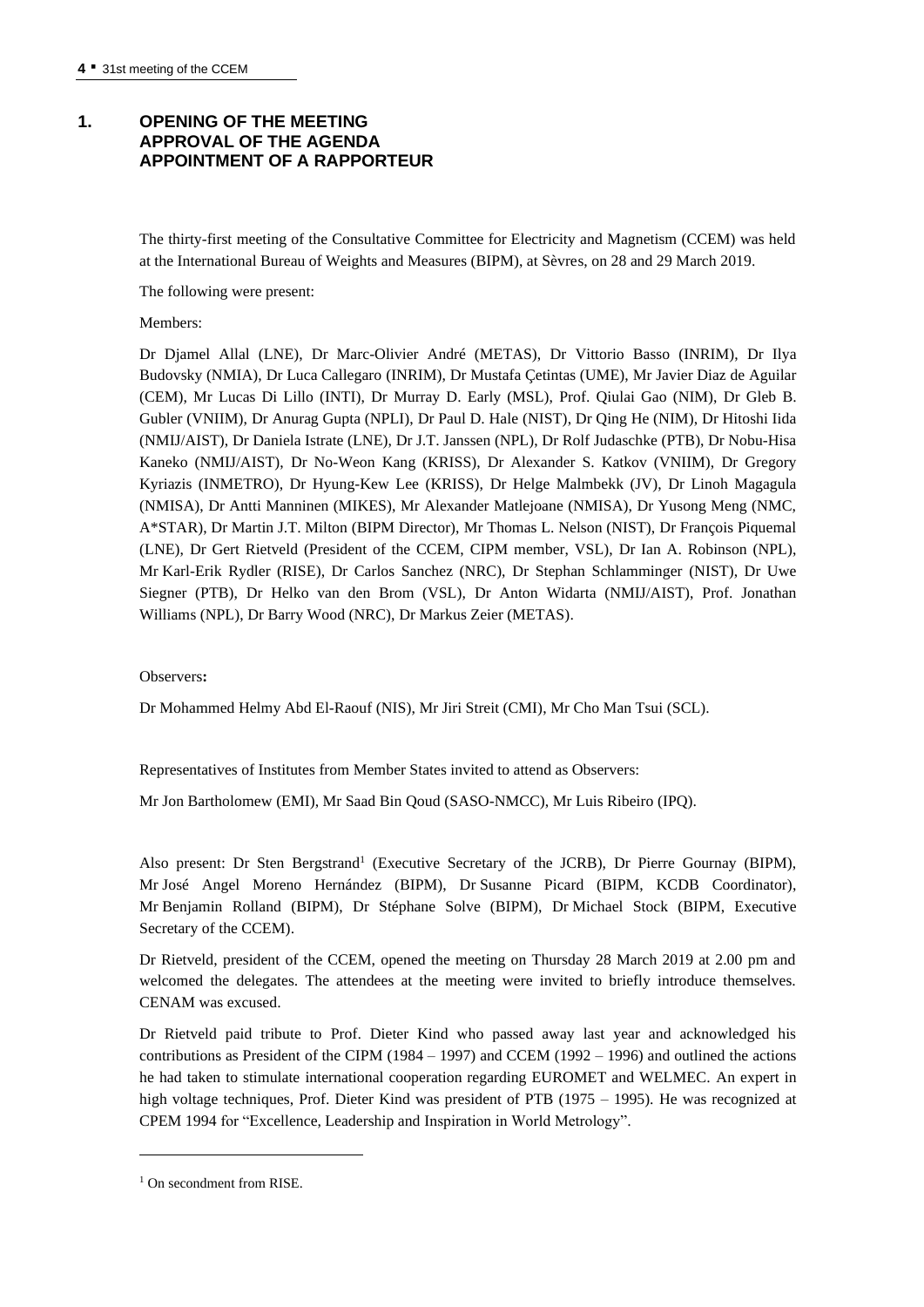The attendees were invited to observe a minute's silence.

Dr Rietveld suggested following the agenda (working document CCEM/19-02). He acknowledged Dr Early for his work as rapporteur for the 30th CCEM meeting in 2017 and introduced Dr Piquemal who would be the rapporteur for this meeting. He announced that it was planned to record the meeting for the minutes. No one raised any objections.

## **2. ACTIONS ARISING FROM THE MINUTES OF THE 30TH CCEM MEETING IN 2017**

The status of the five actions agreed at the CCEM 2017 meeting is summarized as follows:

1. Propose a suitable note regarding the 'var' for the SI brochure: The text is ready to be included as a side note in the SI brochure.

2. Revised SI: final comments to the *mise en pratique*, implementations guidelines and '100-word' paragraph:

Action is completed.

3. Update the CCEM strategy document:

Action is not completely finished, only one-page summary has been updated.

4. Possible IEC representation at the CCEM:

The action has been abandoned. The key issue was to find the right person to attend the meetings.

5. Review news bulletins published by other CCs:

It is envisaged to increase information exchange (by emails) with CCEM members when relevant news becomes available.

In addition, NIS was proposed as CCEM observer to CIPM in October 2017 and accepted.

#### **3. NEWS FROM THE CIPM, CGPM AND BIPM**

Dr Rietveld gave an update on CIPM and CGPM matters (working document CCEM/19-03\_d).

There were three CIPM meetings (March 2017, October 2017, June 2018) and two CC President's meetings (June 2017, June 2018).

Discussions and decisions at the CIPM meetings were focused on the following matters:

Revised SI

This includes five topics: (i) Resolution A for the CGPM based on the fact that the agreed CCM – CCU conditions for revision are met, (ii) the support publication of defining constants by TGFC CODATA, (iii) the final draft of the SI brochure (which had required a lot of work), (iv) updates of CC *mises en pratique*, and common CC statement and (v) action for the CCM to define the 'consensus value' for dissemination of the kilogram;

• BIPM finances and pension fund;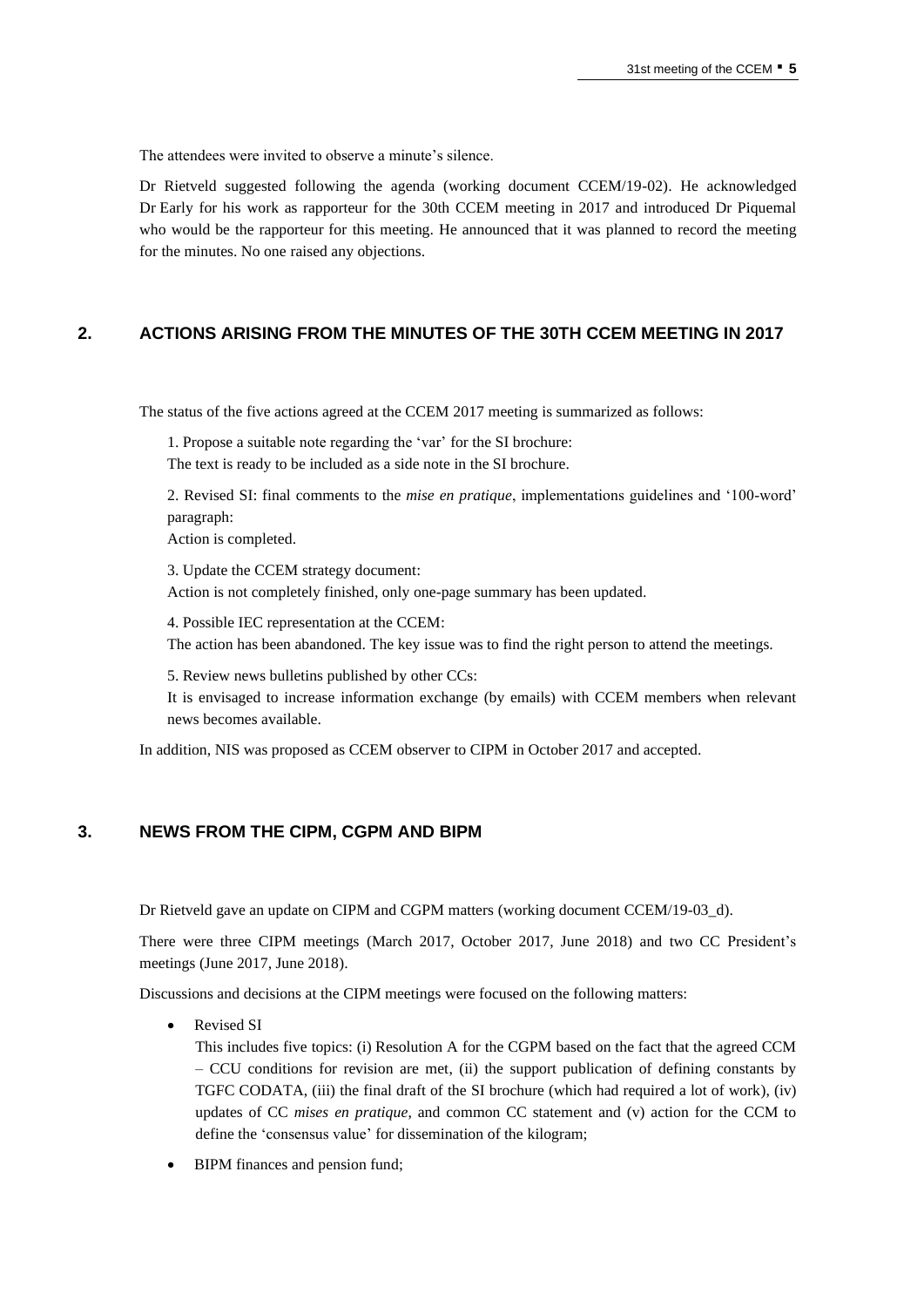- Finishing the CIPM WG MRA review and starting a WG on data reproducibility;
- Agreeing on new members and observers for CCs (NIS as a new CCEM observer);
- BIPM Mission, Vision, Objectives; 2020-2023 work programme; Every four years the BIPM proposes a work programme to be reviewed by the CIPM.

Dr Rietveld highlighted the decision CIPM/106-16 to include text in the document CIPM-D-01, which details the support of the CCs to the CIPM along three objectives regarding (1) progressing the state of the art, (2) defining new possibilities for metrology to have impact on global measurement challenges and (3) demonstrating and improving the global comparability of measurements. Dr Rietveld pointed out that the CCEM is doing the job. It was recalled that all the work of the CCs is on consensus-based decision making. There is no voting in CCs. The vote might be at CIPM level if no consensus is reached.

At the CC Presidents meetings, the following matters had been discussed:

- Review of the CIPM MRA status of the CC actions and RMO actions: Exchange of experiences, interaction between CCs and RMOs / JCRB;
- CC matters: Definition of key and supplementary comparisons, CC web pages on the BIPM site, open access of CC documents, CC strategies;
- CGPM planning CC presentations, posters and reports;
- Update of CIPM-D-01 "Rules of procedures for CCs".

Dr Rietveld considered that the CCEM is on track to operate the CIPM MRA more efficiently. About the third item, he encouraged everybody to read the CC documents and the CC strategies and also the CC presentations, posters and reports prepared for the 26th meeting of the CGPM. All of these are available on the BIPM website (in addition to the working documents CCEM/19-03\_a,b,c). Dr Rietveld thanked Dr Stock for the preparation of the CCEM poster and the CCEM short report for the CGPM.

Dr Rietveld presented the new composition of the CIPM bureau with Dr Louw (South Africa) as President, Dr Usuda (Japan) as secretary, Prof. Ullrich (Germany) and Dr Olthoff (USA) as Vice-Presidents. He also presented the complete list of CIPM members. Based on decisions CIPM/108- 07 to 09, CC presidents were appointed for four-year terms: Dr Park (CCQM), Dr Dimarcq (CCTF) and reappointed for four-year terms: Dr Usuda (CCAUV), Dr Rietveld (CCEM), Dr Castelazo (CCL), Dr Richard (CCM), Dr Rastello (CCPR), Dr Louw (CCRI), Dr Duan (CCT) and Prof. Ullrich (CCU).

Dr Rietveld invited Dr Milton, the Director of the BIPM, to present an update from the BIPM (working document CCEM/19-03\_e). Dr Milton addressed six points:

• Changes in Member States and Associates:

Ukraine became a Member State. Uzbekistan and Kuwait became Associate States of the CGPM while Venezuela was excluded as a Member State. As of 14 November 2018, they are 59 Member States and 42 Associates of the CGPM. All of the 101 NMIs participate in the CIPM MRA together with the four international organizations (ESA, IAEA, JRC, WMO) and 156 Designated Institutes.

• World Metrology Day:

The theme of World Metrology Day in 2019 is "The International System of Units - Fundamentally better". Dr Milton thanked APMP and the Standards and Calibration Laboratory (SCL, Hong Kong (China)) for having prepared the poster for WMD 2019. AFRIMETS and GULFMET are expected to prepare the next posters for 2020 and 2021, respectively.

The five resolutions of the 26th meeting of the CGPM: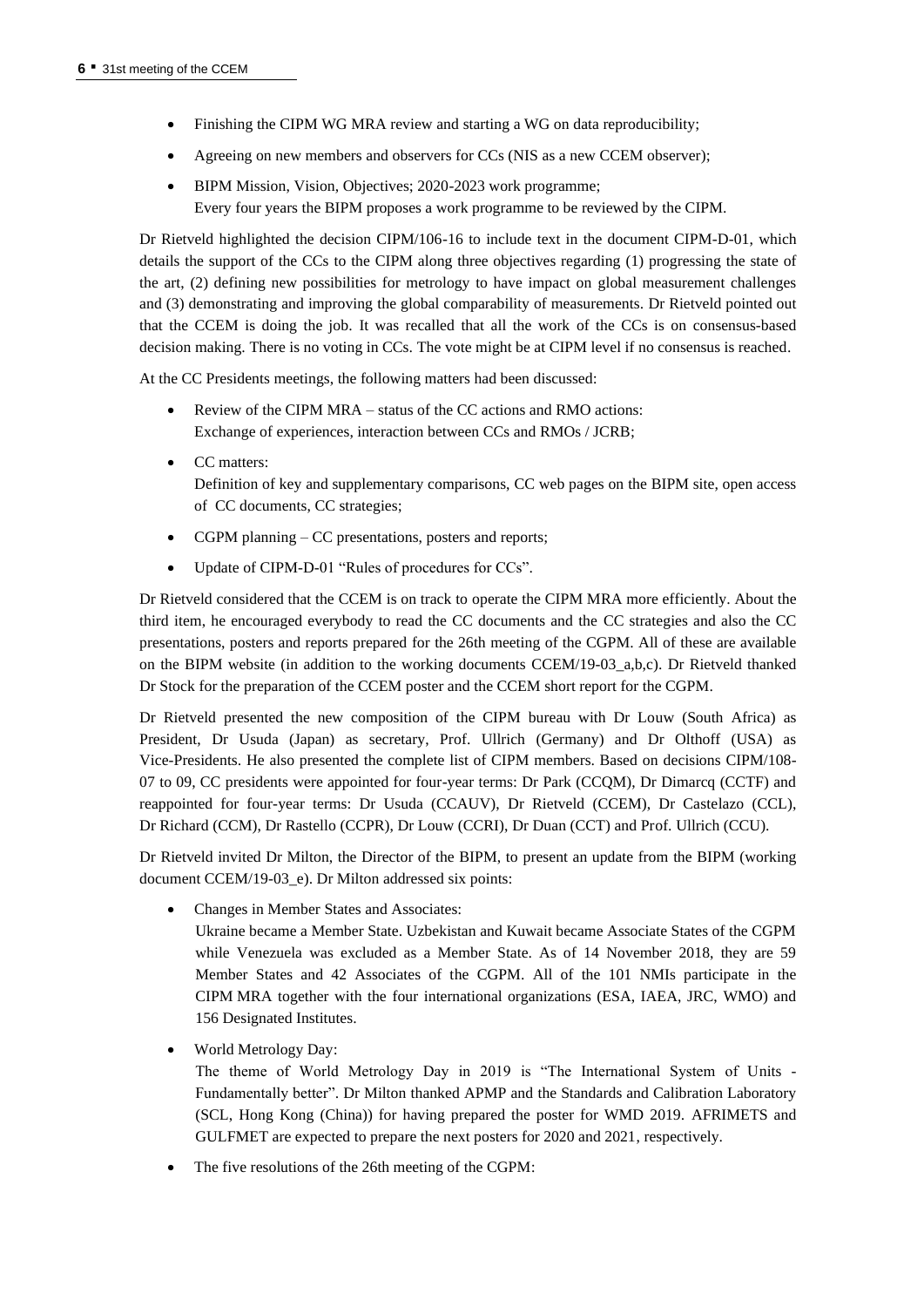Resolution 3 includes a mandate to the BIPM for capacity building and knowledge transfer.

- Mandate for capacity building and knowledge transfer (CKBT): They are three types of activities: (i) workshop-based activities (taking place at the BIPM or in the regions jointly with RMOs), (ii) laboratory-based capacity building placements (at the BIPM and at the partner NMI/DI), and (iii) knowledge transfer by visiting scientists from NMIs/DIs (secondment to the BIPM). Over 75 % of Member States and Associates have participated in the CBKT Programme (as trainees, lecturers and sponsors). A total of 308 participants (124 at the BIPM) from 83 countries participated in various training courses.
- Current secondees and guest workers: There are nine people at present for the period from September 2018 to December 2020. Delegates are invited to ask Dr Stock for possibilities for secondees and guest workers in the Physical Metrology Department.
- Upcoming meetings and events at the BIPM: Sixteen meetings, including seven for CCs, are already scheduled for 2019.

#### **4. MATTERS RELATED TO FUNDAMENTAL CONSTANTS AND THE SI**

## **4.1. REPORT OF THE CCEM WORKING GROUP ON ELECTRICAL METHODS TO MONITOR THE STABILITY OF THE KILOGRAM, WGKG**

Dr Robinson reported on the meeting held jointly with the CCM working group on the realization of the kilogram, CCM-WGR-kg, in July 2018 at the time of CPEM 2018 with updated information (see working documents CCEM/19-04.1\_a,b).

A tribute was paid to Dr Chris Sutton who passed away on 13 December 2018. Dr Chris Sutton worked at MSL for 43 years and invented their novel form of Kibble balance which uses two coupled pressure balances. His contributions to the Kibble balance community will be missed.

*Redefinition and Maintenance of the kilogram:* The latest version (11.3) of the *mise en pratique* for the kilogram was distributed on 20 July 2018 and a Focus Issue of *Metrologia* was published on the kilogram. Open questions remain on the use of the BIPM ensemble of reference mass standards, the improvement of the technical protocol for the key comparison of kilogram realizations (now identified as CCM.M-K8.2019), the periodicity of that comparison and on the measurements of small masses. The key comparison will occur immediately after the redefinition, then every 2-10 years. Institutes with realization uncertainties at the level of  $1 \times 10^{-7}$  will be invited to participate. The CCM will organize an internationally coordinated dissemination of the mass unit, based on a "consensus value", until sufficient agreement between individual experiments is reached. A diagram was presented showing links between national traceability chains (from kilogram realizations to the users) through key comparisons and relying on the stability of the BIPM reference mass standards.

*Realization of the kilogram using the X-Ray Crystal Density method*: INRIM has improved silicon lattice spacing measurements and carried out neutron activation analysis and simulation. Two papers were published in *Metrologia* on the forward scattering in a two-beam laser interferometer and on the self-weight effect in the measurement of the volume of silicon spheres. Developments have been pursued on X-Ray Crystal Density (XRCD) measurements by NMIJ and PTB. Dr Robinson recalled that results were published by NMIJ and IAC in 2017, on independent Avogadro constant measurements, with a relative standard uncertainty of  $2.4 \cdot 10^{-8}$  (NMIJ) and  $1.2 \cdot 10^{-8}$  (IAC). NMIJ has improved ellipsometry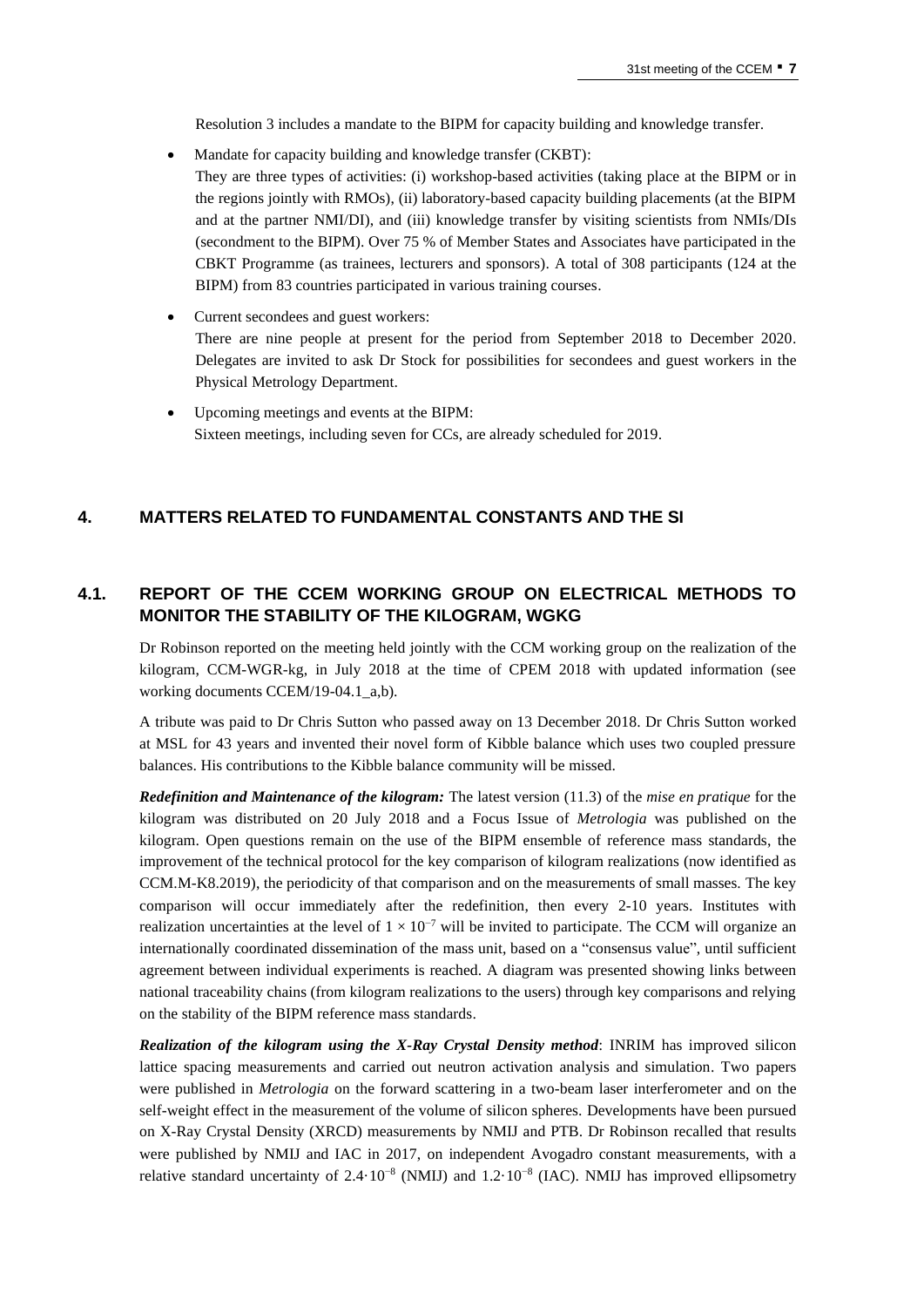measurements and the temperature control of its interferometer. They have made further comparisons of silicon lattice spacing. Electron paramagnetic resonance (EPR) techniques were also used to investigate impurity concentrations and check mass deficit corrections. PTB has three new silicon crystals, giving six new spheres. They have checked that their temperature measurements agree with those of INRIM to better than 100 µK which contributes less than  $1 \cdot 10^{-9}$  to volume. PTB has an XRF/XPS apparatus allowing the spheres to be transferred under vacuum to the balance. They are investigating alternatives to the use of the expensive <sup>28</sup>Si spheres.

#### *Realization of the kilogram using Kibble balance techniques:*

*BIPM:* The balance is working in vacuum and is using the one mode two measurement phase scheme (OMTP) using a bifilar coil at room temperature. The weighing noise was improved by 100 times and the repeatability is now a few parts in  $10<sup>7</sup>$ . The effect of the weighing current on the field of the magnet has been investigated and two papers have been published in *Metrologia*. Many improvements have been made including improved alignments. The BIPM plans to publish results in 2019.

**KRISS***:* They are aiming for an uncertainty of 1 to 2 parts in  $10^7$  in 2019, improving to 5 parts in  $10^8$  by 2020 and intend to contribute to the comparison BIPM.M-K8 in 2020. The team is improving techniques both for the alignment of the apparatus and the synchronization of the acquisition of moving data. They are starting work on a micro Kibble balance for use in the range between 1 mg and 2 g.

*LNE:* A measurement of the Planck constant has been produced in 2017 with a relative standard uncertainty of  $57 \cdot 10^{-9}$ . A factor of 1000 reduction of movement on evacuation now allows vacuum operation. Modifications to the balance and support slab have greatly reduced the type A uncertainty. LNE is aiming to contribute to the comparison BIPM.M-K8 with a relative standard uncertainty of below 50⋅10<sup>-9</sup>. LNE intends to work on traceable methods to measure small forces and masses.

*METAS:* Work is in progress to improve the METAS Kibble balance. The "crossed cone" alignment system has been replaced. A green laser is used to improve velocity and displacement measurements. A new method has been developed to align the mass comparator to the vertical. An adjustment mechanism for the x-y position of the central corner cube, to eliminate the Abbe error, will be tested soon. The system is showing reproducible alignment and will be operational in vacuum. It is intended to transfer the apparatus to their mass laboratory and to participate in the comparison BIPM.M-K8.

*MSL:* The piston and cylinder have been modelled. Unwanted effects of tilt and eccentricity are critical but the effect of their variations remains less than 2 parts in  $10<sup>9</sup>$ . The magnet was designed to produce a 0.6 T flux density in the gap and a uniformity of better than  $\pm$  20 ppm over a  $\pm$  20 mm span. The reversible temperature coefficient of magnetization of the magnet material is less than 20 ppm/K. A laboratory has been constructed for the Kibble balance work. New measurements of *g* have been performed in this lab. Construction and characterization of ancillary equipment is under way. MSL intends to operate the balance in air in 2021 with vacuum operation later. They plan to participate in BIPM.M-K8.

*NIM:* The Joule balance NIM-2 produced a measurement of the Planck constant with an uncertainty of 2.4·10<sup>-7</sup>. A shielded permanent magnet, with a factor of six improvement in flux density (0.49 T), has replaced their electromagnet. This has reduced the Type B uncertainty arising from external magnetic fields to 1.4 parts in 10<sup>8</sup>. The type A uncertainty of the apparatus has been decreased to  $3.10^{-8}$ . Their long-term aim is to realize the redefined kilogram in vacuum and transfer it to the mass group of NIM.

*NIST:* The Planck constant has been measured by NIST in 2017 with an uncertainty of 13·10<sup>-9</sup>. Many improvements have been done to the apparatus since then. An accident involving the coil and a flooded laboratory have delayed the work. They are working on a table-top Kibble balance with a range from 1 g to 10 g with a target uncertainty in the region of  $10^{-6}$ . They are also designing a 1 g to 100 g in-vacuum Kibble balance.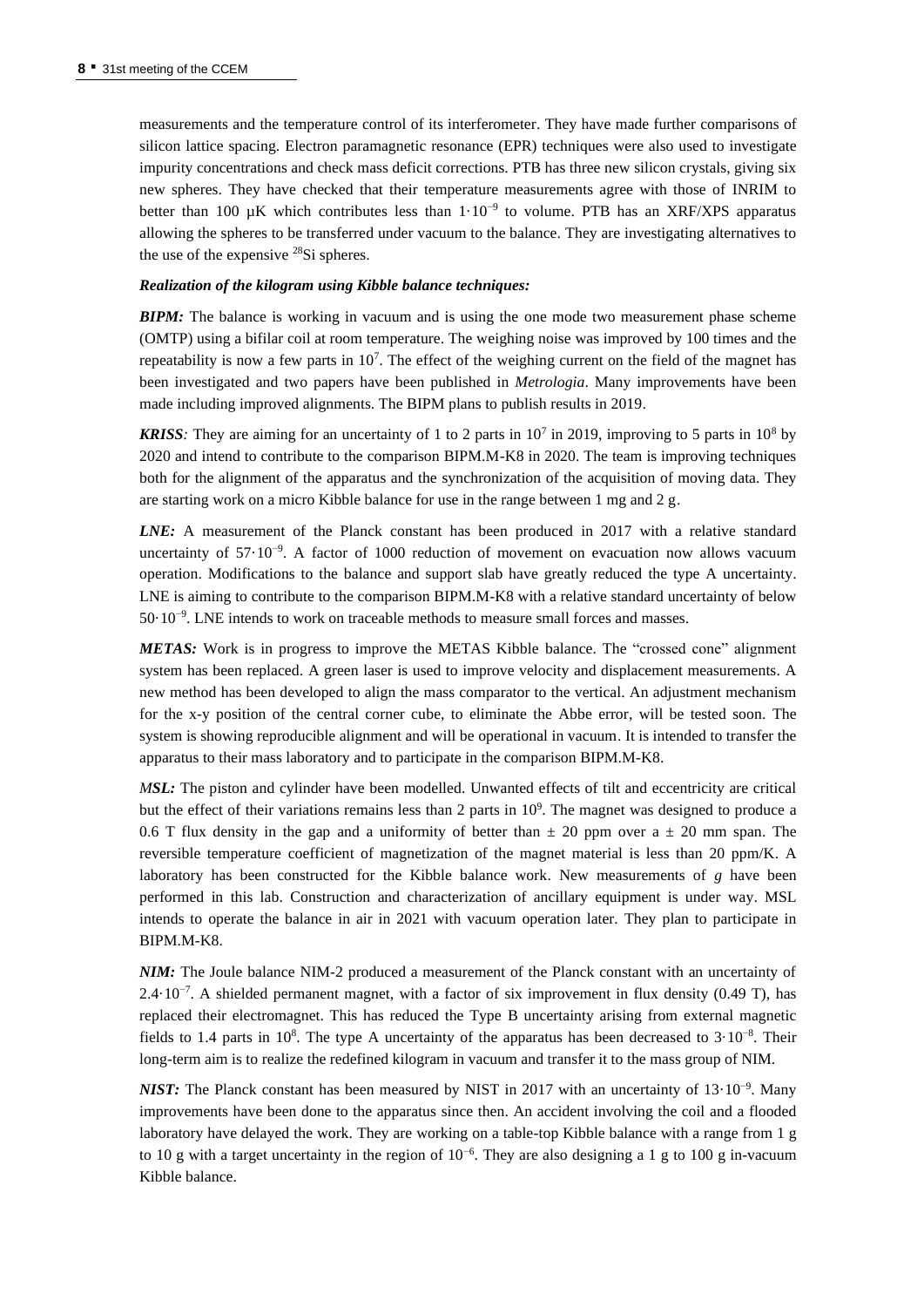*NPL:* A next generation Kibble balance to measure mass from 100 g to 250 g is under development. Six demonstration balances have been built for SI publicity. Electronics have been updated with a modern ring-control computer and updated isolated low-noise electronics. NPL aims to produce results with an uncertainty of less than one part in  $10<sup>6</sup>$  by the end of 2019.

*NRC*: The NRC measured the Planck constant in 2017 with an uncertainty of 9.1⋅10<sup>-9</sup>. Critical techniques used in the apparatus (some from NPL, some from NRC) have been reviewed. They are investigating, characterizing and reducing sources of uncertainty. The drift in their measurements of *h* over 3.2 years is (- 0.51 ± 2.3)·10<sup>-9</sup>/year. New gravity transfer measurements should allow a reduction of the associated uncertainty to  $3 \cdot 10^{-9}$ .

*UME:* The first UME oscillating magnet Kibble balance (UME KB-I) has achieved an uncertainty of 6 parts in 10<sup>6</sup> . The UME KB-II was constructed to provide a lower uncertainty than UME KB-I. Optimization procedures for the apparatus have been developed and have achieved a repeatability of 3·10−7 . A PJVS is being integrated into the measurement system. UME KB-III is being designed with a target uncertainty of 5·10−8 within two years.

*Small mass measurements at NMIJ:* NMIJ are working on a voltage balance to provide traceability for measurements of small masses and have also recently built a MEMS-based voltage balance to measure small masses and small torques. They are also carrying out force measurements between 10 nN to 10 pN using radiation pressure with laser powers varying from 1.5 W to 1.5 mW. Some discrepancies in the system are under investigation.

*Gravimetry:* It is pointed out that a dialogue is necessary between the CCM working group on gravimetry, CCM-WGG, which is responsible for the treatment of results from key comparisons in gravity, and the CCM working group dealing with Kibble balances, to ensure that any formal mechanisms proposed for the handling and propagation of comparison results are acceptable to the Kibble balance groups.

Dr Robinson summarized other matters discussed at the joint meeting of CCEM-WGKG and CCM-WGR-kg:

- The next technical meeting on the Kibble balance, KBTM2019, will be hosted by NPL on the 21-22 of October 2019 in Bushy House (the birthplace of the Kibble balance). Further details can be obtained from Dr Robinson.
- The chair of the working group CCEM-WGKG and the President of the CCEM have agreed that the group will be disbanded at this 31st CCEM meeting. The achievement, by its members, of the recent set of *h* data, which led to the redefinition of the kilogram, is considered to be a successful conclusion to the work of the group; the subsequent changes to the SI eliminate the dependency of the electrical units on mass, and remove the need for the CCEM to maintain a working group on monitoring the stability of the kilogram. Future activities will be the responsibility of the CCM.
- It was outlined that Kibble balance work would benefit from improvements in electrical measurements. Some examples of improvements were given: conventional resistors with improved robustness and stability, compact QHR arrays, novel voltage references (conventional or quantum) etc. It is noted that some such innovations are also needed for many NMIs, which are currently investigating industrial applications of Kibble balances.

Dr Robinson thanked all the members of the group, both past and present, who have contributed to the work and its successful conclusion. He recalled that the group was started under the chairmanship of Bryan Kibble and considered that the discussions, and the actions of both the membership of the group and the CCEM, have helped steer and enable the process of redefinition over more than 20 years.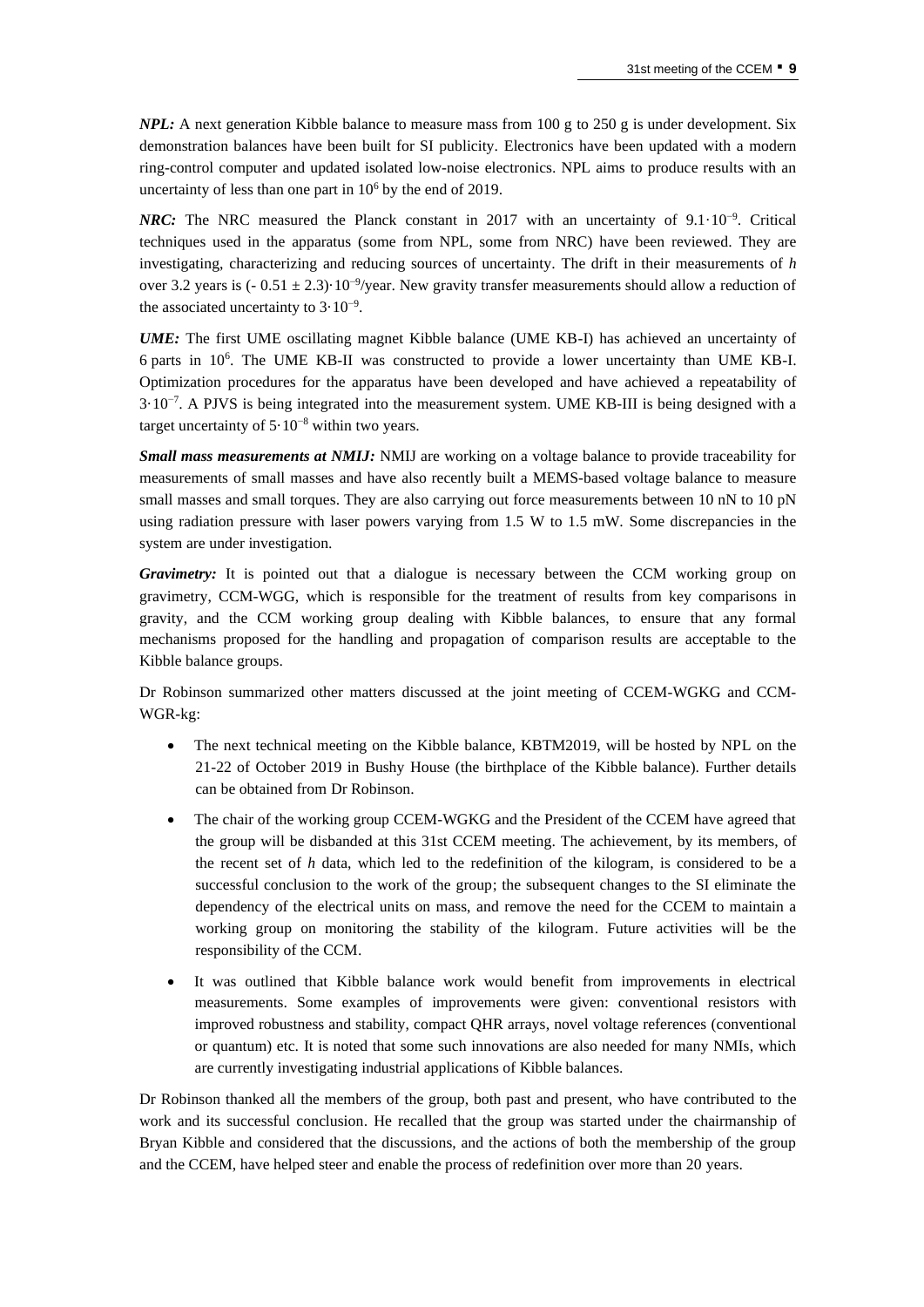Questions were asked about the outlook of the Kibble balance including developments to address the small mass scale. Dr Robinson answered that one of the benefits from the revision of the SI will be the use of the Kibble balance for direct measurement of small masses. It is possible to realize submultiples of the kilogram directly and, by avoiding all the steps involved in scaling down from 1 kg to masses in the milligram to 100 microgram range, lower uncertainties can be obtained. The development and implementation of simplified Kibble balances by many groups, such as table-top and micro Kibble balances, are of great interest, even for countries with limited resources. Dr Robinson highlighted the necessity to have different types of Kibble balances for the various mass and uncertainty ranges, and pointed out that, for the realization of the kilogram, one needs not only a Kibble balance but also quantum electrical standards. Dr Rietveld thanked Dr Robinson and closed the discussion.

## **4.2. REPORT FROM THE CCEM WORKING GROUP ON PROPOSED MODIFICATIONS TO THE SI, WGSI**

Dr Wood presented a report from the WGSI (working document CCEM/19-04.2\_c) by recalling the two main tasks of the group formed in 2005: the draft of the CCEM's recommendation EM1 (2007) and its *mise en pratique* (2009), in favour of the proposed redefinition of the SI. The WGSI terms of reference have been revised recently to focus on the effective implementation of the revised SI. Two key documents have been produced and made available on the BIPM website: <https://www.bipm.org/en/measurement-units/rev-si/>

- Draft *mise en pratique* for the ampere and other electric units in the SI including the final numbers and digits (working document CCEM/19-04.2\_a)
- CCEM Guidelines for Implementation of the Revised SI (working document CCEM/19-04.2\_b)

Dr Wood recommended the delegates to download these two documents and to promote them. The guidelines can be used as guidance for QS auditors. Dr Wood emphasized that it is not absolutely necessary to correct all electrical values on 20 May 2019. The relative changes *d* for calibration values are given for the main concerned quantities<sup>2</sup>, the biggest step being for voltage quantities. It is highlighted that if the relative expanded uncertainty is greater than  $2.5 \times |d|$ , then the existing calibration value can continue to be used until the next recalibration cycle.

For the promotion of the revised SI undertaken by the CIPM task group TGSI, delegates are invited to:

- Provide the BIPM with images from World Metrology Day for their new website by sending an email to Dr Wood (member of TGSI)
- Send an email to google at [proposal@google.com](mailto:proposal@google.com) asking them to make the google icon about measurement and the SI redefinition on the 20 May 2019.

Dr Wood concluded that the terms of reference of the WGSI have been completed after 14 years and he recommended disbanding the group. He thanked the WGSI members and contributors with a special acknowledgment to Dr Witt for acting as original secretary of the WGSI.

On the invitation of Dr Rietveld, all delegates shared details of their activities towards the promotion of the revised SI. These actions were very diverse and oriented towards customers, universities or the public. They consisted of letters, emails and notes sent to the customers, information sent to teachers, talks, round tables or seminar courses organized at the NMIs or outside (at the universities), interviews given in media, videos or texts published on YouTube or elsewhere, open days organized in some NMIs,

<sup>&</sup>lt;sup>2</sup> Note added by the rapporteur: the relative change mentioned for capacitance  $(-1.779\times10^{-8})$  is only in the case of traceability to a QHR standard. There is no change if the capacitance is calibrated against a Thompson Lampard calculable capacitor.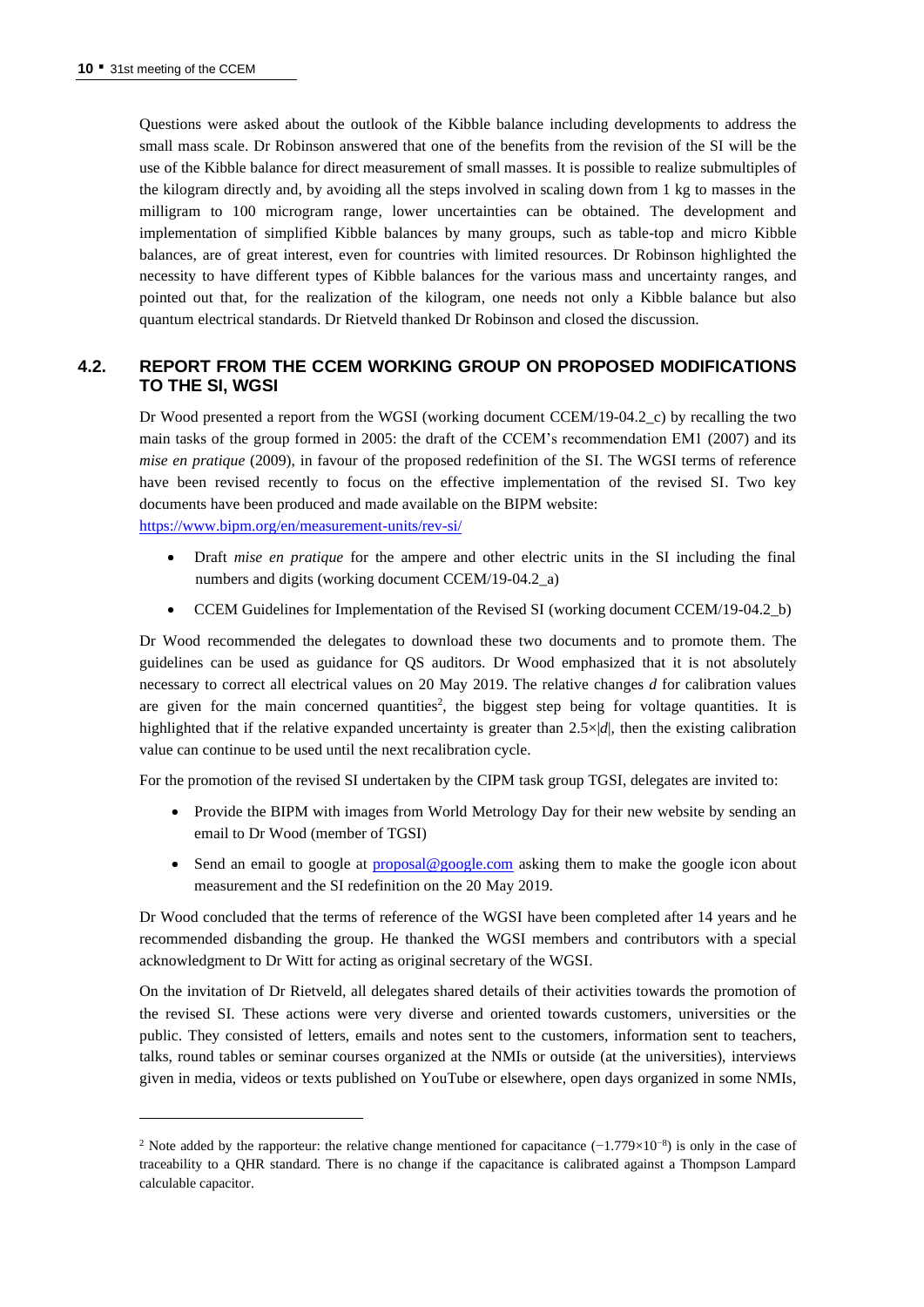journal papers and some specific books (including a manga book) already published or in preparation, in particular school text books which are recognized as an important way to explain the SI. Difficulties experienced in talking to government representatives about the revision of the SI was also mentioned. From his side, Dr Rietveld considered that the revised SI will have an impact on the legislation and VSL as other NMIs should follow the European legislation. However the legislation is changing slowly. Dr Wood stated that people are accepting the change to the SI, based on the fact that in total more than 2 billion have been reached by the press campaign.

#### **4.3. REPORT FROM THE CODATA TASK GROUP ON FUNDAMENTAL CONSTANTS**

The report (working document CCEM/19-04.3) was presented by Dr Wood. The activities of the CODATA Task Group on Fundamental Constants (TGFC), which was established 50 years ago, take place within the Committee on Data for Science and Technology (CODATA) which is an interdisciplinary Scientific Committee of the International Council for Science (ICSU). The role of the TGFC is to sanction the data selection and methodology of the adjustment of the recommended values of the constants.

The task group is composed of 16 members from nine countries, presently chaired by Dr Pachuki (Poland) and co-chaired by Dr Newell (USA). The CODATA recommended values are available on the NIST website (physics.nist.gov/constants).

Since 1973, TGFC has been recommending self-consistent values of the fundamental constants. The CCU decided that the TGFC would prepare the values of  $h$ ,  $e$ ,  $k$ , and  $N_A$  constants for the SI redefinition. The task group prepared a Special Least Square Adjustment (LSA) for the SI redefinition. The CCU and CIPM approved those numbers. This will be followed by a full LSA using the revised SI and its uncertainties. A short communication of the Special LSA results has been published in *Metrologia* and put in open access in 29 January 2018 (D.B. Newell *et al*, The CODATA 2017 values of *h*, *e*, *k*, and *N*<sup>A</sup> for the revision of the SI, Volume 55, number 1). At the date of the meeting, this paper had been downloaded 18649 times. For the adjustment, the uncertainties of measured *h* values have been slightly expanded by 1.7 making the data more consistent. Three *h* values (NRC-17, IAC-15 and NMIJ-17) are inside the band of  $\pm 2.10^{-8}$  centred around the 2017 CODATA value and four other values (IAC-17, NIST-17, IAC-11 and LNE-17) come inside a wider band of  $\pm$  5·10<sup>-8</sup>. It results in an uncertainty of one part in 10<sup>8</sup> for the adjusted value of *h* (the Special LSA gives a relative uncertainty of 5.2⋅10<sup>-9</sup>, 3.7⋅10<sup>-7</sup> and  $1 \cdot 10^{-8}$  for *e*, *k*, and  $N_A$  respectively).

Following the completion of its mandate for the SI redefinition, the TGFC will now focus on the Rydberg constant, fine structure constant, Newtonian gravitational constant and many other derived and lesser known constants including  $\mu_0$ . There is a problem concerning the proton rms charge radius with a discrepancy of 7.9  $\sigma$  between the measurements with the electrons and with the muons (see the publication: R.P. Gilman *et al*, *Annu. Rev. Nucl. Part. Sci.* 63, 175 (2013)). That will lead to a significant correction for the Rydberg constant. The 2018 LSA is under way. Submission of new data is closed and the analysis is proceeding. Both the Rydberg and fine structure constant are expected to change, but not enough to affect electrical measurements ( $\lt$  3·10<sup>-10</sup>). Public release of the 2018 LSA is anticipated around 20 May 2019.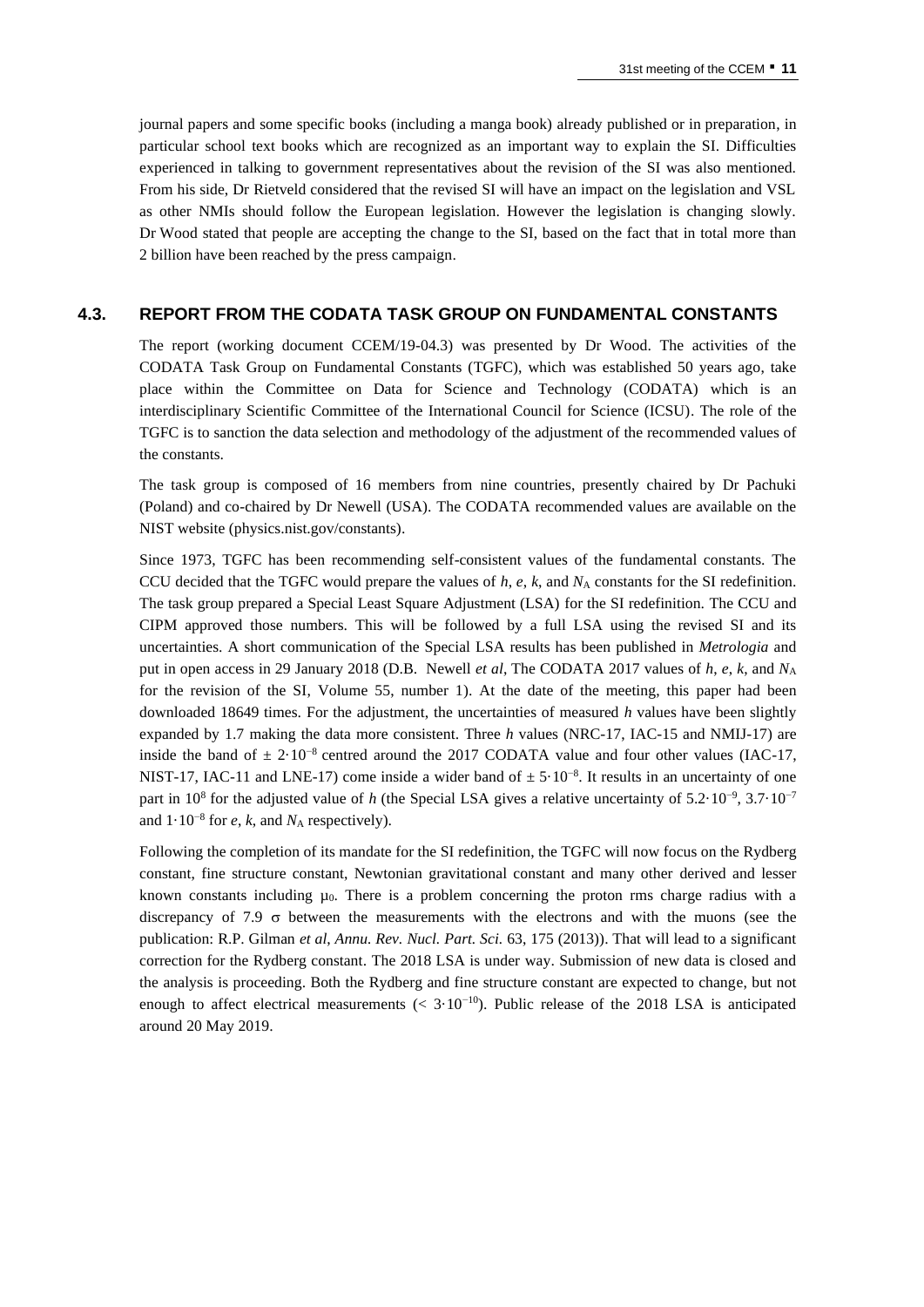#### **4.4. REPORT FROM THE CCU ON THE PREPARATIONS FOR THE REVISED SI**

Dr de Mirandés gave a summary of CCU activities (working document CCEM/19-04.4) starting by an announcement of the next CCU meeting, scheduled for 8-9 October 2019 (the previous one being in October 2017) and followed on 10 October by a BIPM workshop on Advanced Time and Frequency Transfer (ATFT). This workshop is jointly organized by CCTF-ATFT-WG and the CCU.

The activities were mainly focused on the preparations for the General Conference, the 9th edition of the SI brochure and related key documents, the CCU strategy for 2019-2030, and the actions undertaken by the CIPM Task group for the Promotion of the SI.

The key documents of the revision of the SI had been updated on the 6 February 2019 and can be found in the open BIPM webpages. These include the final draft of the 9th Edition of the SI brochure with a Preface, an update of Appendix 1 (Decisions of the CGPM and the CIPM) and Appendix 3 (Units for photochemical and photobiological quantities), and a list of acronyms. The French translation of the brochure has been completed by the BIPM and is now under external validation. The final editing of the concise summary and its translation into French have been completed. The final draft of Appendix 3 was agreed with the CCPR. It will be only available on the BIPM webpages because the CCPR will continue to update it regularly. Its translation into French is completed in collaboration with the CCPR. Dr de Mirandés recalled that key documents and materials of the 26th meeting of the CGPM can be found on the BIPM webpages and the Frequently Asked Questions (FAQs) about the revision were updated. These questions will be revised again before 20 May 2019 to reflect the entry into force of the new definitions.

In 2017, the CCU established a Working Group on Strategy to reflect on the key challenges that the CCU will face in the years post-definition. The CCEM President is member of this working group. The CCU-WG-S has already developed a first draft of the CCU strategy for the years 2019-2030. The final draft will be submitted to the CCU in 2019 for approval. The CCU strategy is partially focused on the possible future redefinition of the second, which will be led by the CCTF, and on core CCU issues concerning units. The CCU-WG-S has produced an update of the CCU ToR, to be validated by the CCU in 2019.

In the context of a possible future redefinition of the second, the CCTF and CCU have jointly organized a BIPM workshop on advanced time and frequency transfer on 10 October 2019. The scope is to explore ways to overcome present limitations in time and frequency transfer techniques, especially when comparing clocks from different continents. These limitations need to be successfully overcome before proceeding to the planned redefinition of the second. The workshop will bring together experts from different communities to tackle this problem from different perspectives.

The CIPM Task Group for Promotion of the SI is composed of communication experts from NMIs, RMOs and CCs. The key outcomes are the development of a BIPM public webpage containing all the promotional material, an update of a Brand Book sent to NMIs, an update of a Press pack which has been sent to NMIs for launching the campaign, the writing of Speaking Notes and Key Messages, and the translation of a Joint CC statement into French, Spanish and German. The NMIs have produced and publicly shared promotional videos on the redefinition of the SI. They have also produced several promotional pdf documents for public use. NMIs and RMOs have developed a great amount of promotional material for internal use and have organized many promotional workshops.

A key role of the Task Group, and in particular of the Chair of the Publication Relation (PR) Expert Group, Fiona Auty (NPL), has been to assist the BIPM in the interaction with the media during the 26th meeting of the CGPM. Dr de Mirandés pointed out that Fiona Auty has coordinated a significant number of interviews by some BIPM key speakers with journalists from the written press, radio and TV. Dr de Mirandés ended her talk by mentioning the huge number of articles published world-wide about the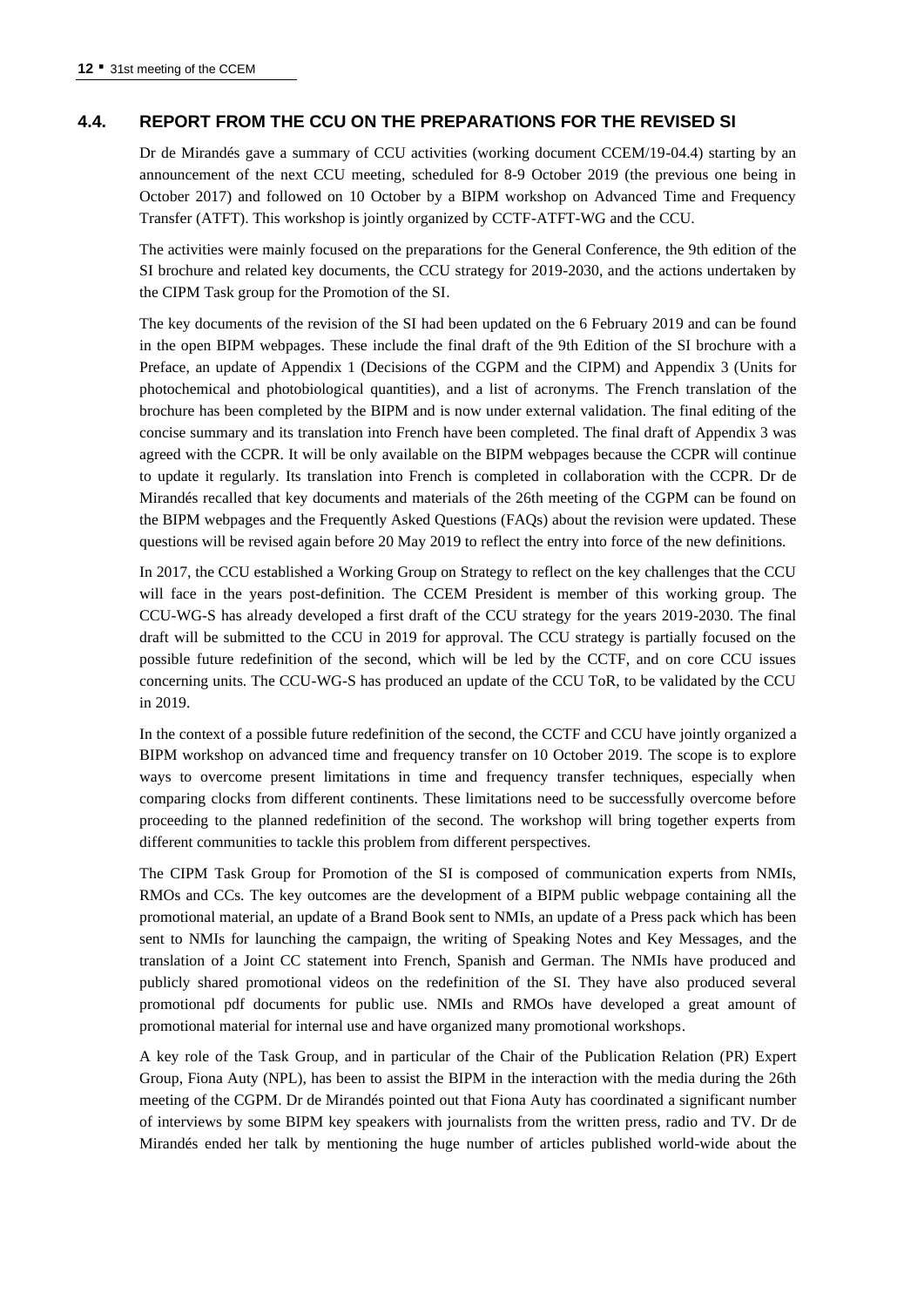redefinition of the SI and claimed that the story had reached more than 2 billion people (according to the press agency).

Dr Rietveld recalled the speaking notes and key messages produced by the task group. At its meeting last week, the CIPM recognized the great job that had been done. He reminded the delegates to consult the Brand Book to give a consistent message on the redefinition. It is important to continue to help each other to promote our metrological activities.

## **5. REPORT OF THE CCEM WORKING GROUP ON LOW FREQUENCY QUANTITIES, WGLF**

Dr Williams presented a summary of the WGLF meeting held this week (working document CCEM/19-07). He reported first on the completed CCEM-K4 comparison dealing with capacitance of 10 pF and 100 pF, at working frequencies of 1 kHz and 1.592 kHz. A star-like approach was adopted with eight participants BIPM, METAS, NIM, NIST, NMIA, NPL, PTB and VNIIM. The measurements were performed between March 2017 and November 2018 and the Draft B report was approved for publication in the KCDB. That leads to a total duration of 20 months, which was a record. The star-like approach leads to a high efficiency. Another advantage is that if one device fails during transport, it does not affect the other participants. Other comparisons might use the same approach in the future.

In addition to the successful results, the comparison has also remarkably contributed to a SI measurement of  $R_K$ . The comparison with 2014 CODATA value gives a relative deviation of  $(43 \pm 23) \times 10^{-9}$ .

### **5.1. STATUS OF THE ONGOING, PLANNED AND PROPOSED CCEM COMPARISONS AT DC OR LOW FREQUENCY AC**

- K2 resistance at 10 M $\Omega$  and 1 G $\Omega$  Started in September 2012, the measurements are completed. The draft A report is prepared and presents very nice results. The draft B report will be available in 2-3 months from now.
- K5 primary power at 120 V and 240 V, 5 A, 53 Hz; phase  $0^{\circ}$ ,  $\pm$  60 $^{\circ}$ ,  $\pm$  90 $^{\circ}$ . Two Radian travelling standards are used. The aimed uncertainty level is less than 20  $\mu$ W/VA. The participants are: PTB (pilot measurements), NIST, CENAM and INMETRO (SIM), VSL, LNE and SP (EURAMET), NIM, NMIA and VNIIM (APMP) and NMISA (AFRIMETS). The measurements are scheduled from January 2018 to September 2019. The draft A reports is planned in January 2020.
- K13 power harmonics. The participants are NIST, NRC, RISE, PTB, NPL, VNIIM, NIM, and NMIA. The travelling standard is a Fluke 6105. The technical protocol has three waveforms:
	- 1) Sine wave at 120 V, 5 A, unity power factor
	- 2) IEC62053-21 signals: voltage 10 %, current 40 %, 5th harmonic
	- 3) Field-recorded waveform

The support group is composed of NIST, NRC, RISE, NPL and NIM (pilot). The comparison started in autumn 2018 and the standard is now with the third participant. The completion is expected in December 2019.

• K6a/K9 – ac/dc voltage transfer at 3 V, 10 Hz – 1 MHz and 500 V – 1000 V, 10 Hz – 100 kHz. Two travelling standards are being circulated (one for the low voltage, the second for the highest voltage), allowing K6c to be run in parallel to save on transport and reporting costs. The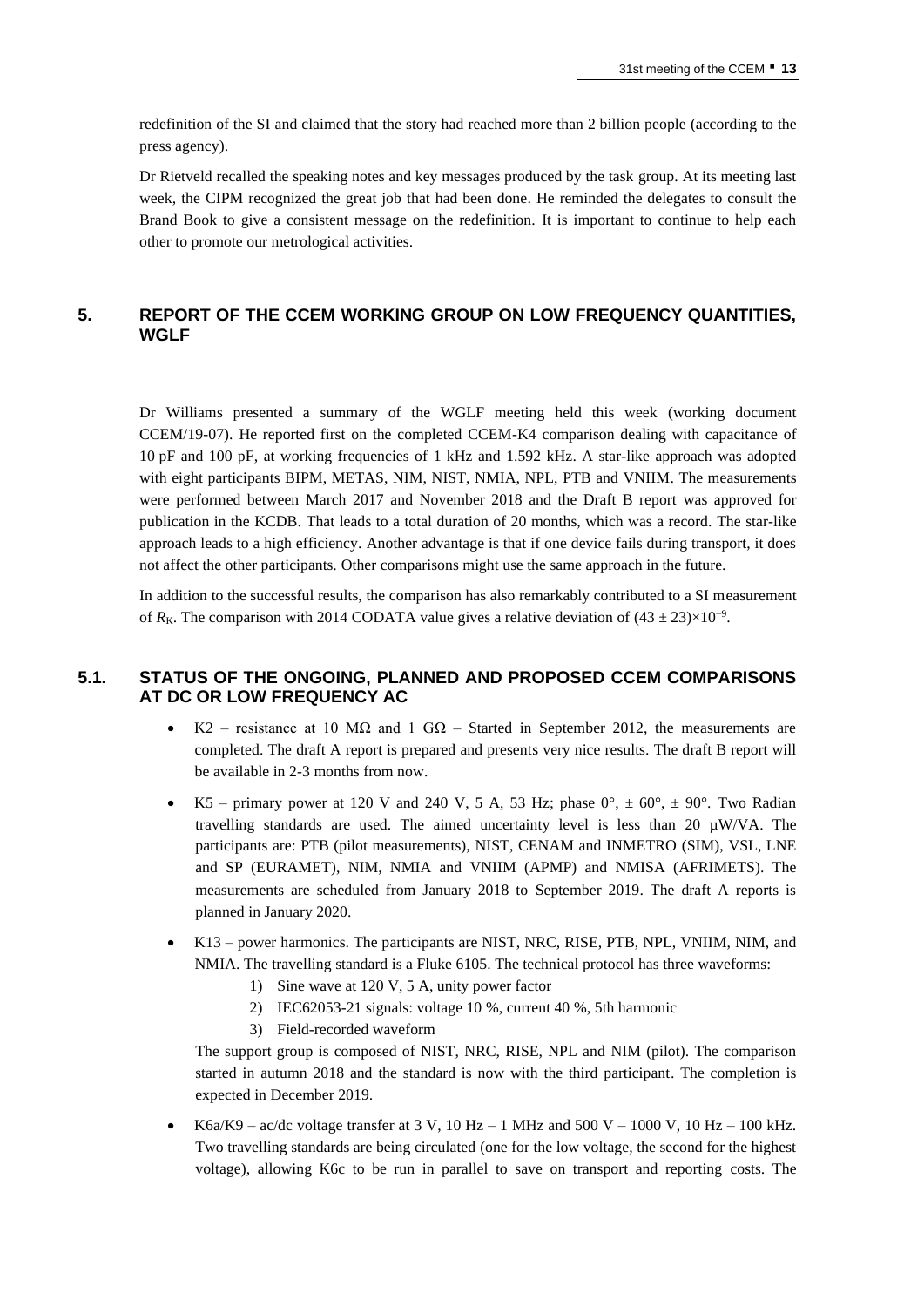participants are RISE, INTI, PTB, NMIA, NIST, NRC, JV, NMIJ, NIM, LNE, NMISA, INMETRO and VNIIM. The support group is composed of RISE (protocol), INTI (reporting), NIST (pilot measurements), PTB and NMIA. The comparison started at the end of 2018 and the third participant is currently making measurements. The expected completion is October 2020.

- K6c ac/dc voltage transfer at  $3 \text{ V}$ ,  $500 \text{ kHz}$  100 MHz. The comparison is running in parallel with K6a/K9. The participants are RISE, PTB, NIST, NRC, NIM, LNE, VNIIM and A\*STAR. The support group is RISE (protocol), NIST (pilot measurements) and PTB. The comparison started at the end of 2018 and the second participant is currently making measurements. The comparison should end in October 2020.
- K3 inductance 10 mH at 1 kHz. Two temperature-controlled standards made available by PTB. The participants are: KRISS and NMIA (APMP), NIM and VNIIM (APMP/COOMET), LNE and MIKES (EURAMET), PTB (EURAMET), INMETRO, NIST and NRC (SIM) and NMISA (AFRIMETS).

### **5.2. OTHER INFORMATION FROM WGLF**

Dr Williams discussed the WGLF strategy for comparisons. There are 10 key quantities, 1 to 4 values in each quantity. The policy is not to increase the number of quantities without a strong case but to review the values within a quantity. The interval between comparisons is typically 10 years. This is based on evolution in laboratories. For some quantities the interval is longer or even no future comparison is scheduled. The choices of comparisons are also strongly influenced by the activities in the RMOs. Dr Williams presented a summary history of these comparisons starting in 1998 and described the need for future comparisons. The case for five quantities is reviewed:

- DC voltage: 1 V and 10 V are sufficiently covered by Josephson effect standards and bilateral comparisons organized by the BIPM: on-site comparisons of Josephson voltage standards and comparisons of Zener calibrations. For 1000 V, a review of requirements and methods with NMIs is necessary to establish a comparison approach (voltage ratio or voltage).
- DC resistance: 100 ohm resistance is sufficiently covered by the quantum Hall effect standards and the on-site comparisons organized by the BIPM. 1  $\Omega$  and 10 k $\Omega$  are covered by BIPM comparisons using transfer standards. For 1 T $\Omega$ , requirements should be reviewed with NMIs to establish a comparison approach.
- AC voltage ratio, K7: The inductive voltage dividers are very stable. The previous comparison meets the present needs.
- AC/DC current, K12: The previous comparison was carried out 15 years ago. Requirements and methods should be reviewed with NMIs to establish a comparison approach. Dr Williams asked for a CCEM agreement to start the preparation of K12 comparison. No objection was raised. The start of the preparation of K12 is agreed.
- High voltage and current: For 100 kV a review of requirements and methods with NMIs is necessary to establish a comparison approach. Dr Williams noted that industry support is something the CCEM has to think about. There is also a question about the device to be used.

Dr Williams summarized BIPM activities around comparisons and calibrations. There are three to four 1 V and 10 V Zener bilateral comparisons per year, about two bilateral resistance comparisons per year at 1 Ω and 10 kΩ, one or two bilateral capacitance comparisons per year. BIPM calibrates per year three to five Zener references, 30 resistances and 20 capacitances. The BIPM continues to carry out on-site Josephson comparisons and significantly commits itself for on-site QHR comparisons with two to three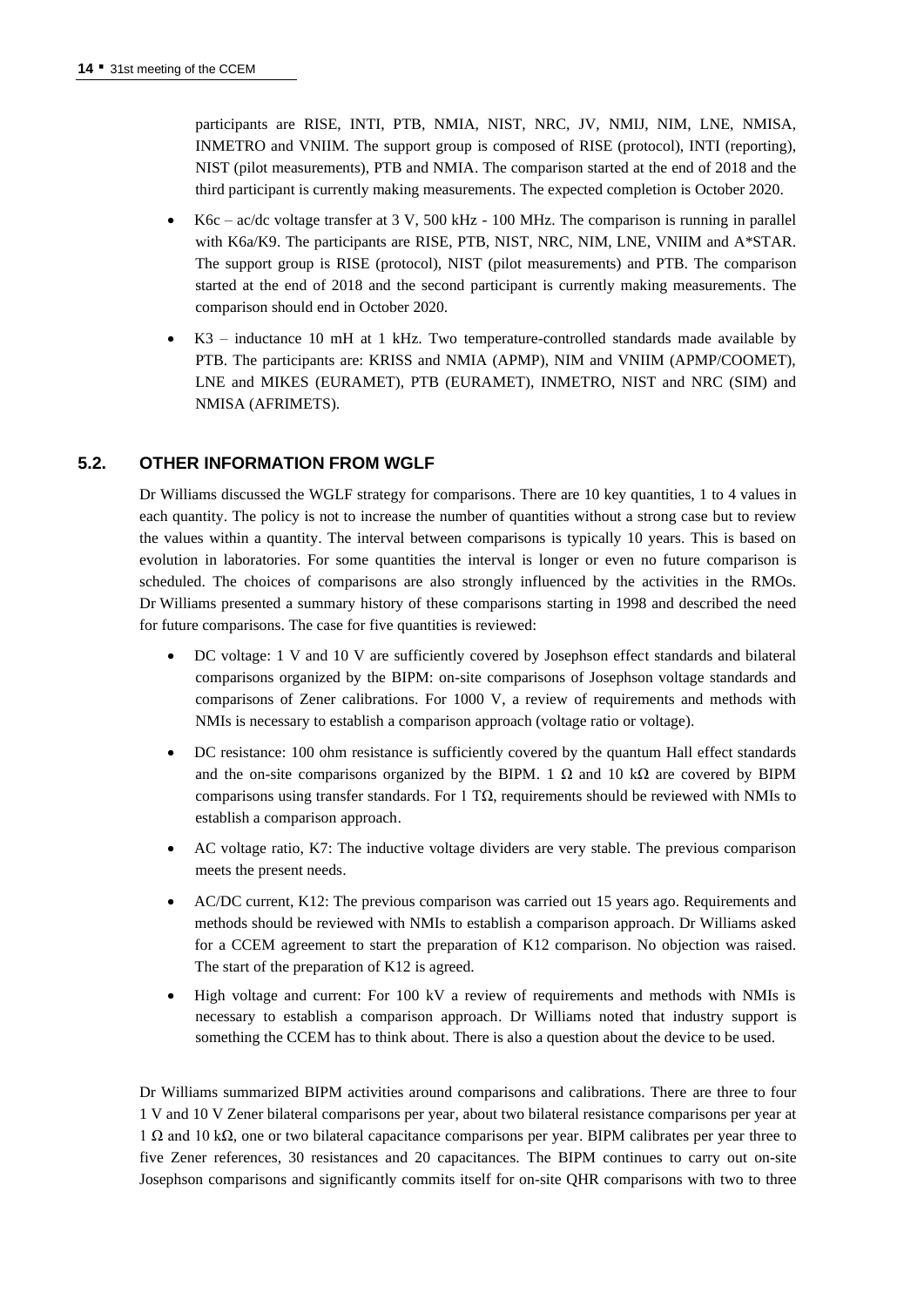comparisons per year. In future, the BIPM plans to use a PJVS for comparison of ac voltages, table-top QHR using graphene samples and the acQHR as an impedance standard.

Dr Williams mentioned the two work items presented by NIM at the WGLF meeting the day before, the first being related to support for the emerging need for traceability for DC power relating to charging of electric vehicles and the second dealing with the use of big data from smart meter installations to establish metrology of meters in service. He ended his presentation by declaring that after 10 years of mandate as WGLF chairman, it is time to hand over. Dr Early will be taking over as the next WGLF chairman.

Dr Rietveld invited questions or comments from the participants. Dr Budovsky pointed out the remarkable achievement of the CCEM-K4 comparison and the interesting extra outcome regarding  $R_K$ . Dr Rietveld came back on the three AC/DC comparisons, jointly carried out in one exercise and congratulated Mr Rydler for the efficient way of dealing with these. With regard to possible comparisons of high voltage (100 kV) and high resistance value (1 T $\Omega$ ), Dr Rietveld suggested that an RMO, instead of the CCEM, takes the lead for such comparisons since they do not deal with key quantities. The CCEM WGLF chair will have to send out an email on this issue. Dr Robinson was concerned that very few standards existed to support the K7 comparison. Dr Budovsky added that some standards are now under development. Following these remarks, it was decided not to organize the K7 comparison.

Dr Rietveld closed the discussion and thanked Dr Williams for his excellent work for the WGLF over ten years. There were a huge amount of comparisons to manage at the WGLF level and a lot of the work was not visible to all the CCEM members.

## **6. REPORT OF THE CCEM WORKING GROUP ON RADIOFREQUENCIES, GT-RF**

The report was presented by Dr Zeier (working document CCEM/19-05) and mainly relied on the GT-RF meeting held on Tuesday afternoon this week (35 attendees), no informal meeting was held at the CPEM in 2018.

### **6.1. STATUS OF THE ONGOING, PLANNED AND PROPOSED CCEM COMPARISONS IN THE RF RANGE**

There is no completed comparison since the last meeting of GT-RF in March 2017. The following comparisons are in progress:

- CCEM.RF-K5c.CL: S-parameter PC-3.5 mm (pilot NMIJ). The progress is considered as unsatisfactory. The measurements had started in 2012 and were severely delayed, partly due to shipping and insufficient communication from the pilot. The draft A is in progress but five laboratories have withdrawn. The consequences of these withdrawals need to be discussed and the affected laboratories need to take action on their CMCs.
- CCEM.RF-K26: Attenuation in PC-2.4 mm, up to 40 GHz and 90 dB (pilot NMIJ). The measurements were performed between 2015 and 2018. The draft A is expected in May 2019.
- APMP.EM.RF-K8.CL: Power Type-N 10 MHz 18 GHz (pilot NMIJ). The draft A is almost complete. It will have to be checked by supporting institutes.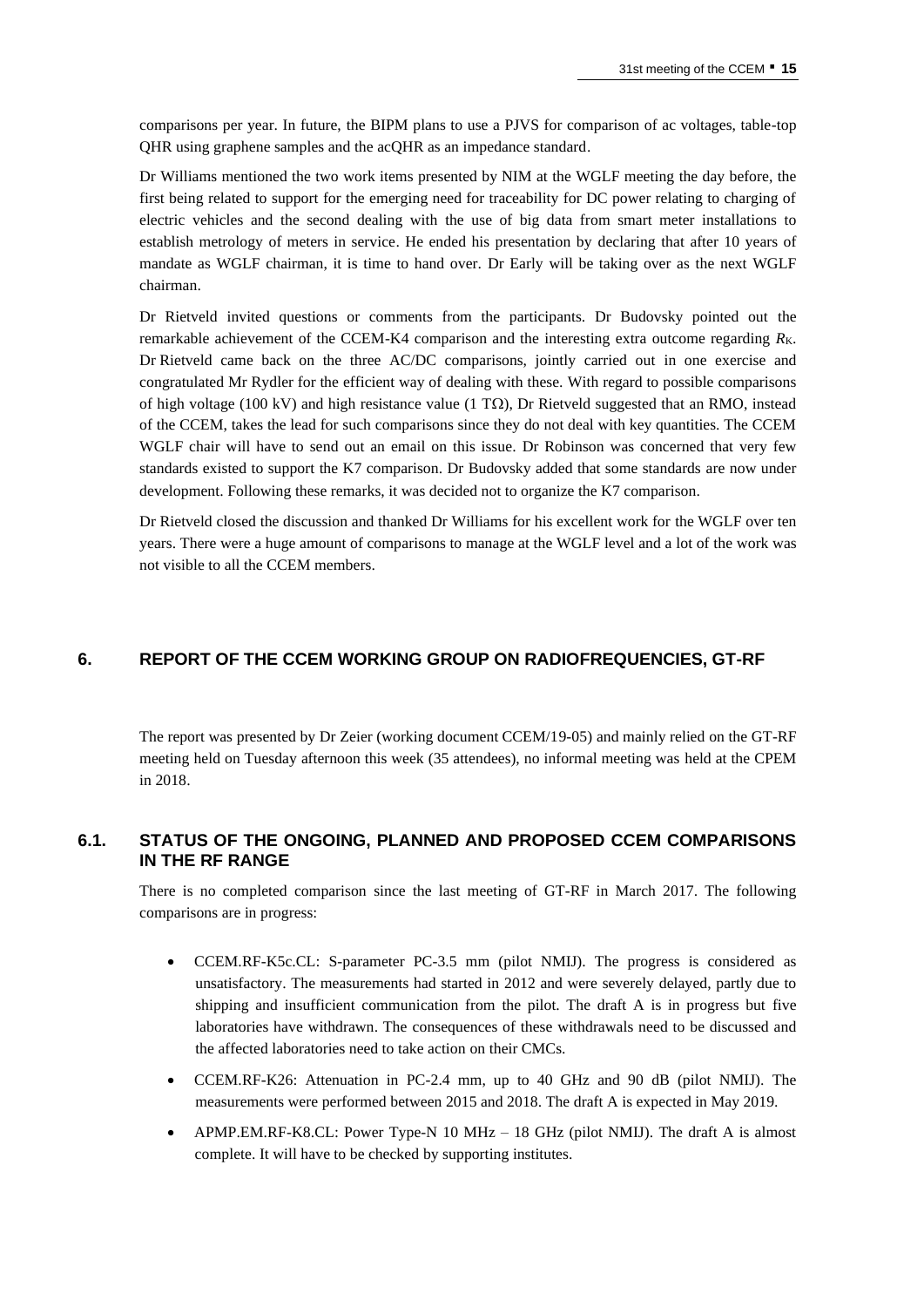• Pilot Study: EM properties of materials (pilot NMIJ). Four out of five participants have completed measurements. The last data set is expected in April 2019.

Two supplementary RMO comparisons were completed or are at the final stage:

- APMP.EM.RF-S21.F Loop antennas 9 kHz to 30 MHz (pilot NMIJ). The final report was approved and published in *Metrologia* (M. Ishii, *et al,* "Final report on APMP.EM.RF-S21.F", *Metrologia*, Volume 55, Technical Supplement, 2018).
- GULFMET.EM.RF-S2 Calibration factor in power up to 18 GHz (pilot UME). The draft B is currently circulating within the GT-RF for final approval.

Two new comparisons are under consideration:

- Power in WR15 (NIM). LNE, NIST, PTB, NPL and VNIIFTRI have expressed their interest. The technical protocol exists but it might need modification. Stability and suitability of travelling standard are under discussion. The participants will agree by email on the best course of action.
- Antenna comparison (gain and secondary parameters). This comparison had already been proposed by NPL in 2017. The interested NMIs are NPL, NIST, KRISS, PTB, NIM, METAS and UME. The exact scope needs to be defined and the pilot should be found. NIST will coordinate further discussions by email.

Four ideas for new comparison were discussed:

- Next S-parameter comparison (after K5c has finished). The proposed scope is 2.4 mm coaxial line (up to 50 GHz). Interest has been expressed by NMC, UME, NIST, NPL, NIM, LNE, VSL, SNIM, and PTB. METAS is willing to pilot it as a star-type comparison. The principle and pros and cons of adopting such a star-type comparison were discussed. The conclusion was to try the star-type approach. METAS will move this comparison project forward by email.
- Field strength (< 1GHz). NPL, METAS, UME, PTB, NIM, LNE and KRISS have expressed their interest. The scope needs to be defined. NPL will collate the views of participants regarding parameters and pilot by email.
- Noise. Interest was expressed from METAS, VNIIFTRI, NIST, NIM, UME and KRISS. The scope remains unclear. GT-RF members will provide feedback on preferred scope by email to the chair.
- Voltage waveform. NIST, KRISS, PTB and NIM are currently carrying out an informal comparison. A formal comparison might follow. VNIFTRII is interested to join the comparison.

#### **6.2. OTHER INFORMATION FROM GT-RF**

At the GT-RF meeting, there had been a presentation of the KCDB 2.0 by Dr Picard followed by discussions about CMCs on two issues:

• New CMC sub-sub categories suggested by METAS. Mixed initial views were expressed by attendees. They have to bring their feedback to the GT-RF chair by the end of June 2019.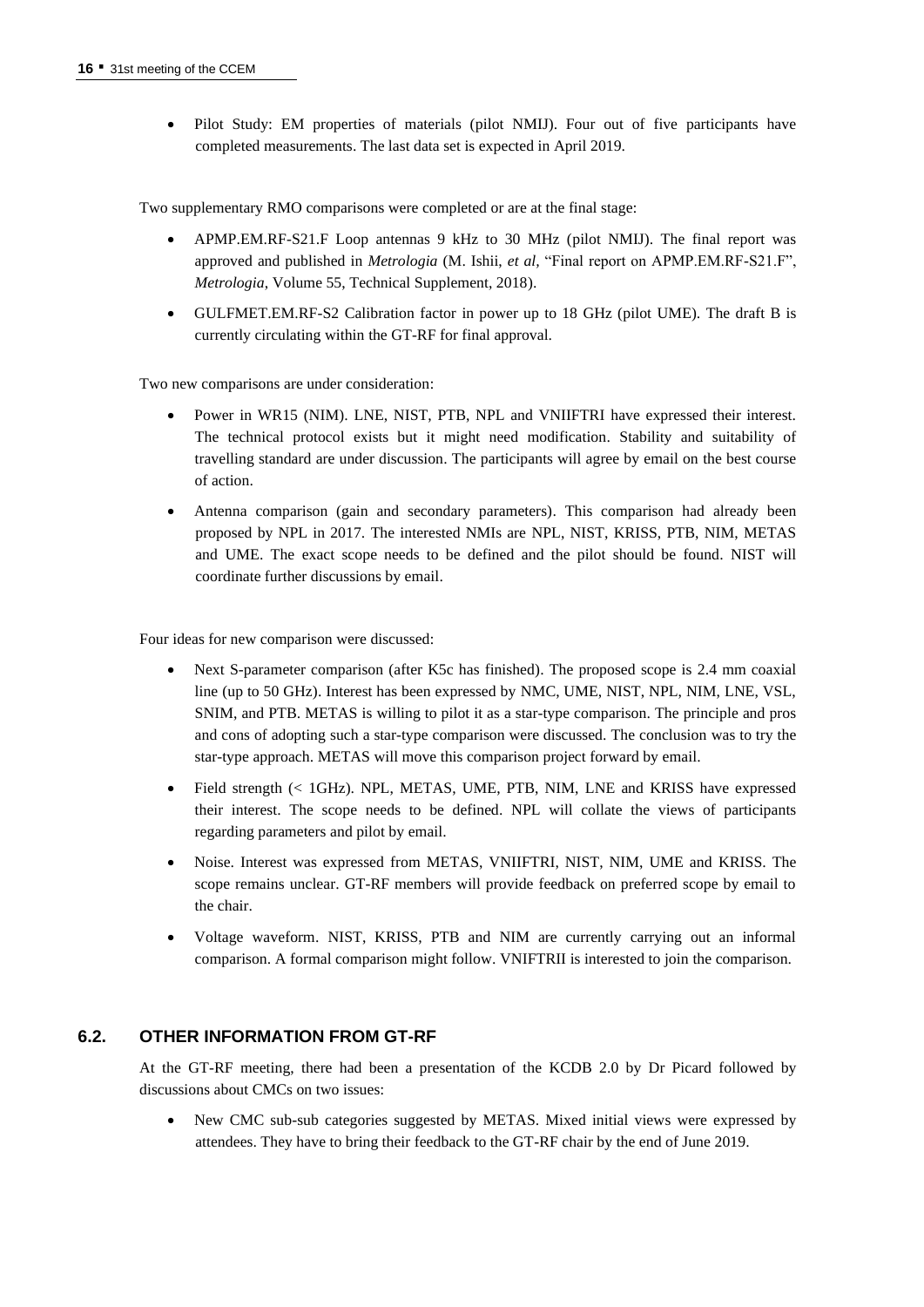• Follow-up discussion on the harmonization of S-parameter CMC entries, initially proposed by Dr Zeier in 2015. Attendees agreed that  $k = 2$  should be adopted. Laboratories with  $k = 2.45$ should correct this to  $k = 2$ .

Dr Zeier pointed out that the EURAMET VNA Guide cg-12 "Guidelines on the Evaluation of Vector Network Analysers (VNA)" was published in 2018.

The next GT-RF meeting will be held in two years at the BIPM but an unofficial meeting at CPEM2020 (Denver) has been provisionally agreed.

Dr Rietveld thanked Dr Zeier for the summary and noted the particular care taken to finish a comparison before starting new ones. The discussions and the decision on running a comparison on S-parameters with a star-like approach, and the willingness of METAS to implement such a comparison were highly appreciated. This will be another test of whether the star-scheme is efficient and convenient to apply.

With regard to the issue of CMCs, Dr Rietveld recommended retaining the sub-sub categories as they are and not to add more. One solution to limit the number of sub-sub categories or to simplify them is to have CMCs with a broader scope as outlined in document CIPM MRA-D-02 (footnote on page 1).

The discussion moved on to the information exchange between RMOs about comparisons. Dr Gupta raised the case of an NMI of a given RMO that is willing to participate in a comparison, which might be organized within another RMO because there are no NMIs interested within its own RMO. Dr Rietveld stated that indeed there are some derived quantities where the interest is world-wide while for some other derived quantities, some RMOs have no interest. RMO TCEM chairs should share information on their comparisons within the CCEM WGs, but the process is not clear. He proposed that comparison plans could be presented at the WGRMO meetings. Dr Rietveld noted that sometimes it is discovered too late that a comparison had already started. Therefore there is a need to share the information at some early stage. Dr Williams added that information exchange exists between RMOs since the WGRMO aims to plan the comparisons within RMOs.

#### **7. REPORT OF THE CCEM WORKING GROUP ON RMO COORDINATION, WGRMO**

Dr Budovsky presented the report (working document CCEM/19-06). He recalled the objectives of the CCEM WGRMO (*keeping the CIPM MRA alive and prospering)*, the members and gave the agenda of the last meeting held on 26 March 2019 for which there was a large attendance. He outlined that a balance has to be found between the integrity of the contents of the KCDB and the time for the CMC review. Four main tasks were carried out by the WGRMO during the last two years: (i) implement and lead the sampling strategy for Inter-RMO reviews of CMCs, (ii) oversee the transformation of categories 8 and 9, (iii) support the transition to KCDB 2.0 and, (iv) provide CCEM input to the review of the CIPM MRA. Dr Budovsky summarized these tasks which respond to the four recommendations of the CIPM MRA review [\(http://www.bipm.org/en/cipm-mra-review/\)](https://www.bipm.org/en/cipm-mra-review/). He recalled that the CCEM performs at a high level. This is the first CC to introduce the risk-based strategy for CMC reviews. He then discussed the responses to the four recommendations of the MRA review in detail:

• **Managing key comparisons**. A critical review of CCEM key comparisons can be summarized as follows: There have been no new key quantities since 2002. The repetition period is slightly extended from 10 years to 15 years. In some cases, the coordination has been shared among several NMIs as for example the CCEM-K5 comparison on primary power, coordinated by CENAM, PTB, and VSL. Thanks to the quantum standards, 100  $\Omega$  resistance and 10 V Zener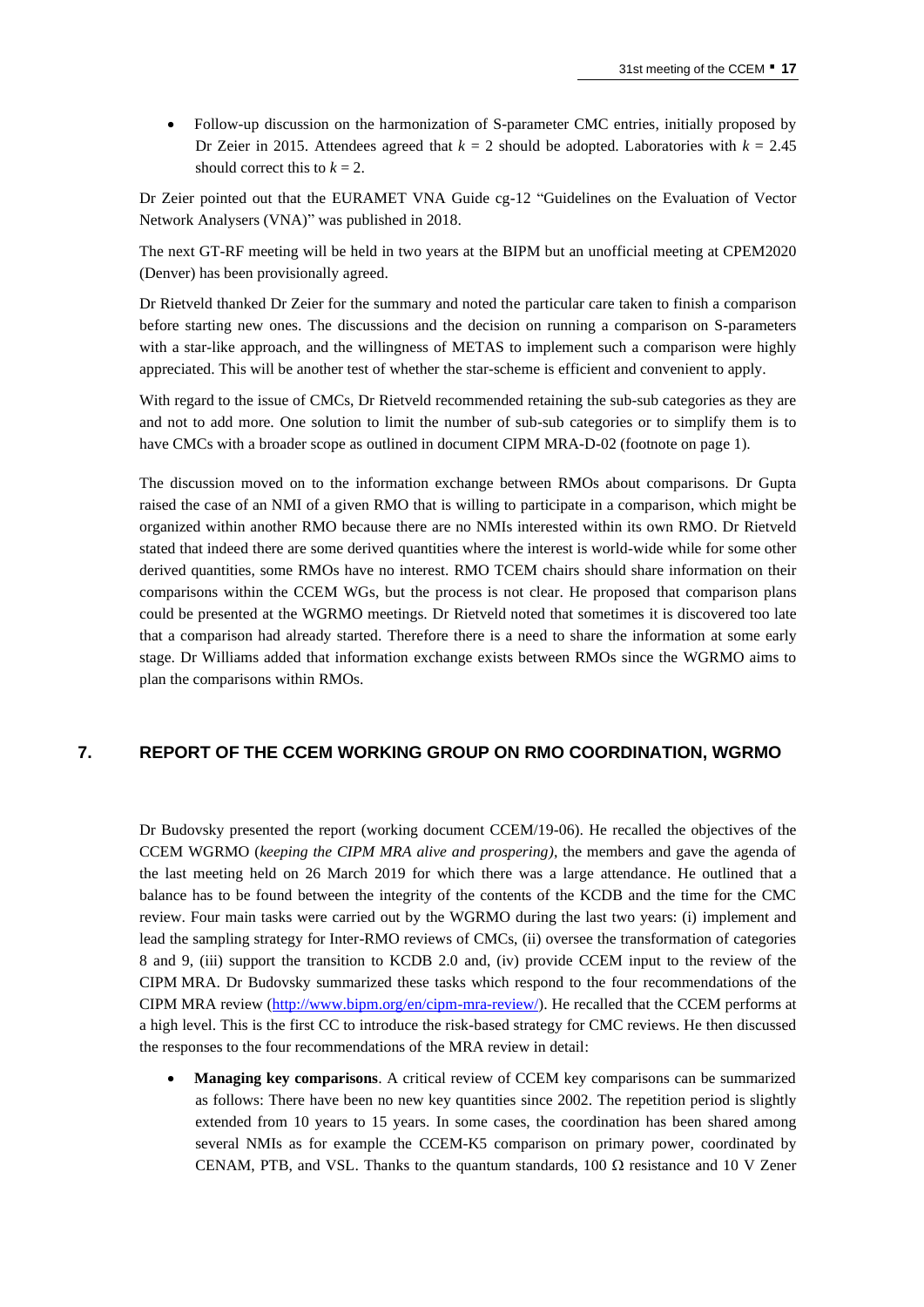reference comparisons are not likely to be organized anymore at the CCEM level, given the on-site Josephson voltage and Quantum Hall resistance comparisons. For these, the CCEM community benefits from the crucial role played by the BIPM. Last but not the least, CCEM regularly discusses a strategic planning of comparisons.

• **Visibility of services and consistency of expression to be addressed in the web-based KCDB 2.0.** Since 2011, the CCEM has made recommendations to transform the present KCDB and has provided the KCDB manager with a detailed description of the CMC review process in its field. The key request was that KCDB 2.0 should provide support for the effective and efficient (risk-based) sampling strategy of inter-RMO reviews of CMCs, employed by the CCEM WGRMO. The WGRMO chair works with the KCDB manager to solve issues as they arise during the planning, realization and implementation of KCDB 2.0. At the 2019 WGRMO meeting, Dr Picard provided a short presentation on the web-based KCDB 2.0 giving the general concept and overview of the realization and implementation. The previous search engine, Exalead, will be replaced by the more powerful Elasticsearch.

A lot of effort has gone into the preparation of this new version of the KCDB, which will be a very useful tool. At present first tests are being made. Tests with CCEM are proposed to be part in the process during the beta testing. At the 2019 WGRMO meeting it was decided (Action 2):

Dr Picard will approach WGRMO chair and RMO TC chairs when CCEM "beta" review of KCDB 2.0 is required.

Information materials will be available for the KCDB 2.0 implementation: video clips, user manual, and demonstrations will be given at CC meetings. It has been decided at the WGRMO meeting (decision 2) that RMOs shall continue the CMC review process as usual. However, they should consult the KCDB coordinator before submitting CMCs for review to check for updated timing of the KCDB 2.0 introduction.

**Dealing with the proliferation of CMCs**. A little growth in the number of CMC lines is noted. The following action (action 1) has been decided at the WGRMO meeting:

> Dr Stock and the new WGRMO chair will have to update the *Electricity and Magnetism Supplementary Guide for the Submission of CMCs* to include examples of matrices.

Due to the limited growth of CMC lines not much attention to the new concept of "broad-scope CMCs" was given at this meeting. The subject shall be discussed again in the future.

• **Improve the efficiency of CMC review, using for example a risk-based approach, and harmonizing the evidence requirements**. Dr Budovsky recalled that prior to the 27th CCEM (2011) up to 400 % review of CMCs was undertaken (four RMOs each reviewing the entire set) while after CCEM 2015, 0 % to 100 % of CMCs were reviewed, based on a sampling approach. According to the sampling strategy adopted at the 29th CCEM (2015), upon submission of a CMC set by the submitting RMO, a proposal for the scope of inter-RMO review is made by the Chair of WGRMO or designate, based on some agreed criteria. Dr Budovsky presented a table showing the application of the criteria and how it worked. From the implementation of the sampling strategy in 2015 until 2019, the median of the inter-RMO CMC review duration amounts to 105 days, however, the duration was longer than 200 days for some large CMC sets from APMP (2015), EURAMET (2015, 2018) and SIM (2016). Usually this occurs when there is a disagreement over a few lines and often the submitting RMO would agree to remove these lines to proceed with the rest of the batch. A decision (decision 1) was taken at the WGRMO meeting to respond to this issue: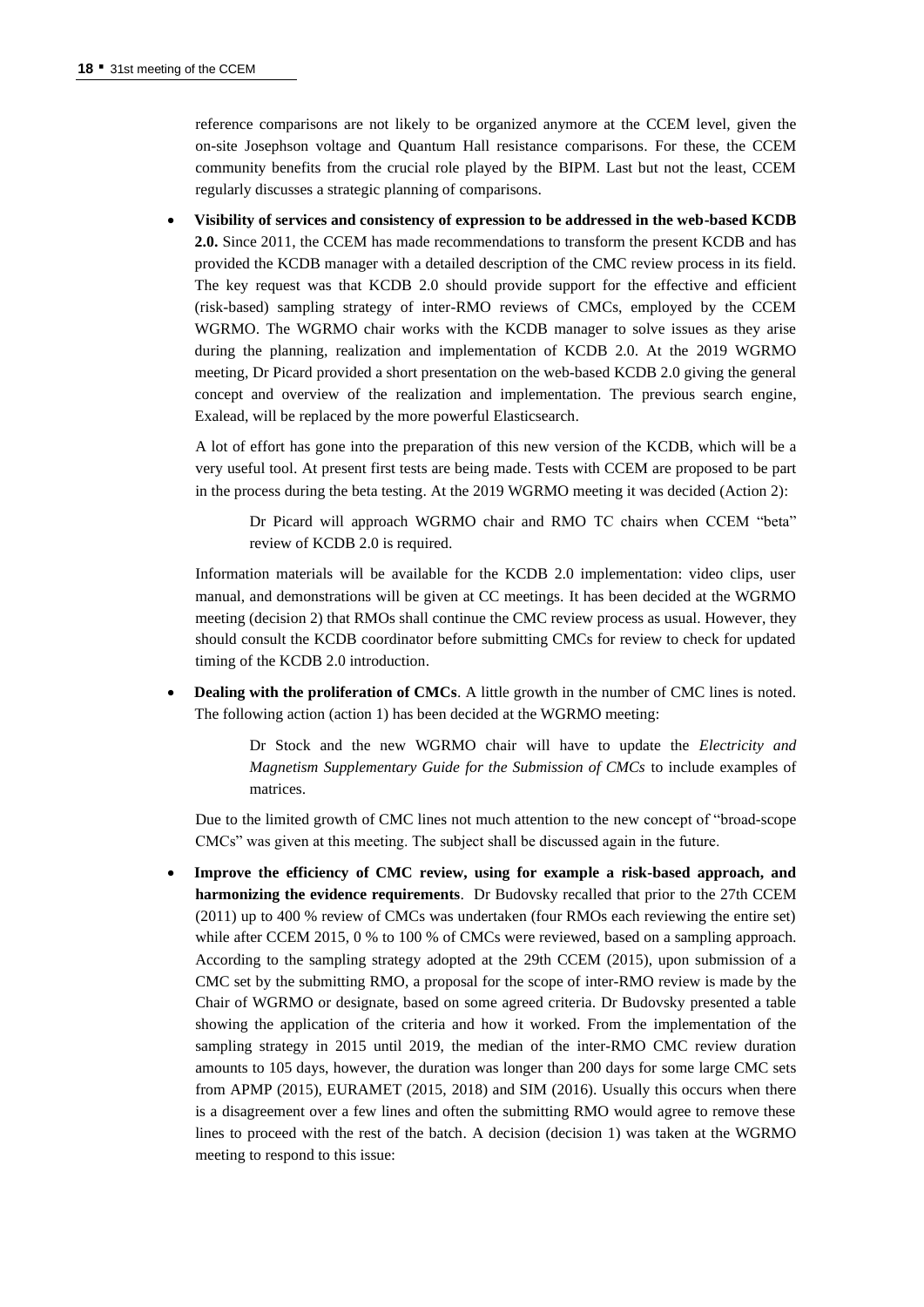If a small number of CMC lines are delaying approval of a CMC batch, the reviewing RMO TC chair shall notify the submitting RMO TC chair. If they cannot quickly resolve the issue then they should notify the WGRMO Chair.

From the lessons learnt over these four years, the sampling strategy is considered to be working well, and is a good compromise between fairness and simplicity.

Dr Budovsky addressed the recasting of the service categories 8 and 9, undertaken and completed by the task group following decision 9 of the 2017 WGRMO meeting. He thanked the task group members: Dr Hällström (MIKES), Dr Bergman (RISE), Dr Istrate (LNE), Dr Li (NMIA), Dr Haiming (NIM), Dr Picard (BIPM), and Dr Budovsky (NMIA).

Dr Budovsky discussed one of the issues addressed at the 2019 WGRMO meeting regarding the support for acceptance of CMCs. Considering that the CIPM MRA-D-04 document tells how to submit the CMCs but does not give clear guidance on how to apply the criteria to support the declaration of new CMCs, he raised the problem that in the absence of comparisons, different decisions can be made by reviewers in similar circumstances. Solutions were discussed at the WGRMO meeting:

- strategic planning of comparisons based on the analysis made by EURAMET on the CCEM and EURAMET TCEM strategic plans
- Hybrid comparisons.

Even with strategic planning of comparisons, a number of issues remain, for example where comparisons are too hard to organize or where comparisons are not possible for state of the art services. Another example is where a top-level service of a developing NMI is lower than the usual NMI level. The latter case might be helped by the hybrid comparisons proposed by APMP.

Three actions have been decided by the WGRMO to address the issue:

Action 3 - The existing task group (Dr Budovsky, Mr Di Lillo, Dr Zeier, Dr Kaneko and Dr Rietveld) to provide a draft of the CCEM Supplementary Guidelines for the Acceptance of Calibration and Measurement Capabilities, including case studies, by the 2020 meeting.

Action 4 - RMOs to continue developing strategic plans for EM comparisons.

Action 5 - JCRB Secretary to request information from other CCs on their guidance on what evidence is required to support CMCs.

A third decision has been taken by the WGRMO:

Decision 3: to hold a meeting in August 2020 of CPEM2020.

Mr Di Lillo, presently SIM TCEM chair, was proposed as the next WGRMO chair until March 2021.

Dr Budovsky ended his presentation by listing the eight actions decided from the 2019 WGRMO meeting with a focus on the last three:

Action 6 - EURAMET to provide a proposal for a new service sub-category for digital meters and merging units.

Action 7 - New working group (Dr Rietveld and Dr Budovsky) to propose a solution to include linearity in the CMC Categories List.

Action 8 - RMO TC chairs to report by the 2020 meeting how the requirement of a 5-year periodic review of CMCs is met.

Dr Rietveld expressed his expectations on progress with the KCDB 2.0. There had been comprehensive discussions at the CIPM and the web-based platform was considered as a real step-forward. The key result is a major step forward in eliminating the handling of Excel files. Dr Rietveld recalled the critical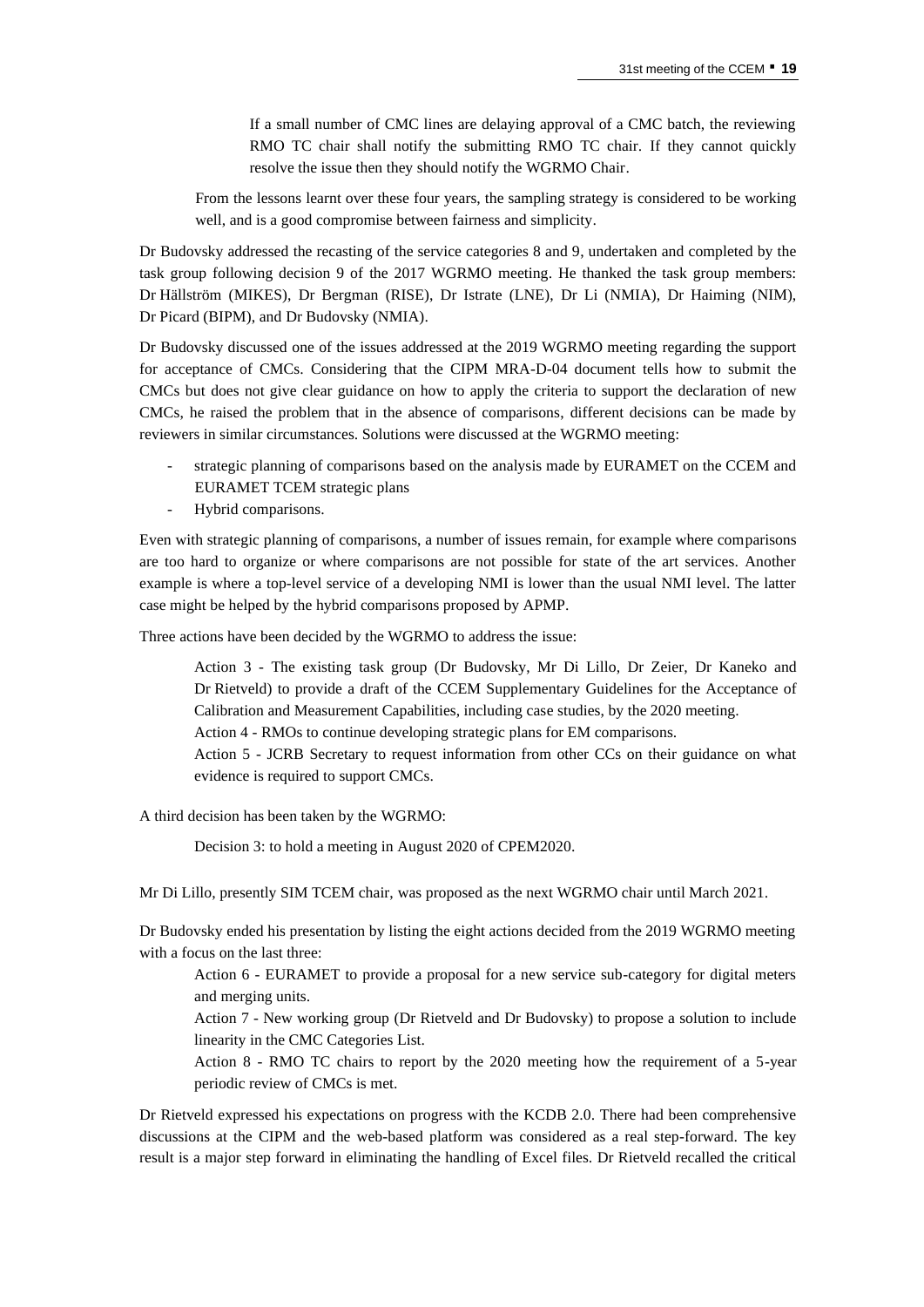role played by the CCEM in this evolution. The ambitions of eight years ago are becoming reality, reducing the time dedicated to the review of CMCs to have more time for science.

Dr Rietveld returned to Action 4 and suggested adding "find a way of informing each other on an early stage of a comparison" into the action. Dr Budovsky agreed but suggested that the information existing on the website of RMOs should not be duplicated. He proposed that RMO websites should also list planned comparisons, to allow NMIs from other regions to apply for participation. The following action at the CCEM level is decided:

*Action CCEM/2019#1 :* Extending the Action 4 of CCEM WGRMO by finding a process to inform each other on an early stage of a comparison.

The discussion moved on to Action 5. Dr Rietveld considered that this is a task to be done quickly and that the JCRB secretary should provide this information at the next CCEM meeting. Dr Milton commented that he has pushed for this action for a long time. There is already some information in chemistry. Dr Kyriazis pointed out that the document CIPM MRA-D-04 is very useful for the reviewers on how to proceed on the acceptance of CMCs. Dr Budovsky objected that this document does not provide information on how to apply the criteria and this is what is required in Action 5. We should have a guideline or a document for good practice within the CCEM. Dr Rietveld stated that CIPM MRA-D-04 is the principal reference and CCEM needs a guide of interpretation of this document to be sure there is a more common understanding.

Dr Rietveld asked Mr Bartholomew, as the GULFMET TCEM Chair, about their plans for submitting their first CMCs since there are on-going comparisons. Mr Bartholomew answered that a submission is planned for early in 2020, noting that the first step in the process is the completion of the comparisons. He also explained that laboratories are very new. Dr Rietveld expressed his satisfaction about the process undertaken for comparisons and encouraged GULFMET to continue with the good work.

Dr van den Brom queried the length of the CMC review process considering that if the process is running too slowly, the action to inform the RMO TC chair or the WGRMO chair is not a solution. Dr Budovsky answered that there are a number of options depending on the nature of the problem.

Dr Robinson asked about security aspects for the new web software. Dr Milton replied that the current contract includes security aspects.

Dr Rietveld thanked Dr Budovsky for the very good job he had done as WGRMO chair during the past four years, particularly by implementing the sampling strategy and making the review more efficient. A decision has to be taken by the CCEM to appoint Mr di Lillo as the new WGRMO chair for the next two years.

#### **8. REVIEW OF THE CCEM STRATEGIC OBJECTIVES**

#### **8.1. UPDATE OF THE CCEM STRATEGY DOCUMENT**

Dr Rietveld addressed the need to update the CCEM strategy document prepared by a drafting team in 2014, which included an Appendix A on "Big" Problems in Electromagnetics elaborated by the CCEM WG on Strategic Planning headed by Dr Anderson (working document CCEM/19-08.1\_a). A summary of the CCEM strategy document was prepared by Dr Rietveld and Dr Stock in September 2017 (working document CCEM/19-08.1 b). Dr Rietveld stated that the CCEM strategy document does not give a real vision and asked the delegates if they agree to make the document more "visionary" instead of simply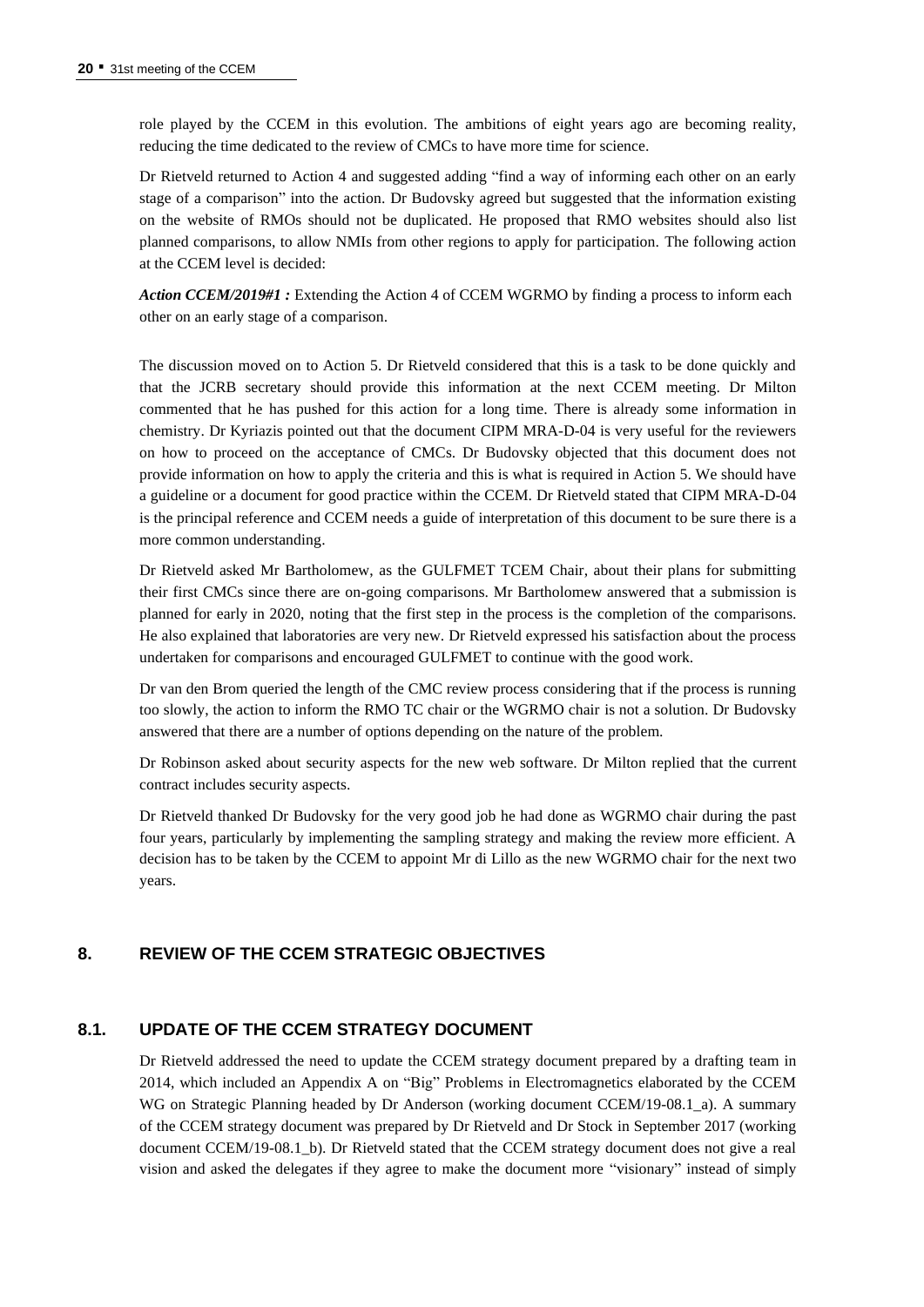making a minor update. All delegates unanimously agreed. Dr Rietveld proposed to constitute a drafting team, which will be composed of the two incoming and outgoing chairs of WGLF and WGRMO, Dr Williams, Dr Early, Dr Budovsky and Dr Di Lillo, Dr Zeier as the GTRF chair, Dr Rietveld as the CCEM President and Dr Stock as the CCEM secretary. All delegates unanimously agreed.

*Decision CCEM/2019#1:* To update the Strategy a bit more extensively including a vision and the members designated for the drafting team.

*Action CCEM/2019#2:* Drafting team to prepare the document for the next meeting in 2021.

## **9. REPORT ON THE WORK PROGRAMME OF THE BIPM ELECTRICITY LABORATORIES**

Dr Stock gave a summary of the activities of the BIPM Electricity laboratories since the last CCEM meeting in 2017. This was a similar presentation to that given at the WGLF, which was slightly more focused on comparisons.

Dr Stock listed the seven comparisons organized by the BIPM:

- BIPM.EM-K10.a/b JVS on-site comparison, 1.018 V and 10V
- Trial comparisons for future JVS comparisons at ac
- BIPM.EM-K11.a/b Zener voltage, 1.018 V and 10 V
- BIPM.EM-K12 QHR on-site comparison,  $R_H(2)/100 \Omega$ , 100 Ω/1 Ω, 100 Ω/10 kΩ
- BIPM.EM-K13.a/b resistance, 1 Ω and 10 kΩ
- BIPM.EM-K14.a/b capacitance, 10 pF and 100 pF at 1592 Hz and/or 1000 Hz
- CCEM-K4.2017 capacitance, 10 pF at 1592 Hz (optional 100 pF, 1233 Hz) with the BIPM acting as the pilot.

Dr Stock highlighted the BIPM participation in three RMO comparisons:

- GULFMET.EM.BIPM-K11 Zener voltage at 1.018 V and 10 V.
- APMP.EM.BIPM-K11.3 Zener voltage at 1.018 V and 10 V.
- EURAMET.EM-S31 capacitance (10pF, 100 pF), capacitance ratio (1:10) and frequency coefficient.

Dr Stock recalled the scientific and technical difficulties encountered during the EURAMET.EM-S31 comparison which has delayed the starting of CCEM-K4 comparison. He then emphasized aspects of some of these comparisons:

• BIPM.EM-K10.a/b: This is a direct comparison of the BIPM's and the NMI's JVSs in the NMI laboratory. The comparison report is published in the KCDB. This comparison has an aspect of knowledge transfer since the staff of BIPM and NMI work together for one week. Typical uncertainty at 10 V amounts to a few nV (parts in  $10^{10}$ ). On average there are two comparisons per year but there was no comparison in 2017 and 2018 to focus on PJVS comparisons at ac. The next comparison is planned in 2019 with MIKES.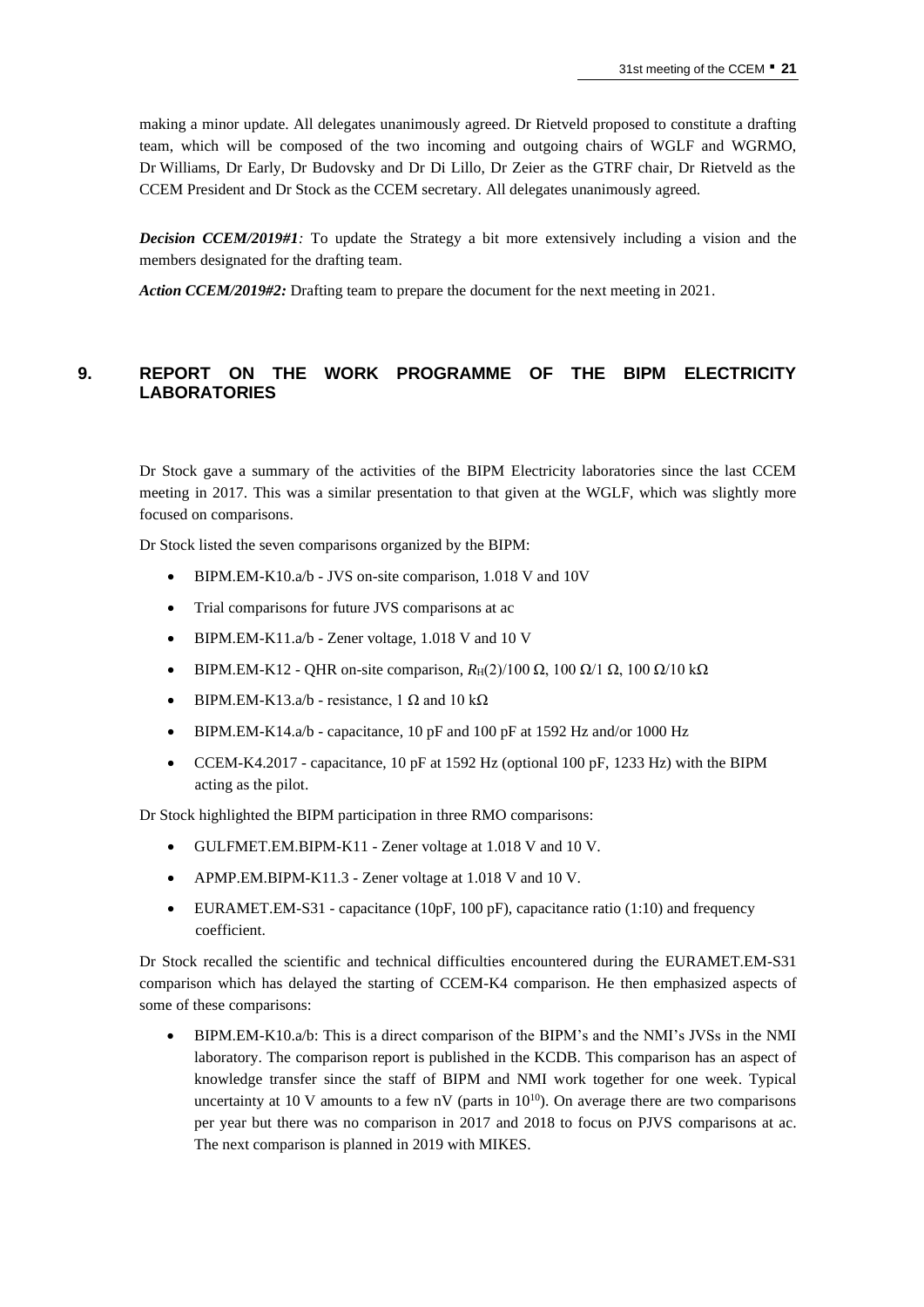- Future on-site comparison using PJVS at ac: Three comparisons were carried out with CENAM (2016), PTB (2017) and NPL (2018). A fourth comparison is planned at PTB for 2019. Under optimal conditions, agreement of a few parts in  $10<sup>7</sup>$  has been achieved. However further investigations are needed about the influence of the sampler, the synchronization of ac source and PJVS, and on identifying or developing an optimized ac source. This work benefited from the secondment of Dr Mun-Seog Kim (KRISS) at the BIPM from September 2017 to August 2018.
- BIPM.EM-K11: This type of comparison uses well-characterized BIPM Zener references as travelling standards. It is an appropriate comparison to prepare for an on-site comparison of JVSs (BIPM.EM-K10). Such a comparison serves as a final training exercise for new staff and can be used to support CMC claims and Quality Systems. Four NMIs have participated in this comparison since 2017: NMISA (South Africa) and KEBS (Kenya) for 1.018 V, and NMISA, KEBS, NSAI (Ireland) and BIM (Bulgaria) for 10 V.

BIPM Zener temp coefficients were re-determined in 2016: the uncertainty has been significantly reduced. The coefficients of some Zeners have changed. The determination of Zener pressure coefficients made in 2017 did not show significant changes since 2002. The results of the measurements indicate that the pressure coefficient is caused by the Zener component. The voltage divider is insensitive to pressure variations.

- GULFMET.EM.BIPM-K11: The RMO GULFMET was provisionally accepted by the CIPM for participation in the CIPM MRA in 2015. GULFMET.EM.BIPM-K11 will be the first key comparison conducted by GULFMET in electricity. There are six participants: SCL (Hong Kong (China)) as pilot lab, EMI (UAE), SASO (Saudi Arabia), KRISS (Republic of Korea), IMBIH (Bosnia and Herzegovina) and the BIPM. The support group is composed of the BIPM and KRISS. The draft A report is in progress.
- BIPM.EM-K12: This comparison aims at verifying the coherence of primary resistance standards by comparing quantum Hall effect-based standards of the NMIs with that of the BIPM. Five such comparisons have already been carried out in the period 1993 to 1999. This comparison resumed in 2013 at the request of the CCEM. A first comparison has been carried out with the PTB in November 2013. This has been followed by VSL (2015), CMI and METAS (2017), NRC and NMIJ (2018). For 2019 comparisons are planned with A\*STAR, NIM, and KRISS. The programme is now fully operational with two to three comparisons per year. In the framework of this comparison, the behaviour of 1  $\Omega$  resistors has been investigated. In the comparison with the PTB it has been shown that the value of  $1 \Omega$  resistors increases with cycle time. The Peltier effect was the supposed origin. It has been found that the magnitude of the effect depends on the resistor (*Metrologia* 52 (2015) 509-513, N. Fletcher, M. Götz, B. Rolland and E. Pesel). The effect was confirmed during the comparison with NRC. As a consequence, no 'dc' value can be considered for cycle times up to at least 340 s (3 mHz). But there is no frequency dependence observed for cycle times between 1 s and 10 s. It is of interest to search for resistors with smaller frequency dependence (*Metrologia*, 56 (2019), Tech. Suppl., 01002 P. Gournay, B. Rolland and C. Sanchez).
- Bilateral comparisons using transfer standards: In addition to the BIPM.EM-K11, there is the BIPM.EM-K13 comparison on resistances of 1 Ω and 10 kΩ. Since the last CCEM meeting comparisons have been carried out with SMD, NMISA, NSAI, A\*STAR, INMETRO and NIM. BIPM.EM-K14 comparisons on capacitances of 10 pF and 100 pF have been organized with NMISA, NIS and NIMT.
- CCEM K4: This was the first comparison using the "star scheme", carried out over a short period of 20 months demonstrating its high efficiency. This comparison has also allowed one to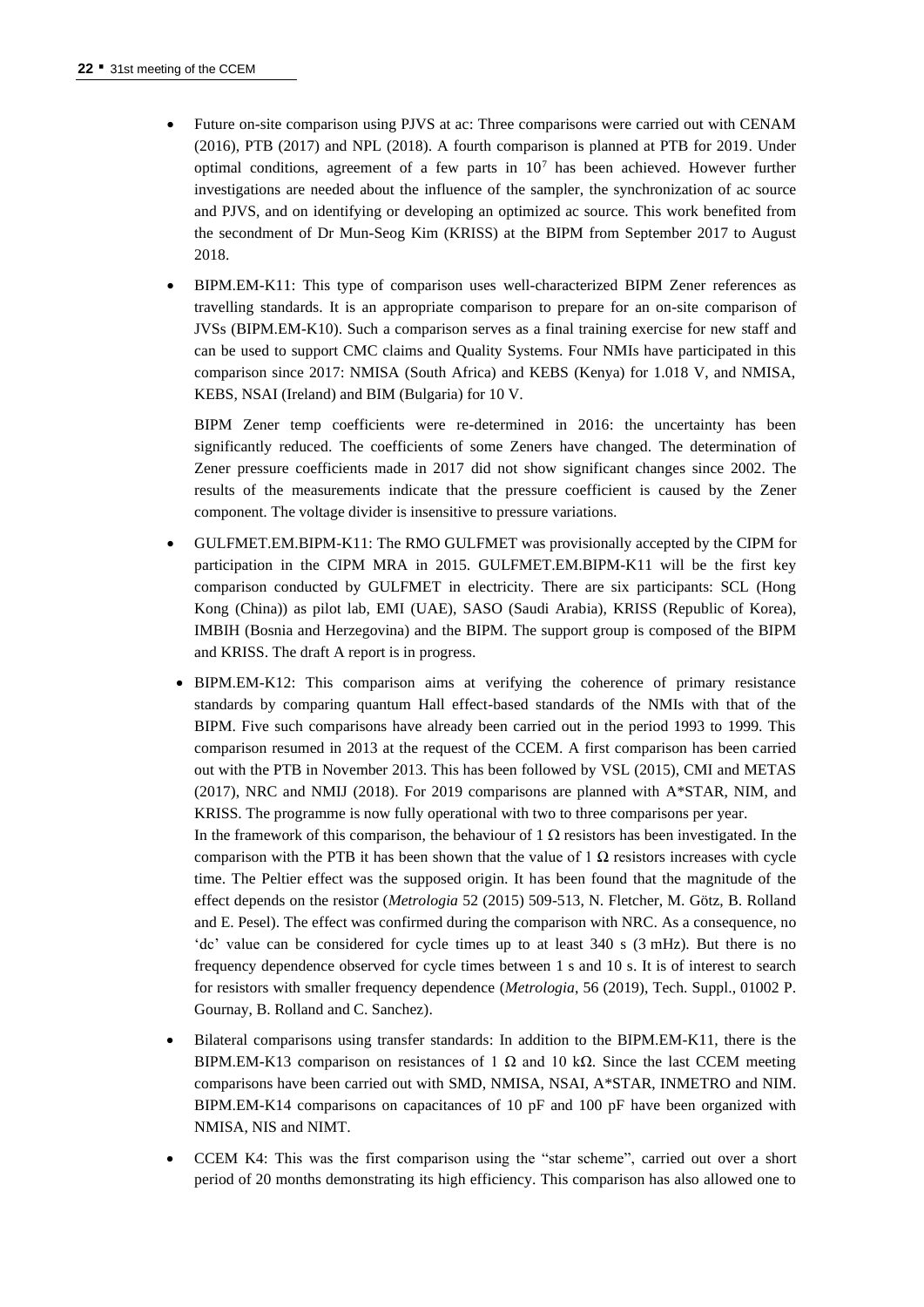estimate the von Klitzing constant since 4 NMIs (NIM, NIST, NMIA and VNIIM) carried out their 10 pF and 100 pF measurements traceable to the Thompson Lampard calculable capacitor (based on  $\varepsilon_0$ ) while the measurements performed by the four other labs (METAS, NPL, PTB and BIPM) were traceable to QHR (based on  $R_{K\text{-CODATA2014}}$ ). The deviation  $R_{K\text{-K4}}/R_{K\text{-CODATA}} -1 = (43)$  $\pm$  23) × 10<sup>-9</sup> is not considered as significant ( $k = 1$ ).

Dr Stock presented the ongoing development at the BIPM to improve the link between resistance and capacitance through: modernizing the wideband impedance bridge with the help of Dr Sakamoto (NMIJ) on secondment at the BIPM from September 2017 to August 2018; and fabricating calculable resistors with negligible frequency dependence with the help of Dr Lu (NIM) on secondment at the BIPM from April to July 2018. In total five calculable resistors were fabricated: two for the NIM, two for the LNE and one for the BIPM.

A summary of calibrations performed by the BIPM was given. There are a few calibrations for voltage (1.018 V, 10 V), three to five calibrations per year, but much more for resistance (1  $\Omega$ , 100  $\Omega$ , 10 k $\Omega$ ): 30 to 35 per year and for capacitance (1 pF, 10 pF, 100 pF): 25 to 30 per year, this last number being relatively stable.

Dr Stock summarized the outlook into the future along three axes:

- Maintain travelling quantum standards for bilateral BIPM comparisons, which eliminates the need for some CCEM comparisons.

- Development of more versatile and more efficient quantum standards, for example PJVS for comparison of ac voltages, table-top QHR system using graphene samples and new low frequency current comparators at room temperature; acQHR as impedance standard.

- Continue to provide the most useful calibrations to NMIs.

Dr Stock concluded by presenting progress on the BIPM Kibble balance. It has been designed to operate along any of three schemes: "Two modes – two measurement phases" (TMTP), "One mode – one measurement phase" (OMOP) and "One mode – two measurement phases" (OMTP). The third option (OMTP) is preferred, the first two schemes (TMTP, OMOP) have been found not to be optimal. The suspension of the Kibble balance was modified in 2018 to obtain more accurate and easier alignment and to make the alignment of all components independent. A programmable bias source for the PJVS is now operational and a revised three axis interferometer has recently been integrated into the system. These improvements have reduced the type A uncertainty on *h* measurements by a factor of 2, leading to an approximate estimation of uncertainty of 8 parts in  $10<sup>8</sup>$ . The main objectives in 2019 are the publication of a result with uncertainty below 1 part in  $10<sup>7</sup>$  in September and participation in first CCM comparison of kilogram realizations. Dr Stock concluded his presentation by listing seven summary papers published at CPEM 2018 and three peer reviewed papers.

Dr Rietveld invited questions or comments from the participants. On behalf of GULFMET, Mr Bartholomew thanked Dr Stock and the BIPM for the help provided in the organization of comparisons. Dr Schlamminger asked about the status of the development of the calculable capacitor at the BIPM. Dr Stock answered that the BIPM team was currently busy with the comparisons. However, thanks to a new permanent staff member, coming from CENAM, the team intends to make some improvements to the calculable standard in 2020. Testing the alignment of the electrodes is the next step. The priority is shared between development of the acQHR and the calculable capacitor. Experienced people on secondment are important to support the BIPM work programme. Dr Rietveld emphasized that support for both comparisons and the scientific work of the BIPM is needed. Experienced people are very welcome. Delegates were encouraged to invite their contacts with experience in the field to contact the BIPM.

Dr Rietveld returned to the BIPM.EM-K12 comparison and questioned the observed resistance behaviour with the cycle time. Dr Gournay replied that there is possibly more than just the Peltier effect, which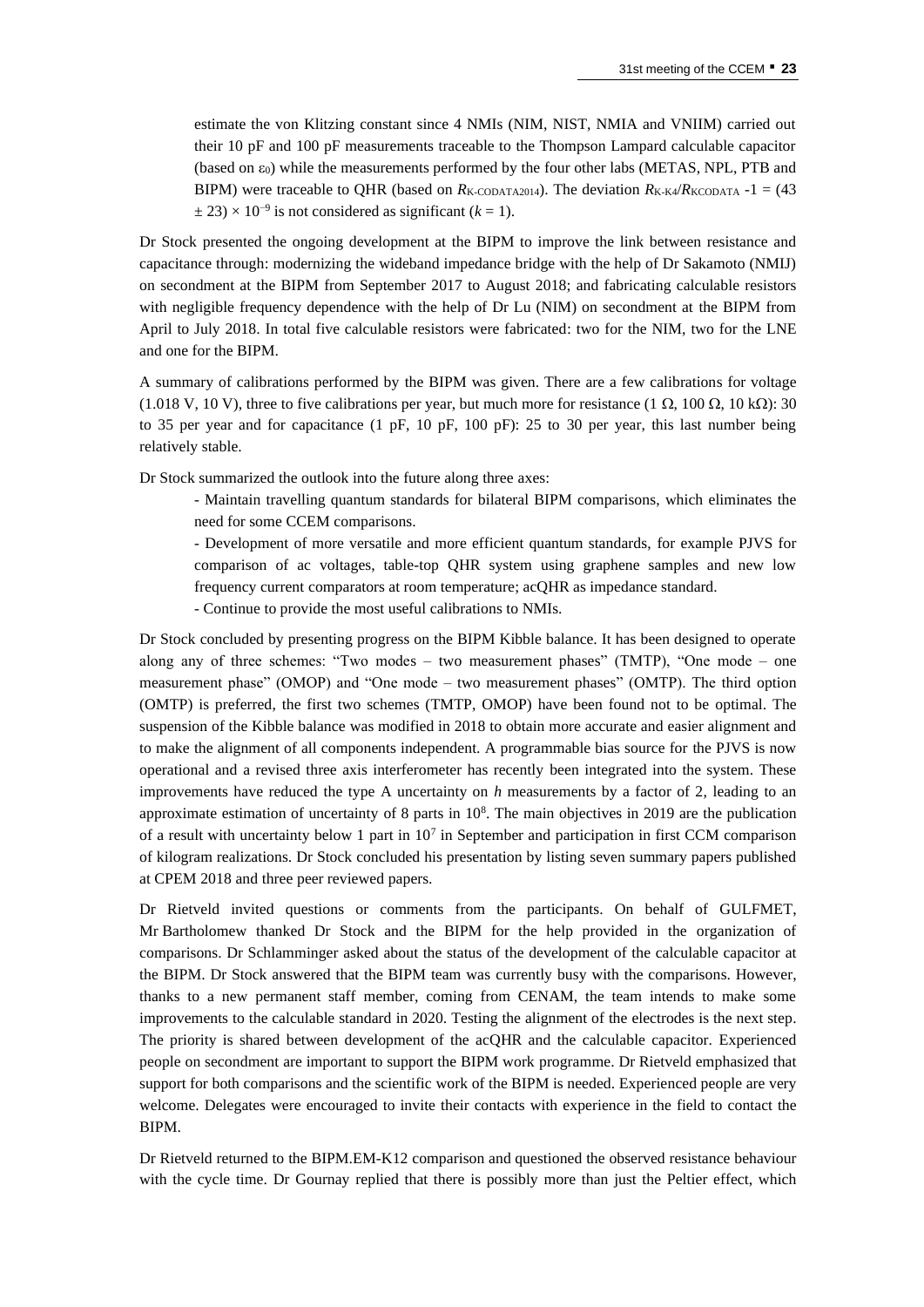might explain this behaviour and more investigation is needed. The BIPM team is still working on this issue.

Dr Rietveld addressed the issue on the  $R_K$  value determined by the K4 comparison. From the discussion, the discrepancy is considered to be of the same order of magnitude as observed using the data, which contributed to the 2014 CODATA fundamental constants adjustment. Dr Piquemal pointed out that in addition to the BIPM, some NMIs are developing new calculable capacitors with targeted uncertainty of one part in  $10^8$ , so that one could check if the difference is significant.

Dr Gupta asked if table-top QHR systems using graphene are already available. Dr Janssen answered that NIST, PTB and NIM can produce reliable graphene devices. Table-top QHR systems with graphene that operate at 4 K, not at room temperature, are possible. NPL, NIST and LNE are working in this direction.

## **10. COOPERATION BETWEEN CCEM AND CCRI ON LOW CURRENT MEASUREMENTS FOR IONIZATION CHAMBERS**

Dr Judge, Director of the BIPM Ionizing Radiation Department, was invited to present the proposal of forming a joint task group about the next generation of ionization chambers for radionuclide metrology (working documents CCEM/19-10\_a and CCEM/19-10\_b). This presentation was made on behalf of Dr Karam and Dr Fitzgerald from NIST. The challenge of radionuclide metrology is to meet hospitals' requirements to check the activity content of radiopharmaceuticals. For this, NMIs and DIs need a way to prepare reference sources for hospitals without repeating complex realizations of primary standards and the BIPM needs a way to compare the national primary standards. At present, the ionization chamber is the instrument that allows these needs to be met. This type of instrument is simple, robust, reproducible and easy to use. It is composed of three components: a gas-tight vessel, a HV power supply and a current-measurement system. However the sealed radioactive sources, which are used as reference points to overcome the lack of linearity of the electrometers, can be safety and security risks. They are also difficult to obtain and they can change. A new generation of instrument is therefore needed for the measurement of the ionization current, which eliminates the need for sealed radioactive sources, with the following specification:

- Robust, rapid recovery from overload, low sensitivity to electrical interference;
- Traceability to the SI;
- Reproducibility better than 0.1 % under normal laboratory conditions;
- Linear response from  $10^{-13}$  A to  $10^{-8}$  A better than 0.1 %.

A CCRI-CCEM workshop was held at NIST in September 2018 to discuss new technologies to meet this specification. Four options were discussed: (i) the quantum electrical standards, i.e. the electron pumps but the maximum current is 300 pA and they are very expensive, (ii) the Ultrastable Low-noise Current Amplifier (ULCA) developed by the PTB and able to measure currents up to  $5 \mu A$ , (iii) the conventional electronics such the new system developed by NIST and, (iv) the use of a commercial ammeter or custom electrometer investigated by NPL. The BIPM and some NMIs (for example PTB, NIST and NPL) have declared that they are working to replace their existing systems but the biggest challenge is having the confidence to switch over to the new technology. From this workshop, it has been concluded that a joint CCEM-CCRI Task Group should be formed to oversee the work and to:

- provide expert technical guidance;
- advise on key decisions;
- help 'open doors', for example to identify secondees from both fields;
- encourage and support the work;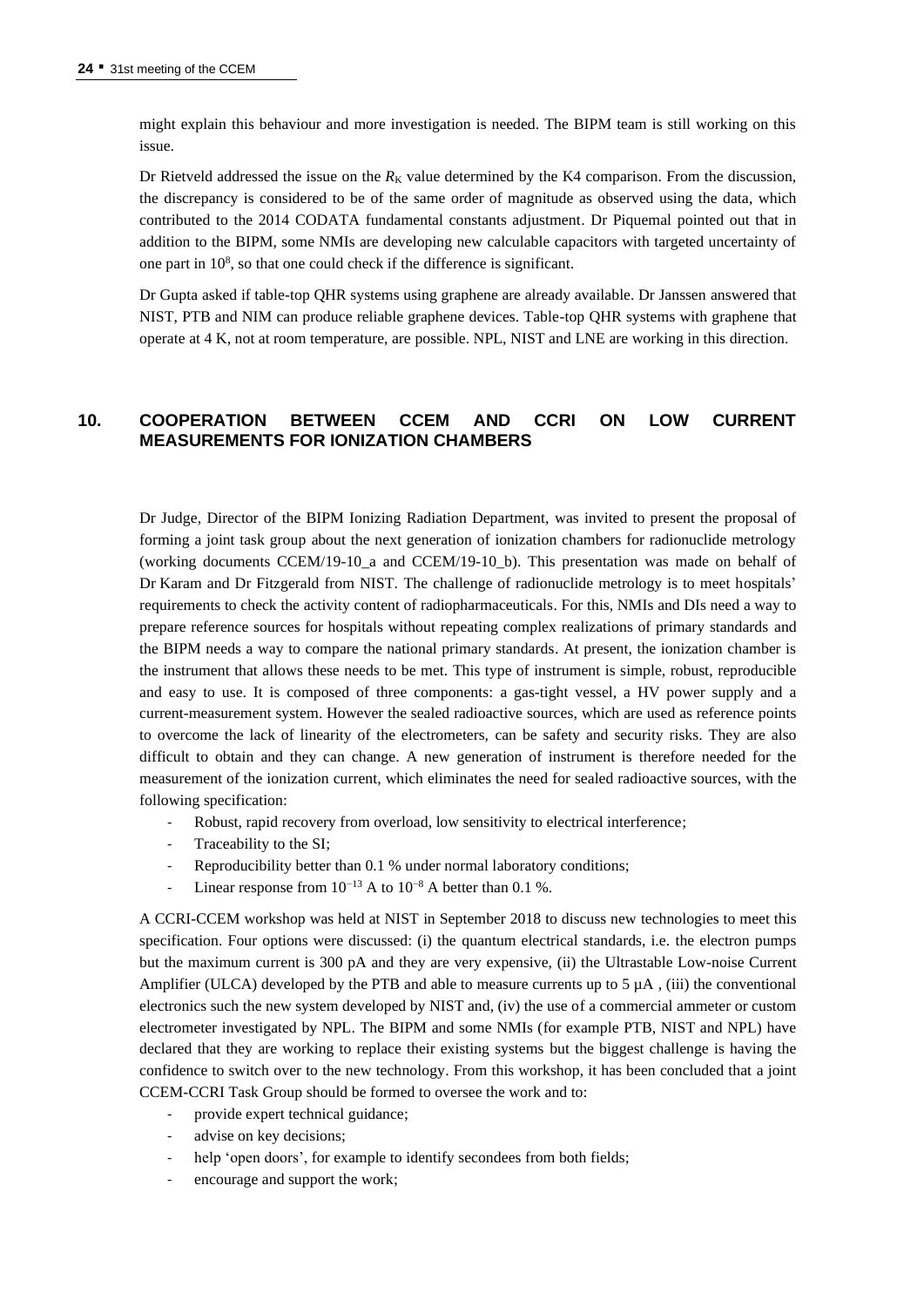advise on promoting the outcomes, and achieve the best impact.

Dr Rietveld thanked Dr Judge and invited questions or comments from the participants. By answering the numerous questions, Dr Judge specified technical aspects as followed: The sealed reference radioactive sources used by the BIPM generate an ionization current from 0.1 pA to 10 nA and the measurement time is a few minutes. With the present instrument, it is not possible to cover directly the whole range and an offset of about 1 % occurs when the range is switched. One needs an instrument more linear than the current ones. The statistical noise seems to be the limit of the uncertainty of the device, i.e. 0.1 %. To conclude, Dr Judge emphasized that NMIs have old instruments which have become obsolete (since 1970-1980) and need to be changed. NMIs are looking for a new technology and there is an opportunity for a next generation ionizing chamber.

Dr Rietveld returned to the proposal considering that the CCEM can obviously contribute. He proposed a task group on that question with the terms of reference as presented by Dr Judge. This task group has to be composed of key experts from the CCEM and CCRI who are willing to participate. The following NMIs are volunteers: INRIM, METAS, NIST, NPL, PTB, UME and VNIIM. The constitution of the task group (NMI members and chair) will be defined after the meeting.

#### **11. REVIEW OF MEMBERSHIP**

## **11.1. REVIEW OF MEMBERSHIP AND CHAIRS OF CCEM WORKING GROUPS**

- CCEM WGSI It was decided to close the WG with congratulations to Dr Wood, Dr Witt, Dr Stock and all the WGSI members. Dr Rietveld noted that everything was ready in 2009 from the CCEM part.
- CCEM WG for monitoring the stability of the kilogram It was decided to close this WG. Dr Rietveld recalled remarks from Dr Kibble, who was the first chair of the WG, for example the huge efforts spent on Josephson arrays, the importance of  $N_A$  experiments, *etc*. He stated that there are now ten Kibble balances operational or in development. Dr Rietveld thanked all the past and present members of the WG. Under the chairmanship of Dr Kibble and Dr Robinson the WG has significantly contributed to this progress and has helped to pave the way towards the revision of the SI. A discussion arose on the role of CCEM in future about the development of Kibble balances which now falls under the responsibility of CCM through the CCM WGs on realization and dissemination of the kilogram, today merged into the CCM WG on Mass, WGM. It is well recognized that the main challenges met by KB experts are related to mechanical aspects. Dr Robinson reminded that in addition to the CCM WG meeting, there are the KB Technical Meetings (KBTM) during which KB experts exchanged, in detail, their knowledge and experiences. The next KBTM is planned at the NPL in the autumn. Dr Rietveld encouraged people to go there to share experiences and to enable discussions. It is crucial that such expert meetings continue to be held in future. Dr Robinson emphasized that the CCM WG really needs CCEM inputs and a formal liaison with CCM on this would be necessary. Dr Rietveld asked CCEM members who participated to the CCM WG. Only four people raised their hands: Dr Robinson, Dr Sanchez, Dr Stock and Dr Piquemal, replaced now by one of his French colleagues. Dr Sanchez noted that for his opinion, the technical discussions belong to the KBTM and the electrical metrology is a service provider. Dr Piquemal objected that there is a trend for small masses and small forces and electrical metrology has an important role in this development. From this discussion, it was found to be of great interest for the CCEM to receive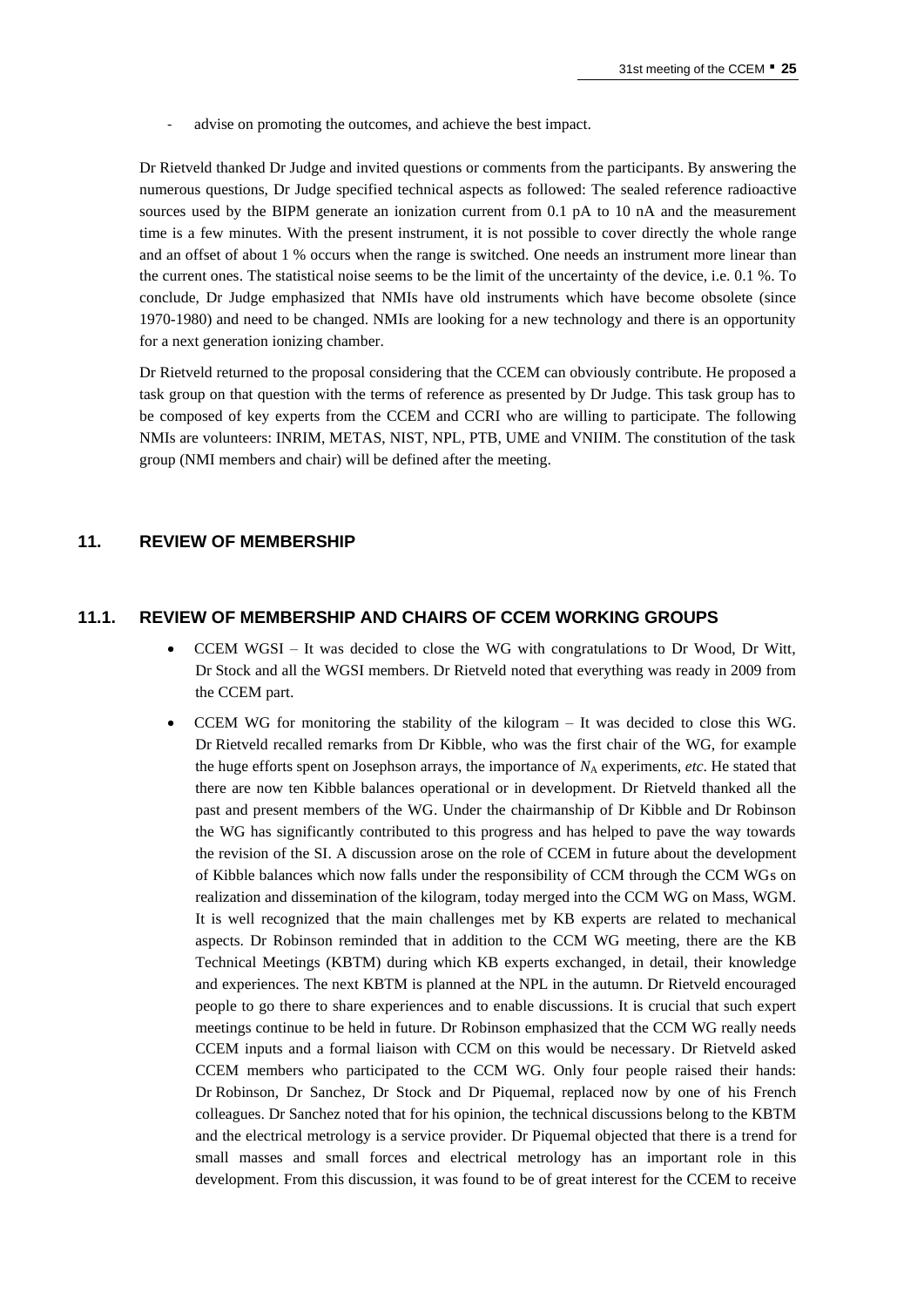updates on progress with the Kibble balances. Dr Budovsky and Dr Schlamminger supported the idea that a formal liaison between CCM and CCEM is more preferable than an informal way to maintain the link with the electrical community. Based on these considerations, it has been decided to establish a formal liaison between CCEM and CCM and to receive an update on the Kibble balance developments at the next CCEM meeting. It was decided that Dr Robinson or another participant of the KBTM should report at the next CCEM meeting and that Dr Stock should give an update from the CCEM WGM meeting.

About the question of requests for working group membership, Dr Rietveld invited the interested delegates to check firstly in what WG they are an official member, then to read the reports of the previous meeting. The request for membership must be sent to Dr Stock and Dr Rietveld. The document CIPM-D-01 giving the rules of procedure for the CCs is available on the BIPM website: <https://www.bipm.org/utils/en/pdf/CIPM-D-01.pdf>

Ongoing WG changes:

- Dr Williams stepped down as chair of the WGLF and Dr Early was appointed chair for the next two years.
- Dr Markus Zeier was re-appointed chair of the GT-RF for the next two years.
- Dr Budovsky stepped down as chair of the WGRMO and Mr Di Lillo was appointed chair for the next two years.

## **11.2. REQUESTS FOR MEMBERSHIP OR OBSERVERSHIP OF CCEM**

The Czech Metrology Institute (CMI), Czech Republic, had applied for member status at the CCEM two years ago. According to the application review process, Mr Streit was invited to present the capabilities of CMI at this meeting (Working document CCEM/19-11.2). CMI, a government executive agency, was founded in 1993 as a result of the split of the original Czechoslovak Federation. CMI activities cover three fields: fundamental metrology (national standards, R&D), transfer of units (calibration of standards and measuring instruments) and legal metrology. Thirty-nine persons (over 400 in total) are working in electromagnetic measurements and the laboratories are located in Brno for DC/LF measurements and Prague for primary metrology of electrical resistance and RF electrical quantities, for metrology of high voltage, high current and magnetic quantities, and for the TESTCOM area (EMC, radio parameters, electrical safety, antennas). Mr Streit detailed the CMI's capabilities in DC voltage, AC-DC voltage transfer, AC voltage, AC-DC current transfer, AC current, DC resistance, impedance and AC voltage ratio, R&D in impedance (low value, quantum standard and special hardware), power measurements including legal metrology, high voltage and current, magnetic quantities and RF electrical quantities. The R&D activities of CMI can be summed up by its participation in 24 European research projects within the EMRP and EMPIR programmes, 19 international comparisons and 13 papers published in peer review journals. Mr Streit completed his talk by mentioning the activities of testing in accredited laboratories (EMC, radio parameters, electrical safety), calibration of antennas (loop, biconical, logperiodic, hybrid, horn special) and certification, including some international activities in R&D and comparisons regarding EMC.

For the deliberation, Mr Streit left the room. Dr Rietveld asked the CCEM members for their opinion on the application from CMI for CCEM membership. No opinion was against. It was decided that Dr Rietveld as the CCEM chair will recommend CMI to the CIPM as a member of CCEM (the final decision on the membership being taken by the CIPM).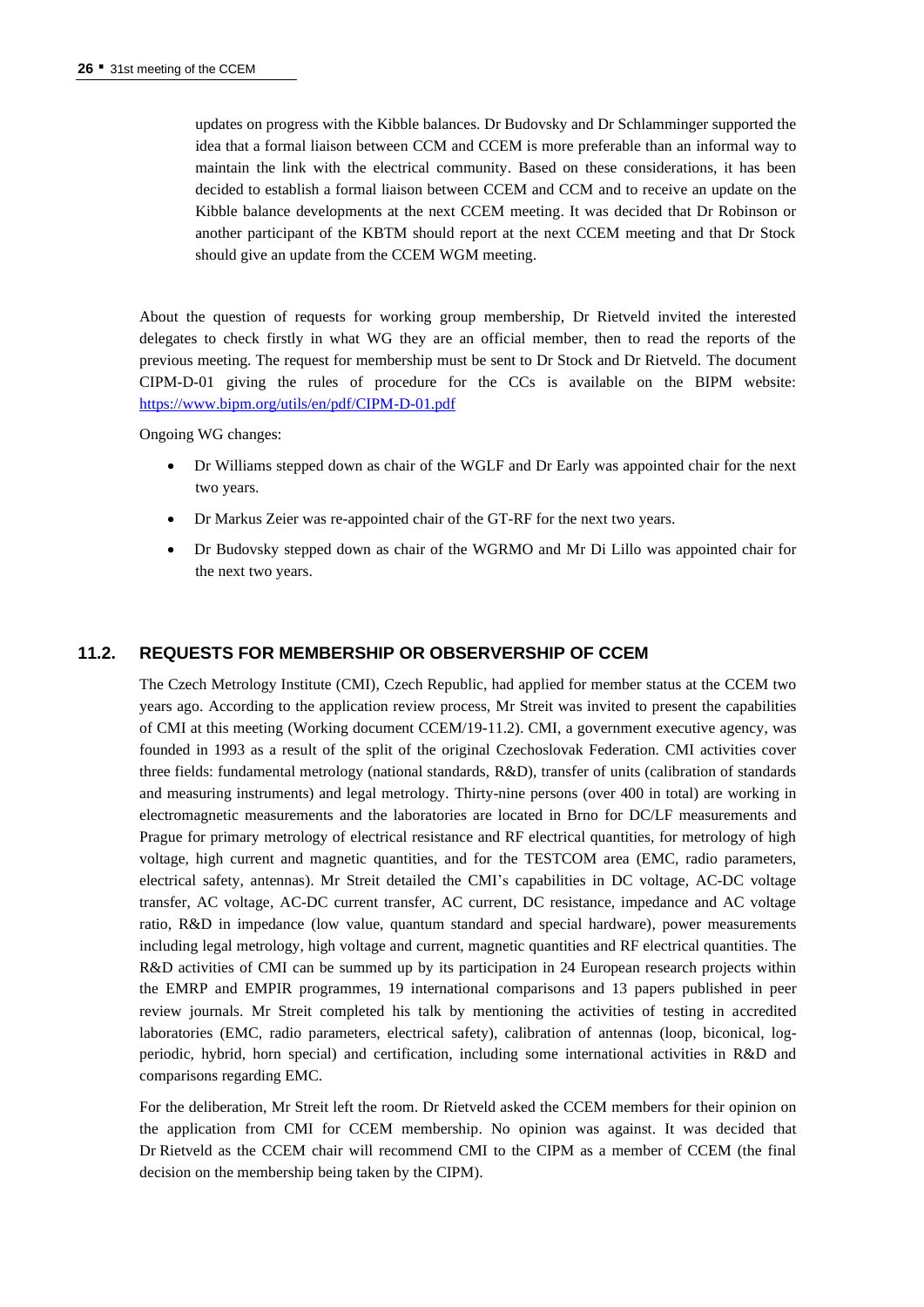## **12. MISCELLANEOUS QUESTIONS**

### **12.1. LIAISONS WITH OTHER ORGANIZATIONS**

Dr Rietveld noted that there is no significant liaison by the EM community with a particular organization which would merit getting a representation of that organization at the CCEM.

## **12.2. DRAFT AGENDA FOR NEXT CCEM MEETING**

Following the successful one-day workshops linked to the present and previous CCEM meetings, and considering that CCEM meetings run in an efficient way, giving opportunities for such workshops, Dr Rietveld asked the delegates:

- their opinion whether the CCEM should continue to organize workshops;
- in case of an affirmative reply, ideas for the next CCEM meeting;
- ideas of additional technical presentations which could be included in the agenda of the plenary CCEM meeting.

A discussion converged on both the pursuit of organizing workshops and to enrich the plenary meeting with supplementary technical talks. The latter could deal with an overview of major topics in one or two emerging fields. The next workshop could give the opportunity to get feedback on the implementation of the revised SI or how we are taking the revised SI into real life, to debate on future challenges, to deal with power and energy which is now a wide area at the CPEM, or quantum technologies.

### **12.3. CPEM**

Dr Sanchez announced that the CPEM executive committee is looking for hosting NMIs to organize the CPEM 2026. A formal call for proposals will be carried out shortly with a deadline around April 2020. He reminded the next CPEM editions:

- CPEM 2020 in Denver, close to NIST Boulder, at the end of August 2020. This will be a joint conference with NCSLI, famous for the manufacturer exhibition, and will open up a lot of opportunities to be in touch with other laboratories;
- CPEM 2022 in New Zealand in May 2022, jointly organized by MSL and NMIA;
- CPEM 2024, which is expected to be back in North America.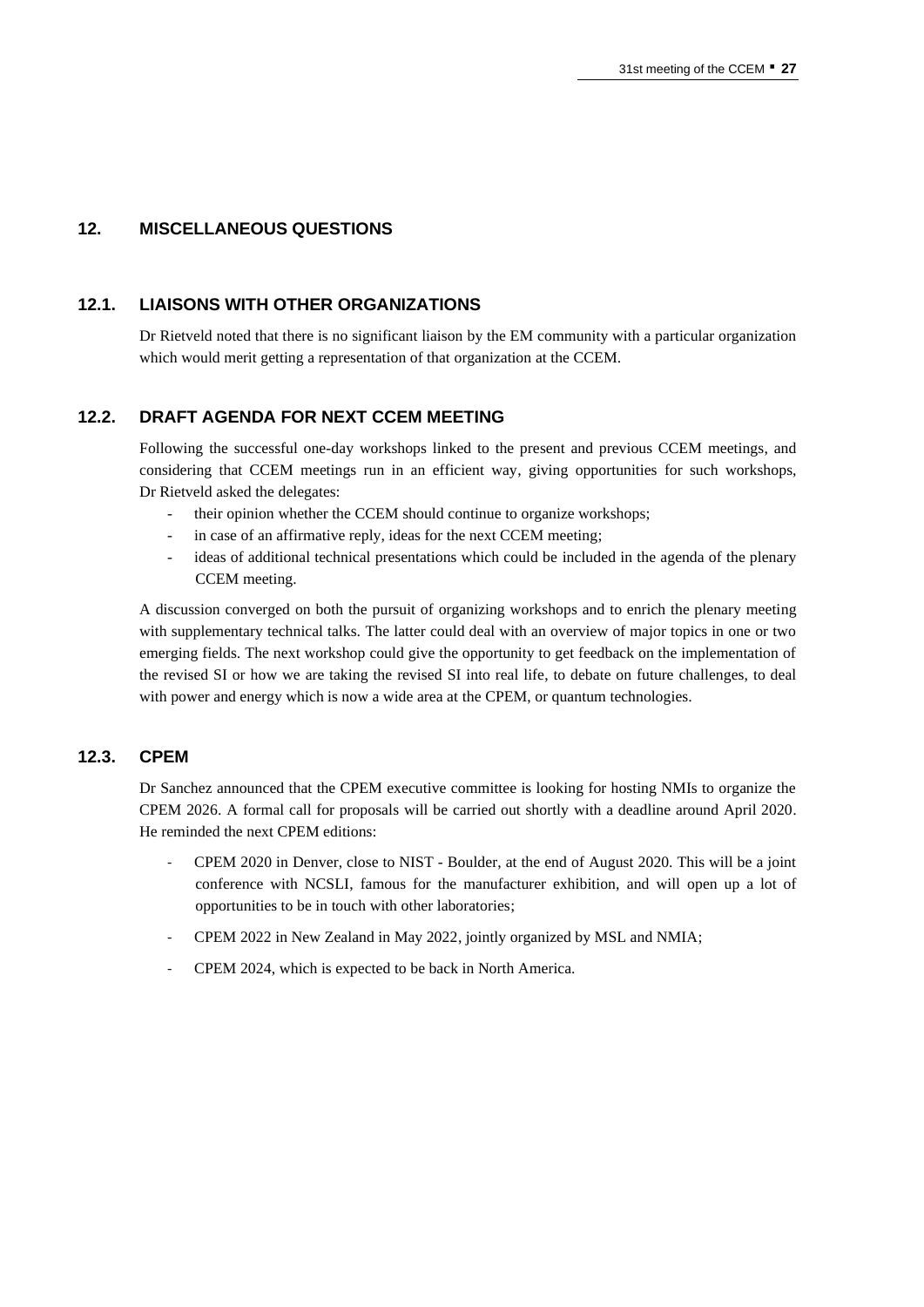## **13. APPROXIMATE DATE OF THE NEXT MEETING**

The next meeting will be held in the week Monday 29 March - Friday 2 April 2021<sup>3</sup>.

Dr Rietveld thanked the CCEM members and the BIPM hosts for their valuable contributions. He reminded that all the talks given during the RF&MW workshop as well as all the working documents are on the BIPM website and closed the meeting.

<sup>3</sup> The date has been changed after the meeting to 12 to 16 April 2021.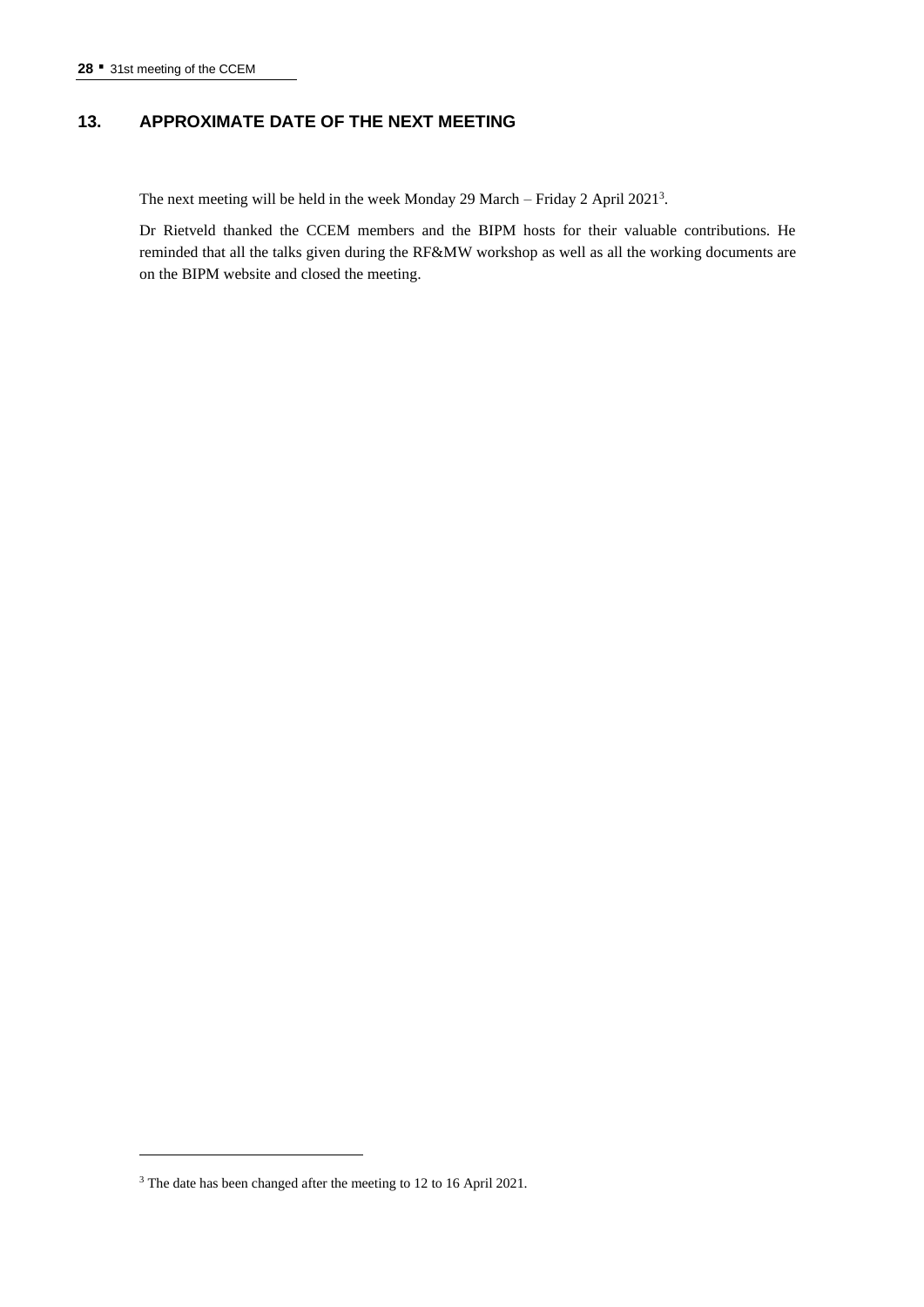## **Appendix E.1**

## **REPORT OF THE 15TH MEETING OF THE CCEM WORKING GROUP ON LOW FREQUENCY QUANTITIES (WGLF) (28 March 2019) TO THE CONSULTATIVE COMMITTEE FOR ELECTRICITY AND MAGNETISM**

**List of Members of the CCEM Working Group on Low Frequency Quantities as of 28 March 2019**

#### Chairman

Prof. J.M. Williams, National Physical Laboratory [NPL], Teddington

#### Members

D.I. Mendeleyev Institute for Metrology, Rostekhregulirovaniye of Russia [VNIIM], St Petersburg Federal Institute of Metrology METAS [METAS], Bern-Wabern Instituto Nacional de Metrologia, Qualidade e Tecnologia [INMETRO], Rio de Janeiro International Bureau of Weights and Measures [BIPM], Sèvres Istituto Nazionale di Ricerca Metrologica [INRIM], Turin Korea Research Institute of Standards and Science [KRISS], Daejeon Laboratoire national de métrologie et d'essais [LNE], Paris National Institute of Metrology [NIM], Beijing. National Institute of Standards and Technology [NIST], Gaithersburg National Measurement Institute, Australia [NMIA], Lindfield National Metrology Institute of Japan [NMIJ/AIST], Tsukuba National Physical Laboratory [NPL], Teddington National Research Council of Canada [NRC], Ottawa Physikalisch-Technische Bundesanstalt [PTB], Braunschweig Research Institutes of Sweden AB [RISE], Borås VSL [VSL], Delft

VTT Technical Research Centre of Finland Ltd, Centre for Metrology / Mittatekniikan keskus [MIKES], Espoo.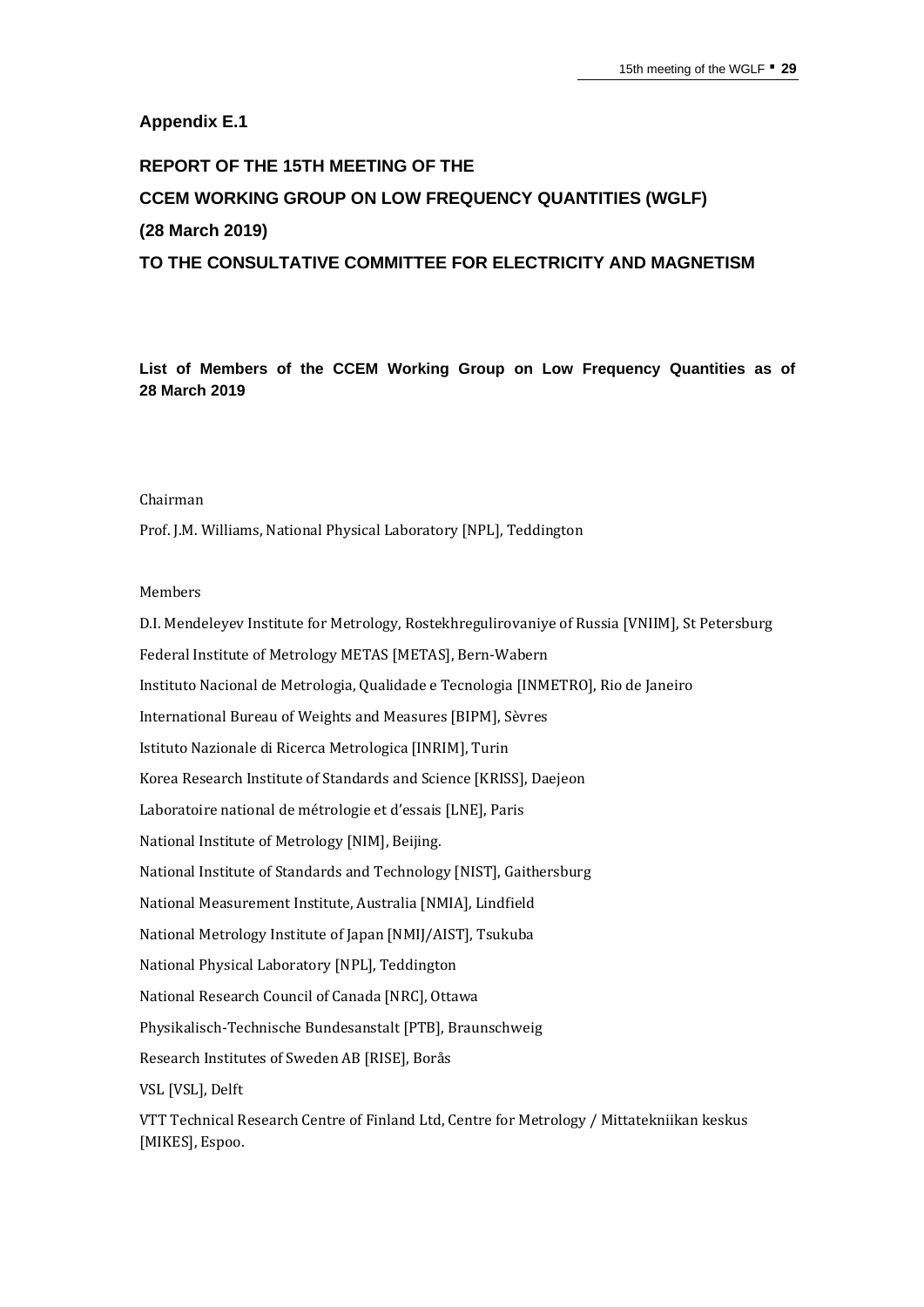The Working Group on Low Frequency Quantities (WGLF) of the Consultative Committee for Electricity and Magnetism (CCEM) held its fifteenth meeting on 28<sup>th</sup> March 2019 at the Bureau International des Poids et Mesures (BIPM), Pavillon de Breteuil, Sèvres, France.

### **Chair:**

Prof. Jonathan Williams (NPL)

#### **Present:**

### The list of attendees is given below:

Dr Marc-Olivier André (METAS), Mr Jon Bartholomew (EMI), Dr Ilya Budovsky (NMIA), Dr Luca Callegaro (INRIM), Dr Mustafa Çetintas (UME), Dr Lucas Di Lillo (INTI), Mr Javier Diaz de Aguilar (CEM), Dr Murray Early (MSL), Dr Gleb Gubler (VNIIM), Dr Paul Hale (NIST), Dr Mohammed Helmy Abd El-Raouf (NIS), Dr Hitoshi Iida (NMIJ/AIST), Dr Daniela Istrate (LNE), Dr Rolf Judaschke (PTB), Dr Nobuhisa Kaneko (NMIJ/AIST), Dr No-Weon Kang (KRISS), Dr Alexander Katkov (VNIIM), Dr Gregory Kyriazis (INMETRO), Dr Hyung-Kew Lee (KRISS), Dr Linoh Magagula (NMISA), Dr Helge Malmbekk (JV), Dr Antti Manninen (VTT MIKES), Mr Alexander Matlejoane (NMISA), Dr Yusong Meng (NMC, A\*STAR), Mr Thomas Nelson (NIST), Dr François Piquemal (LNE), Dr He Qing (NIM), Mr Saad Bin Qoud (SASO), Mr Luis Ribeiro (IPQ), Dr Gerrit Rietveld (VSL, President of the CCEM), Mr Karl-Erik Rydler (RISE), Dr Carlos Sanchez (NRC), Dr Stephan Schlamminger (NIST), Dr Bernd Schumacher (PTB), Dr Uwe Siegner (PTB), Dr Michael Stock (BIPM, Executive Secretary of the CCEM), Mr Jiri Streit (CMI), Mr Cho Man Tsui (SCL), Dr Helko van den Brom (VSL), Dr Anton Widarta (NMIJ/AIST), Prof. Jonathan Williams (NPL, Chairman of the WGLF).

The following staff of the BIPM also attended: Mr Régis Chayramy, Dr Pierre Gournay, Mr José Angel Moreno Hernández, Mr Benjamin Rolland, Dr Stéphane Solve. Dr Susanne Picard attended a short part of the meeting to make a presentation on KCDB 2.0.

The meeting was opened at 9:00 am by the Chair, Prof. Jonathan Williams. The Chair welcomed the delegates to the meeting and the delegates were invited to introduce themselves. Dr Murray Early was appointed rapporteur of the meeting.

## **1. MINUTES AND ACTIONS OF THE LAST MEETING, APPROVAL OF THE AGENDA**

The minutes of the last meeting (working document CCEM-WGLF/19-01\_b) prepared by Mr Bartholomew were taken as read. The chair reviewed the actions arising and noted these are already covered by the agenda for this meeting (CCEM-WGLF/19-01\_a). Under item 8, it is proposed that Dr Callegaro will discuss the EURAMET Comparison Toolbox, and Dr He will make two short presentations about the metrology of electric vehicles and smart meters. No further agenda items were proposed.

## **2. REVIEW OF CURRENT AND RECENTLY COMPLETED CCEM COMPARISONS**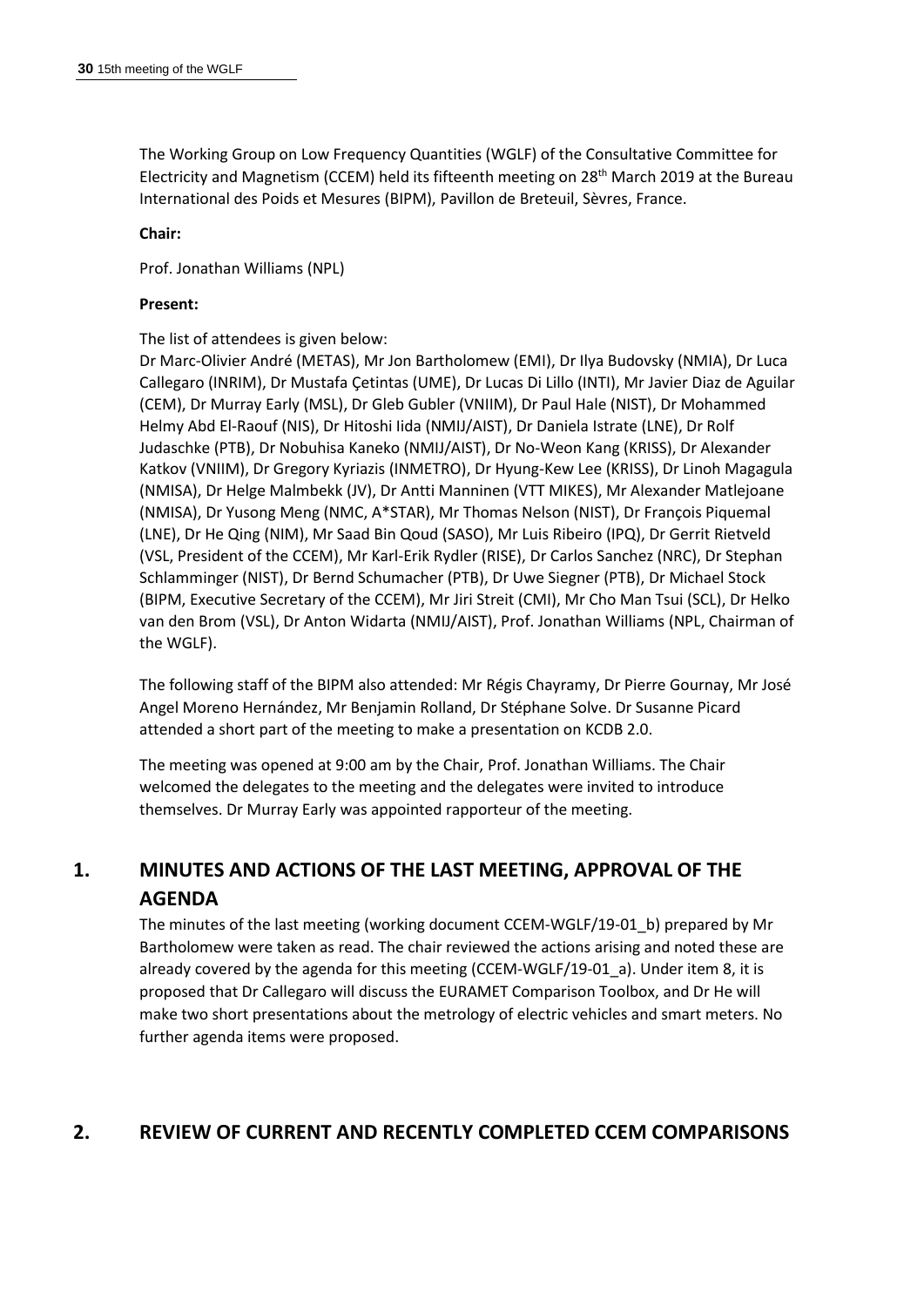## **A.CCEM-K2: DC resistance, 10 MΩ and 1 GΩ (NRC)**

Dr Sanchez gave a presentation (CCEM-WGLF/19-02\_a) on the status of CCEM-K2.2012. Two editions of the Draft A report have been completed and circulated for comment and it is expected Draft B will be completed in a matter of weeks.

The drift performance of the two 10 MΩ resistors was around 3  $\mu\Omega/\Omega$  per year with a standard deviation around 1  $\mu\Omega/\Omega$ , larger than the typical 0.5  $\mu\Omega/\Omega$  uncertainties of the participants. As a consequence, the long-term stability performance of the 10 MΩ resistors limits the comparison results. The 1 GΩ resistors were relatively well behaved.

The comparison has resulted in lower uncertainties compared with K2 of 2002, mainly because of improved NMI uncertainties. As well as delays caused by measurement issues for participants and customs, there was also a delay of about three months as the pilot felt it necessary to investigate the pressure coefficient of the artefacts.

The chair thanked Dr Sanchez and said it was good to see this comparison coming to completion. He asked about a likely date for Draft B and Dr Sanchez suggested around two months.

## **B.CCEM-K5: Primary power (CENAM, PTB, VSL)**

The status of CCEM-K5.2017 was given by Dr Rietveld on behalf of CENAM who were not able to attend the meeting (working document CCEM-WGLF/19-02 b). In this comparison the burden of the pilot lab had been shared as follows:

- CENAM: protocol and running the comparison schedule,
- PTB: instrument characterization,
- VSL: analysis and reporting.

The comparison covers 120 V, 5 A at 53 Hz and at five power factors. 240 V points have now been added. Two Radian travelling standards have been provided by NIST and a small offset has been applied owing to the excellent accuracy of these instruments. There was a delay of one year in starting this comparison caused by stability issues with one of the standards. Dr Rietveld noted that these instruments had been successfully used by SIM in a primary power comparison during 2010-12.

The comparison began in CENAM in February 2018 and is now in loop 3 at NMIA following a one-month delay at PTB. NMIA has completed their measurements and will soon ship the standards to NIM. Customs issues in Brazil meant that they will participate after loop 4. It is expected that measurements will be finished by 13/9/2019 and a Draft A report should be available by January 2020. So far, the travelling standards are behaving well, helped by some improvement in the packaging. VSL is developing an Excel template to help automate the analysis and is presently chasing up reports for loops 1 and 2.

The chair mentioned that he was hoping that an uncertainty of less than 20 ppm could be achieved for the comparison and Dr Rietveld confirmed that this is the case. Dr Kyriazis inquired about the nature of the improved packaging as some countries have regulations regarding wooden boxes. Mr Nelson replied that plastic Pelican cases are now being used.

## **C.CCEM-K13: Harmonics of voltage and current (NIM, NRC, SP)**

The chair expressed his thanks to the participants, and to Mr Rydler in particular, and for their efforts in getting this comparison underway. The protocol includes three waveforms. NIM is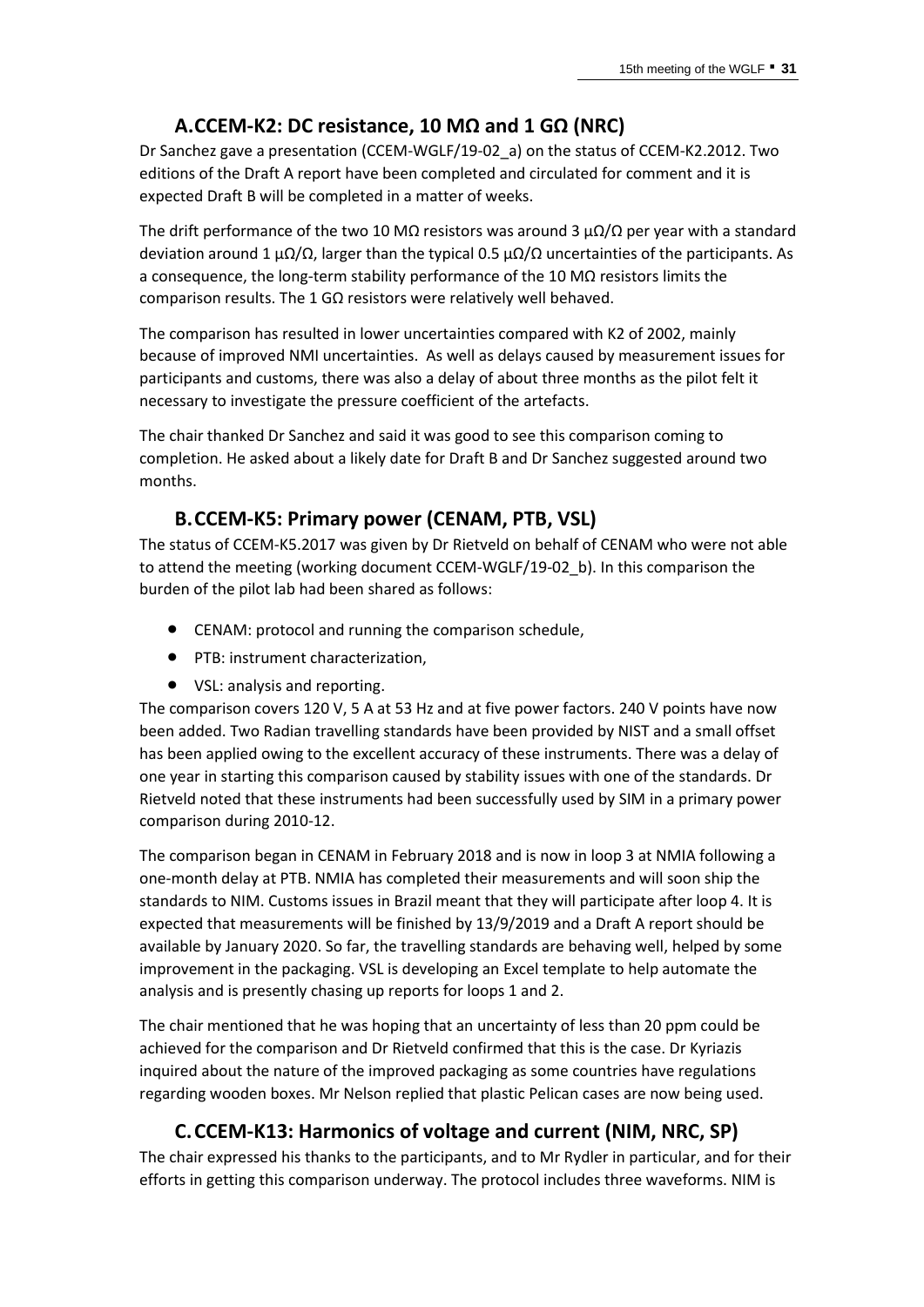the pilot laboratory and the support group consists of NIST, NRC, RISE, and NPL. Mr Rydler noted that the comparison started in autumn (Northern) 2018 and is now with the third participant (second in EURAMET).

Dr Rietveld asked about the plan for the measurements to be finished and Mr Rydler confirmed that the last laboratory was scheduled for December 2019 to January 2020. Dr Kyriazis asked if it was mandatory for the Fluke 6105 to be synchronized to the measurement system as not all countries can do that. Mr Rydler said that the standard is equipped with a reference output, but participants are free to use their own methods.

## **D.CCEM-K4: Capacitance, 10 pF (optional 100 pF) (BIPM)**

The chair highlighted the fact that this comparison was based on a new approach for the CCEM and as a result had been completed in record time.

Dr Gournay gave an overview of CCEM-K4.2017 (working document CCEM-WGLF/19-02\_d) noting that it had been 20 years since the last capacitance comparison. This comparison used a large-scale star scheme, employing reference capacitors of each NMI and thus equivalent to many simultaneous bilateral comparisons. The mandatory measurand was 10 pF within  $10^{-4}$  of the nominal value. The measurement frequency and voltage were 1592 Hz and 100 V, respectively. An optional measurement of 100 pF at 1592 Hz was included to check 10:1 scaling, and an optional measurement at 1233 Hz was included for those using quad bridges only at this frequency. The BIPM applied a correction to report these results at 1592 Hz.

Seven NMIs plus the BIPM participated, with half of the participants relying on the quantum Hall effect and the other half on the calculable capacitor for traceability. All participants used the AH11A capacitors, meeting the requirement of having at least two 10 pF standards (all but one participant included two of the optional 100 pF standards). Three of the 27 artefacts were eliminated from the comparison because of instability, possibly attributed to transport.

It has been found that the degrees of equivalence (DoEs) of the participants are consistent within the uncertainty of measurement with a confidence level of 95 % (DoEs are in the range from about  $-5\times10^{-8}$  to  $5\times10^{-8}$  for 10 pF measurements).

Dr Budovsky congratulated the pilot for this very successful outcome and enquired whether the workload of this comparison on the BIPM was significantly larger than the more traditional role of a pilot. Dr Gournay replied that it was probably about the same but definitely more concentrated. Prof. Williams pointed out that there is advantage in using the same artefact and that the star scheme is robust against individual failure.

Dr Sanchez indicated he was in favor of this approach but wondered how well it would work for resistors where travel effects may be more significant. Most of the work in such comparisons is in scaling so that once the measurement system is set up there is only marginal effort in additional measurements.

The chair finished the discussion stating that the Draft B report had been approved and was available on the KCDB. Dr Rietveld encouraged this approach as a model for future CCEM comparisons although these will be limited to laboratories with primary realizations and for comparisons for which a sufficient number of good quality travelling standards is available.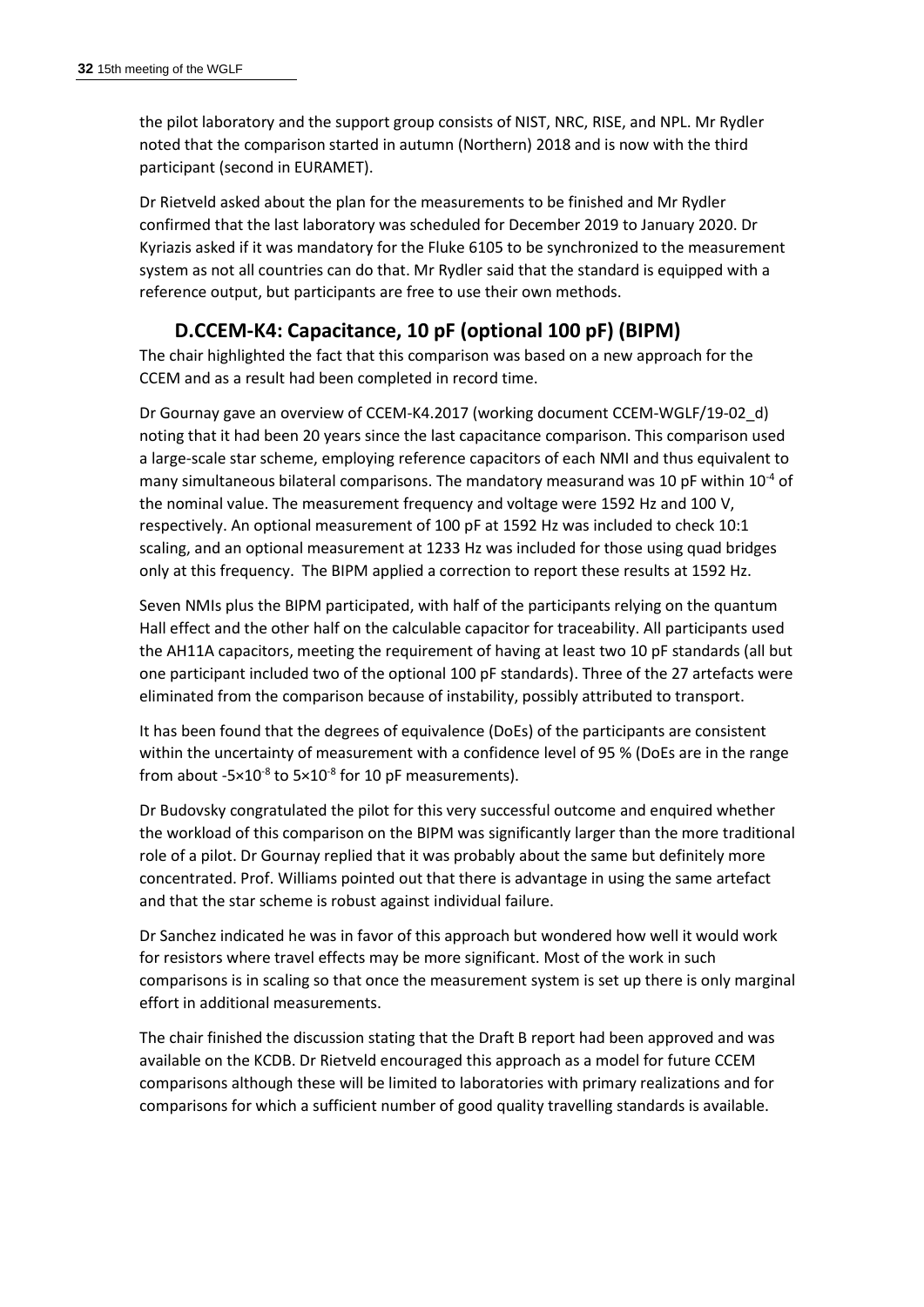## **3. STARTING CCEM COMPARISONS**

## **a.Update on plans for CCEM-K6a -K6c and -K9: AC-DC transfer**

There are three comparisons running in parallel: CCEM-K6a covers 3 V to 1 MHz, K9 covers 500 V to 100 kHz and K6c covers 3 V to 100 MHz. Mr Rydler described progress to date, noting that the comparisons have finally started and the artefacts are now at the third laboratory. There are 13 participants, and many will do the optional 1000 V points in K9. There is also a large support group so that the work can be divided up. There are problems in setting the schedule for 2020 due to the use of an ATA Carnet and it will be useful to learn from the experience of Dr Sanchez in CCEM-K2 in this regard. Mr Lipe of NIST had previously pointed out that the 3 V PMJTC of K6a can operate to 100 MHz which raised the possibility of an optional comparison at higher frequency points. At present K6c covers these RF-DC measurements, and NMC (Singapore) has recently been added to the participants. The comparison is scheduled to finish in October 2020 but there will be some delay owing to building moves for two laboratories, and customs issues for the two laboratories that don't use carnets.

The chair thanked My Rydler for getting these comparisons underway. Dr Sanchez mentioned that a carnet is not that helpful, and it can be easier just to ship the items as normal. Dr Kaneko pointed out that this risks tax being charged on importing the artefacts. There was some discussion about the problem of tax relative to the value or cost of the artefacts. Dr Rietveld said that the cost (including time) of arranging an ATA Carnet was relatively large, although in the case of CCEM-K13, for example, the instrument is very expensive, justifying the use of a carnet. Dr Kyriazis noted that some countries may require a carnet by regulation.

## **b.Update on plans for CCEM-K3, 10 mH inductance**

Prof. Williams summarized the status of this planned comparison. PTB is making two temperature-controlled standards available and will act as the pilot with NMIA and NIM in the support group. The list of participants includes representatives from all RMOs apart from GULFMET.

Mr Bartholomew said that GULFMET had recently completed a supplementary comparison at 10 mH and 100 mH (GULFMET.EM-S4) but capability is limited, and it is probably better to be linked through a subsequent RMO comparison. Dr Siegner clarified that PTB could only make the standards available and do the pilot measurements and asked who would do the analysis, prepare the comparison report and write the technical protocol. The chair pointed out that there were two other laboratories in the support group who could contribute to these tasks.

## **c. Forward look on comparisons in context of CCEM strategy**

The chair outlined the current key comparison plan (working document CCEM-WGLF/19-02), based on a selected set of seven key quantities, each of which covers one to three values of each quantity, for a total of ten key comparisons<sup>4</sup>. It is intended that the number of key quantities will not be increased without a very strong case. The return period is expected to be around ten years unless quantities, such as voltage ratio, exhibit very high stability. The number of participants in the CCEM key comparisons is limited for the purpose of efficiency.

<sup>4</sup> The RF-DC difference quantity (category 11.7.1, voltage to 100 MHz) is usually handled by the WGLF as it is simply a high frequency extension of ac-dc voltage difference. The comparison is denoted CCEM-K6.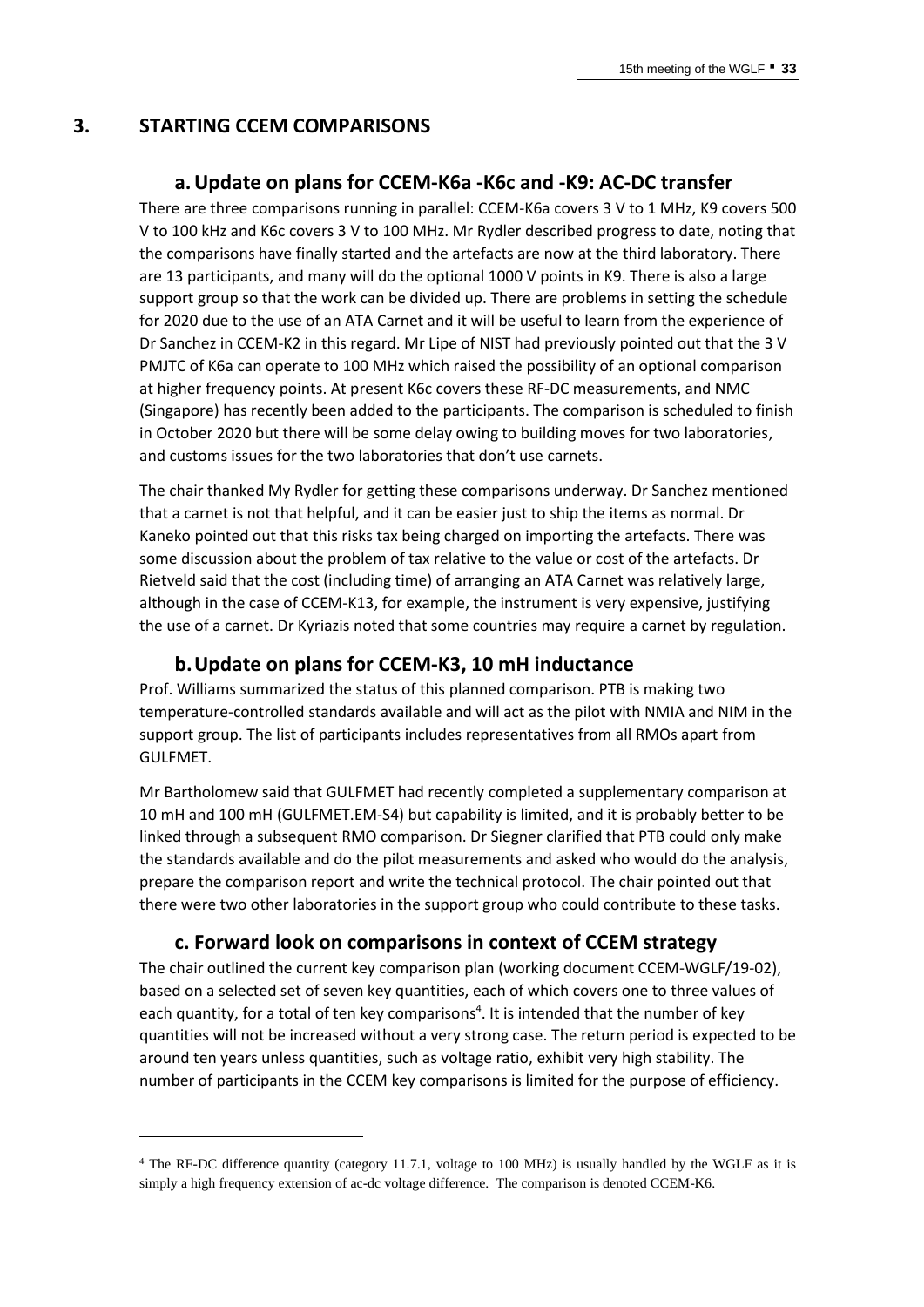Participants of CCEM key comparisons are expected to be the linking laboratories in the subsequent regional key comparisons.

The chair has prepared a summary spreadsheet showing the activity over the last eight years and there will be a need to consider priorities for the future. For example, now that medium DC voltage is covered at the highest accuracy by the BIPM onsite Josephson comparison (1.018V and 10 V), there is no need to continue with a key comparison based on Zener references. Possibly higher DC voltages (e.g. 1 kV) that support DMM calibrations could be more suitable. Similarly, 100  $\Omega$  is covered by the BIPM onsite quantum Hall comparison, but maybe very high resistance is needed (1 T $\Omega$ ).

The highly stable performance of IVDs means that K7 (AC voltage ratio) is not needed at present. AC-DC current (K12) is now 15 years old and it would be timely to repeat. High voltage and current needs to be considered. Prof. Williams summarized the high level of comparison activity carried out by the BIPM with a growing suite of onsite quantum standards. Dr Stock also emphasized the additional voltage, resistance and capacitance bilateral comparisons and the many calibrations carried out every year.

Dr Budovsky pointed out that there is a lot of focus on categories 1 to 7 of the EM classification scheme but, for example, it is category 8 (high voltage and current) that has a very major international impact through electricity networks. Maybe it is time to consider a high voltage comparison at say 100 kV and 50/60 Hz.

Dr Rietveld and Dr Piquemal both felt it is important to consider these options carefully. Dr Rietveld reminded the meeting that the idea for K13 originated in 2002 but this comparison has only just started. This is the kind of key comparison that is very useful as a one-off exercise but may not necessarily be worth repeating. However high voltage is a very important quantity and there would probably be no problem getting participants. He also noted that GT-RF does not tend to repeat comparisons, so it is less clear what the key quantities are in that area. Prof. Williams suggested it would be useful to establish how many NMIs are active above 1 kV.

Dr Early highlighted the purpose of key comparisons in providing ongoing proof of performance and that this is a critical activity for new laboratories. Mr Nelson pointed out that the RMO supplementary comparisons meet this need and have a wider coverage of quantities. Dr Rietveld highlighted the lightning impulse comparison (EURAMET.EM-S42) with interest from a smaller sized community of interest which allowed laboratories from other RMOs to be invited. Dr Kaneko mentioned that in this EURAMET comparison a provision for a commercial laboratory in Japan was made to participate and this was an important development to support this measurement activity in Japan. Dr Budovsky agreed that comparisons are needed to support our clients, and this emphasized the need to support high voltage. He proposed that WGLF should table a plan for this in two years' time.

The chair invited discussion regarding other quantities such as dc voltage ratio. Dr Rietveld said that previously this quantity was established via resistance ratio, but this approach did not directly test the actual voltage ratio. Dr Budovsky agreed that this is a challenging matter. For example, a manufacturer's claim of no self-heating effect for a commonly used resistive divider did not agree with what they observed when voltage was applied. Mr Bartholomew mentioned as similar issue had been found in GULFMET. Prof. Williams noted that we need to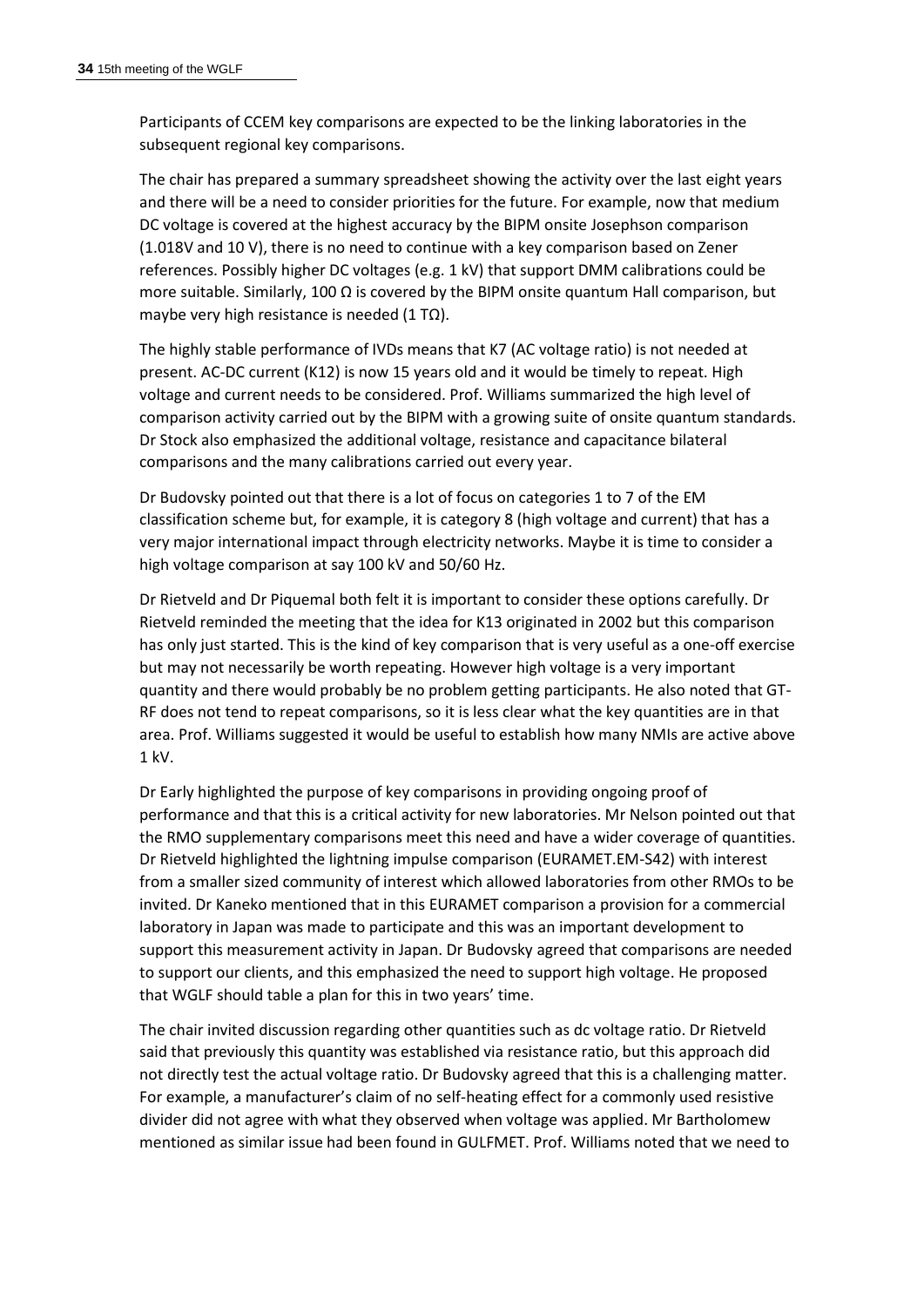be clear if it was ratio we wanted or voltage. Dr Rietveld observed that it was hard to support the wide range of commercial instruments.

The question of 10 kΩ was raised by the chair now that this is part of the BIPM onsite QHR comparison. Mr Bartholomew wondered if instead there was interest in the TΩ range. Dr Rietveld said this had been done in EURAMET (EURAMET.EM-S32) and suggested a regional comparison with world-wide coverage. Prof. Williams pointed out that the comparison depends on having an effective transfer standard, but this range is important to check scaling and to support low current measurements.

The chair also raised high DC current where DCCTs are used to 100 A. Dr Rietveld said they were getting more requests for higher currents and their experience with low-ohmic shunts was not good. The EURAMET comparison of DCCTs (EURAMET.EM-S35) had found stability issues (draft A is expected soon). The chair thought that the need to support high DC current was not urgent for now.

The chair wondered if under impedance the quantity ac resistance needed attention. This is usually a fairly stable quantity (much like ac-dc difference) but was useful for NPL to support a local manufacturer of standard resistors that could be used at ac. Dr Budovsky suggested this could be covered in part by ac-dc current.

Prof. Williams thought that capacitance and inductance are in hand at present and ac-dc voltage is underway. Presumably, ac-dc current (K12) would be next. Dr Budovsky agreed this was an important next step, but we do have time on our side. He would prefer to wait and see how the wideband power comparison developed. Dr Rietveld encouraged preparations for K12 to begin soon rather than leaving it for too long.

The chair also raised ac voltage ratio as another very stable quantity that didn't necessarily require repeated comparisons. He also noted that bilateral comparisons are an option for any laboratory that is not yet linked to any of the CCEM key comparisons.

**ACTION 1:** WGLF chair to circulate email to establish interest in the following quantities: high voltage (100 kV, 50 Hz or similar), 1 kV dc, and dc resistance > 1 GΩ.

## **4. REVIEW OF ONGOING BIPM COMPARISONS**

Dr Stock summarized the comparison and calibration activity of the BIPM (working document CCEM-WGLF/19-04\_a). There are five ongoing comparisons, K10 through K14.

K10 is the onsite Josephson comparison, typically achieving an uncertainty of a few nV at 10 V. At present this is on hold (no such comparisons for the last two years) while the focus is on the development of the AC Josephson system. The comparison is not completely blind as there is usually some form of knowledge transfer. A future onsite comparison of ac voltages using a travelling PJVS is in development.

The bilateral Zener comparison, K11, plays an important role in training and development of NMIs. Recent comparisons have been completed with NMISA (South Africa) and KEBS (Kenya), while a recent comparison with BIM (Bulgaria) was affected by the loss of power to the Zener during transport and will be restarted. BIPM participated in GULFMET.EM.BIPM-K11, the first key comparison in electricity for this region. The comparison was piloted by SCL (Hong Kong) and Dr Yang of that laboratory was seconded to the BIPM for two months to evaluate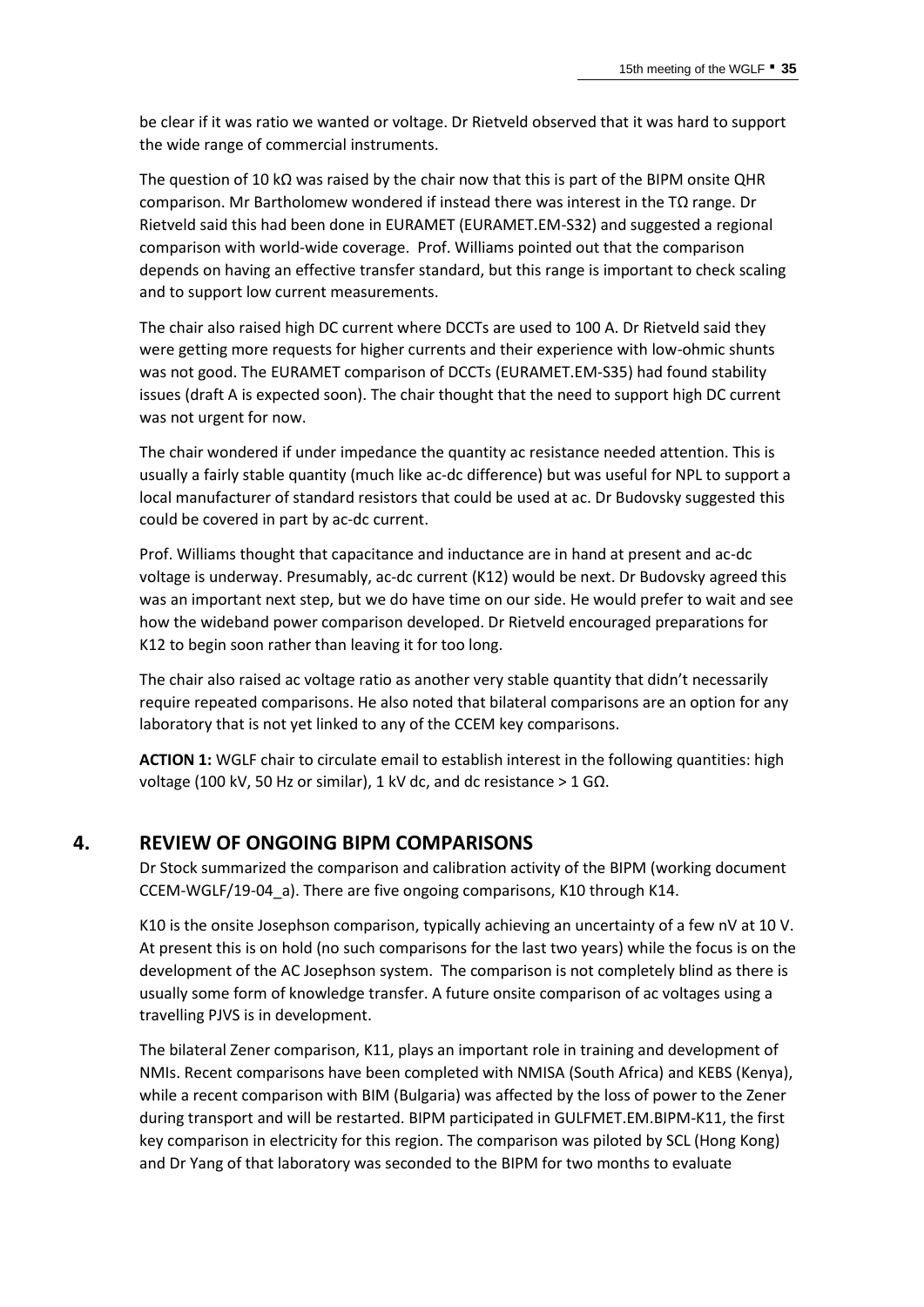sensitivity coefficients of the Zeners. GULFMET was provisionally accepted into the MRA in 2015 and participation in such comparisons are an important step to demonstrate the technical competence required for full membership. At present GULFMET CMCs need to be submitted through another RMO.

The onsite QHR comparison, K12, was in recess for some time but the BIPM was requested by the CCEM in 2013 to restart this activity. Two to three comparisons per year are possible with visits to NMIA and LNE provisionally planned for 2020. It is a difficult comparison to arrange, requiring transportation of seven crates (1.3 tons in total). This comparison must deal with the complicated behavior of 1  $\Omega$  resistors where the measured resistance varies with the reversal time of the measurement bridge and makes the true dc value difficult to define. This behavior is attributed to the Peltier effect and is negligible for higher valued resistors. The comparison with NRC (Canada) provided new results for this effect (Metrologia, **56** (2019), Tech. Suppl., 01002) and a search is being made for resistors for which this effect is much less significant.

K13 and K14 cover bilateral comparisons of resistance (1  $\Omega$  and 10 k $\Omega$ ) and capacitance (10 pF and 100 pF) respectively.

In addition, each year on average the BIPM carries out  $3 - 5$  Zener calibrations,  $30 - 35$ resistor calibrations and 25 – 30 capacitance calibrations. Although the BIPM cannot have CMCs (as it is not an NMI) the equivalent claims are published on the BIPM website in the same format. The measurement services are covered by the BIPM QMS and are peer reviewed every three years by an international expert, being Dr Luis Palafox in 2018.

Future plans are focused strongly on further expansion of quantum standards, including the development of a room-temperature low-frequency current comparator to work with a tabletop QHR employing graphene.

Dr Stock confirmed, in response to a question from the chair, that calibrations for NMIs was simply a matter of sending the artefacts to the BIPM (after making suitable arrangements with the BIPM staff). The chair thanked Dr Stock for the great work that is being carried out by the BIPM in support of electrical measurements internationally.

Dr Solve then gave a progress report towards a BIPM onsite Josephson comparison program for low frequency ac voltage (working document CCEM-WGLF/19-04\_b). Since 2014 the BIPM has a transportable 10 V PJVS using a NIST array in liquid helium. The technical protocol for a future BIPM comparison could in principle have three options for measurement modes to compare the two PJVS systems: indirect comparison via a calibrator, indirect comparison via a BIPM AC source, and direct comparison of the two PJVS systems.

A direct dc voltage comparison was successfully carried out as a pilot exercise with NMIJ in 2015. This was followed by both direct dc and indirect ac measurements at CENAM in 2016. In 2018 tests using a commercial calibrator and a variety of ac sources was carried out at PTB and NPL. A trial involving a digital sampling system traceable to thermal ac-dc standards produced good agreement. Dr Kim of KRISS has been seconded to the BIPM to focus on improving the reproducibility of this system and address the temperature dependence of the ac sources.

In 2019, a BIPM.EM-K10.b comparison with MIKES (Finland) is planned and will be based on the travelling BIPM PJVS for the first time. Later in 2019 a pilot comparison employing a pulse driven JVS will be carried out with PTB. Dr Solve finished his presentation by thanking the many international collaborators in this project.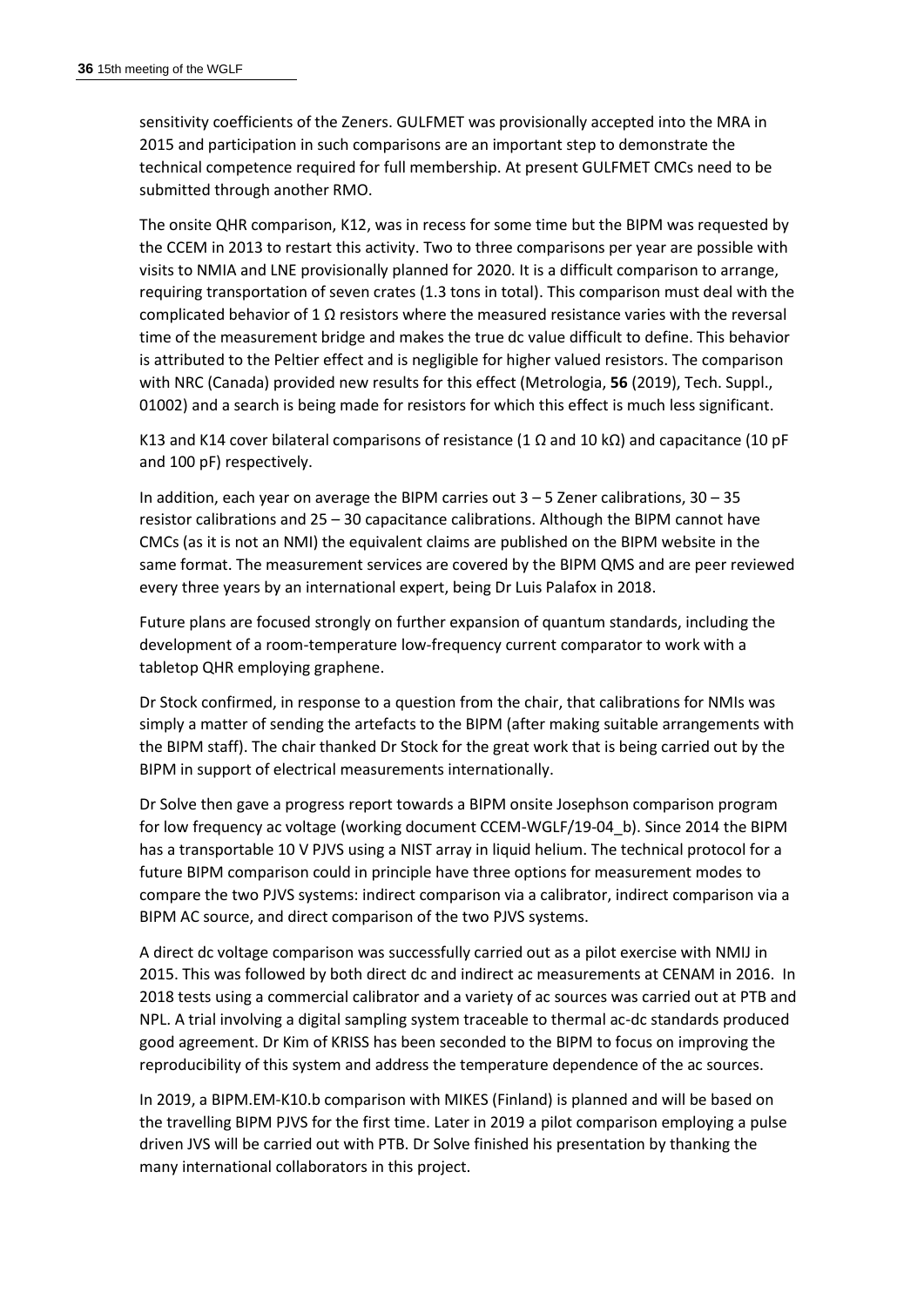The chair asked about the maximum frequency of the PJVS system. Dr Solve replied that as frequency increases the width of the steps reduce so that the maximum frequency is limited to 1 kHz. Mr de Aguilar asked if it is possible to measure the same source at the same time with both PJVS systems. Dr Solve confirmed it was not possible to have both systems connected this way.

## **5. REVIEW OF CURRENT AND RECENTLY COMPLETED RMO COMPARISONS**

*EURAMET:* Dr Callegaro said that EURAMET has been responding to the MRA review which has led to the development of more strategic approach to comparisons. A spreadsheet has been created like that by Prof. Williams for the WGLF, showing that some sub-subcategories are covered and some not. For example, S22 (low ohmic resistance) failed because of the poor performance of the artefact. Also, some measurands are covered by other comparisons (e.g. DC resistance meters) and some CCEM key comparisons are not considered necessary anymore. Supplementary comparison S42 concerning Traceability of Lightning Impulse is being managed through the EURAMET Toolbox.

*APMP:* Dr Lee gave a summary of the APMP comparisons completed since 2017 and those still in progress (working document CCEM-WGLF/19-05\_a). In addition, three comparisons are being initiated and there are ideas for another four possible comparisons of interest. Dr Kyriazis noted that APMP.EM-S16 is described as a comparison of high-voltage transformers, but suggested it is better to focus on the quantity rather than the device.

At Dr Budovsky's recommendation, Dr Lee mentioned the APMP hybrid comparison which is aimed at developing economies to enable them to get evidence of performance without much effort required of the issuing (or reference) laboratory. For the reference laboratory it is just like a commercial calibration. Dr Early highlighted the APMP.EM-S12 comparison (8.5 digit DMM, approved in KCDB) piloted by NMIA as a fantastic effort involving many quantities and many measurement points. Dr Budovsky also mentioned APMP.EM-S8 (6.5 digit DMM, Draft B in preparation) as a major contribution to developing laboratories in APMP.

*SIM:* Mr Di Lillo summarized the four ongoing comparisons in SIM (working document CCEM-WGLF/19-05 b), also highlighting SIM.EM-S13 (8.5 digit DMM). A new comparison of harmonics is to be piloted by CENAM (Mexico) and it is still to be decided if this will be based on the Fluke 6105A or an alternative source. The presentation also covered the SIM TCEM meeting and relevant training events.

*AFRIMETS:* Mr Matlejoane discussed progress on comparisons (working document CCEM-WGLF/19-05 c) noting that results of Zener comparisons with the BIPM had been recently published for two member countries (NMISA, South Africa and KEBS, Kenya). He also described progress on CMCs and the migration to KCDB 2.0, as well as two AFRIMETS TCEM workshops (resistance calibration and DC voltage reference calibration).

Dr Rietveld highlighted the 6.5 digit DMM comparison (AFRIMETS.EM-S2) and said it was very good that RMOs were now active in these kind of comparisons.

*COOMET:* Dr Katkov presented a table of COOMET comparisons (working document CCEM-WGLF/19-05\_d) under the labels: Agreed, Completed and Excluded (probably meaning abandoned). The chair noted that there was a lot of comparison activity in COOMET.

*GULFMET:* Mr Bartholomew summarized the completed and currently active comparisons in GULFMET (working document CCEM-WGLF/19-05\_e) and listed three planned comparisons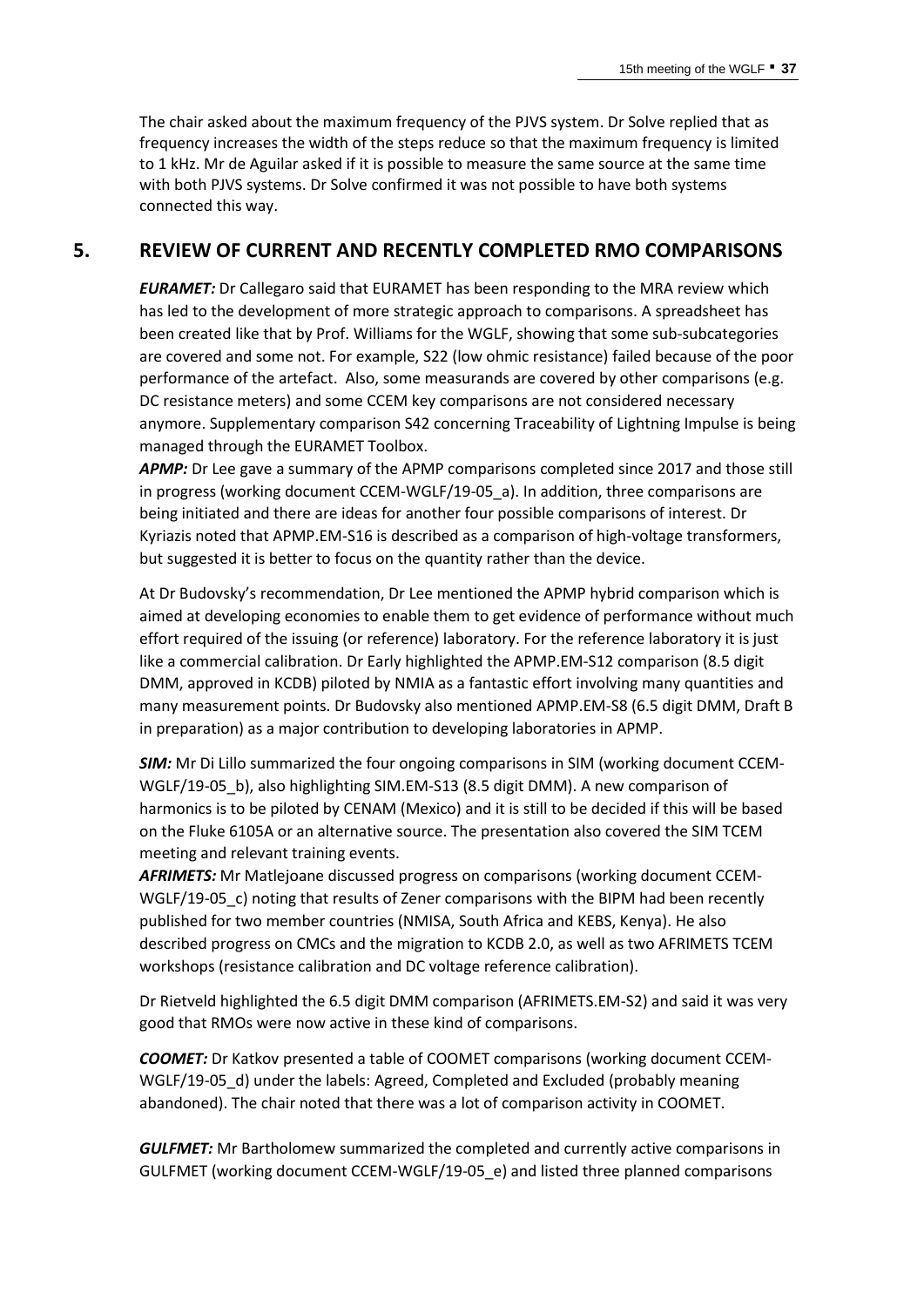including a 6.5 digit DMM comparison (GULFMET.EM-S7) to support QGOSM (Qatar) and to be piloted by EMI (UAE) for the first time.

Mr Di Lillo noted that there were only a few participants in the S7 comparison, and this was also the case in the corresponding SIM comparison. He suggested there should be some advantage in combining resources for such comparisons. Mr Bartholomew said they had been trying to do this with AFRIMETS. The chair suggested that this is a good matter to discuss with the WGRMO as well.

## **6. UPDATE ON KCDB 2.0**

Dr Picard gave a progress report of the development of the new Key Comparison Database, KCDB 2.0 (working document CCEM-WGLF/19-06). She pointed out that that the new system had been developed in response to the recent MRA review and a much earlier CIPM review. The major change is an end of the CMC platform based on spreadsheets, with a move to a direct web entry interface. The website will be open to all via a guest account.

The implementation plan will begin with the migration of CCT and then CCQM, followed by testing with CCEM involving four or five people. It is expected to go live later in 2019.

Mr Matlejoane asked if it was necessary to implement corrections to the KCDB 1.0 first as he has submitted some changes. Dr Picard suggested they discuss that specific issue afterwards. Dr Rietveld asked if volunteers for testing were needed. Dr Budovsky mentioned that this matter had also been discussed in the WGRMO meeting and suggested Dr Picard contact the WGRMO chair to assist in this matter.

## **7. MEMBERSHIP OF THE WGLF**

The chair pointed out that not all NMIs are aware of the opportunity for membership of WGLF with many attending as observers. The chair also noted that he had been the WGLF chair for ten years and would be completing his term at the upcoming CCEM meeting. Dr Early of MSL will be the incoming WGLF chair. Dr Stock said that Prof. Williams had done a lot of work behind the scenes reviewing, checking, and circulating comparison reports and this was greatly appreciated.

## **8. ANY OTHER BUSINESS**

Several presentations had been arranged beginning with a presentation by Dr He on the development of DC charging measurements at NIM (China) to address traceability of metering for electric vehicle charging (working document CCEM-WGLF/19-08\_a). A DC power standard had been established at NIM that had been subject to the APMP onsite peer-review process. In addition, an onsite DC power measurement system that covers the range 50 V to 1000 V, 1 A to 700 A with an accuracy of 0.05 % had been developed. Chinese documentary standards covering both DC and AC charging have been published, requiring an onsite accuracy of 2 % over a wide temperature range.

The chair noted that this presentation was in response to a specific request from the last meeting (Action 2017/9). Dr Rietveld was curious as to whether other countries have similar regulations. He understood NIST had received such a request. Mr Bartholomew considered that this was mainly a legal metrology issue. Dr Rietveld also raised the question as to whether the regulations applied at DC or AC. Mr Nelson thought that Germany may have some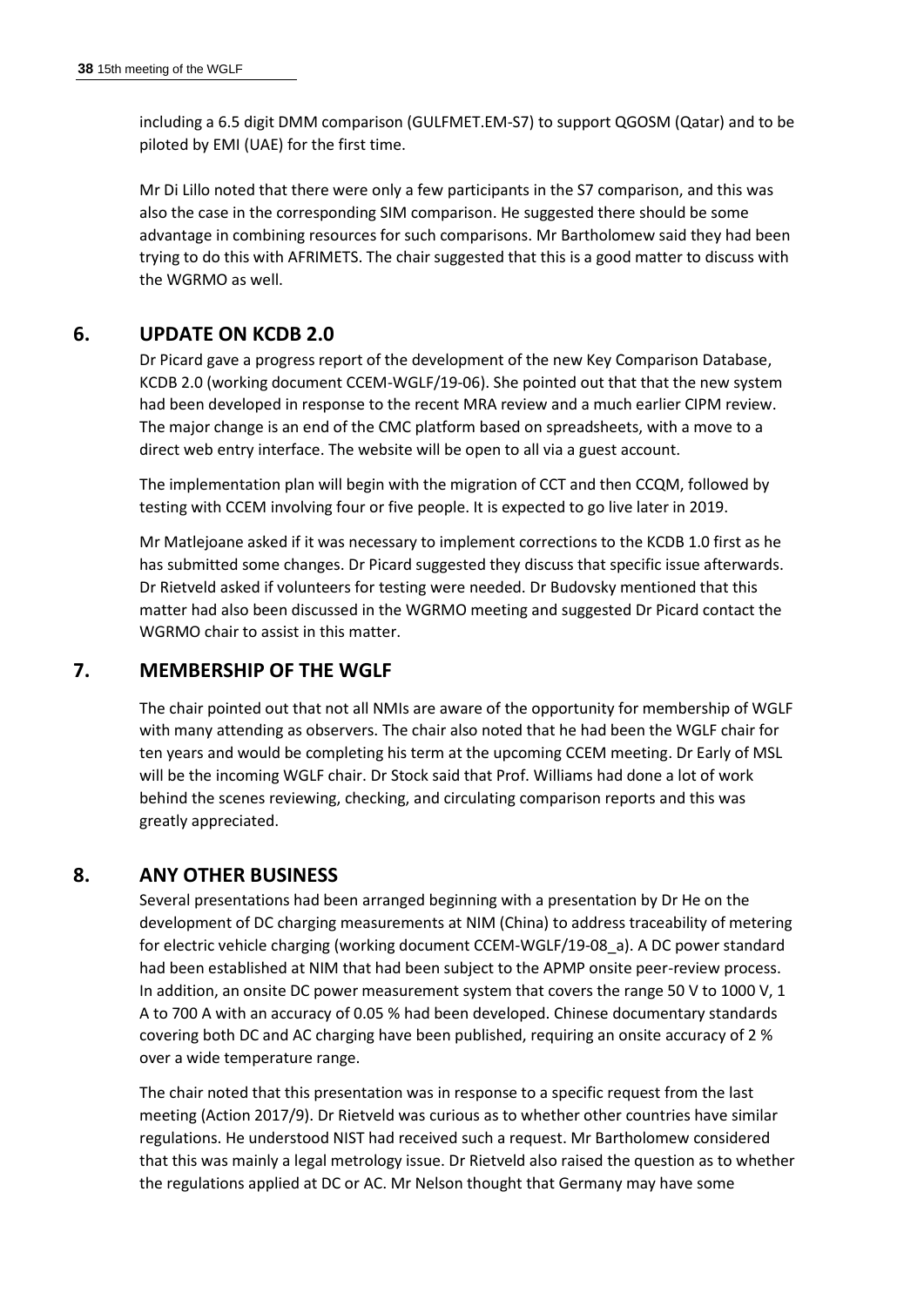regulation. Dr Siegner said that PTB was preparing to provide traceability for these measurements. Dr Budovsky asked whether it was the steady state DC power or the more realistic highly variable power transfer during rapid charging that was required to be measured. Dr Lee stated that there had been a request for support of DC power by industry and second tier laboratories in Korea. Dr Kaneko pointed out that data centers also have need for the measurement of variable DC power. Prof. Williams noted that the consumer was presently paying for the AC power, but regulations are changing to require DC power to be metered instead.

Dr He then gave a further presentation on the Big Data for Smart Meters (working document CCEM-WGLF/19-08\_b). There are 400 million smart meters in China that are subject to an eight-year replacement cycle (possibly to recalibrate and reinstall). A sampling check is made at the 1<sup>st</sup>, 3<sup>rd</sup>, 5<sup>th</sup> and 7<sup>th</sup> years but only 3 % of meters are checked. This data provides the opportunity to build a long-term metrological understanding of the performance of these smart meters. For example, it becomes possible to identify online specific meters having certain errors. A demonstration project showed that six out of 51000 meters were correctly identified as having large meter errors.

Dr Rietveld mentioned that VTT (Finland) had also done a similar study and the thesis based on that work is available.

Owing to time restrictions, a presentation by Dr Callegaro on the EURAMET Toolbox was deferred for now.

## **9. DATE OF THE NEXT MEETING**

The chair stated that at present the default practice is not to hold a WGLF meeting at CPEM so that the next meeting would be at the BIPM in two years' time along with the other CCEM meetings. The meeting was then closed by the chair.

#### **List of actions**

**ACTION 1:** WGLF chair to circulate email to establish interest in the following quantities: high voltage (100 kV, 50 Hz or similar), 1 kV dc, and dc resistance > 1 G $\Omega$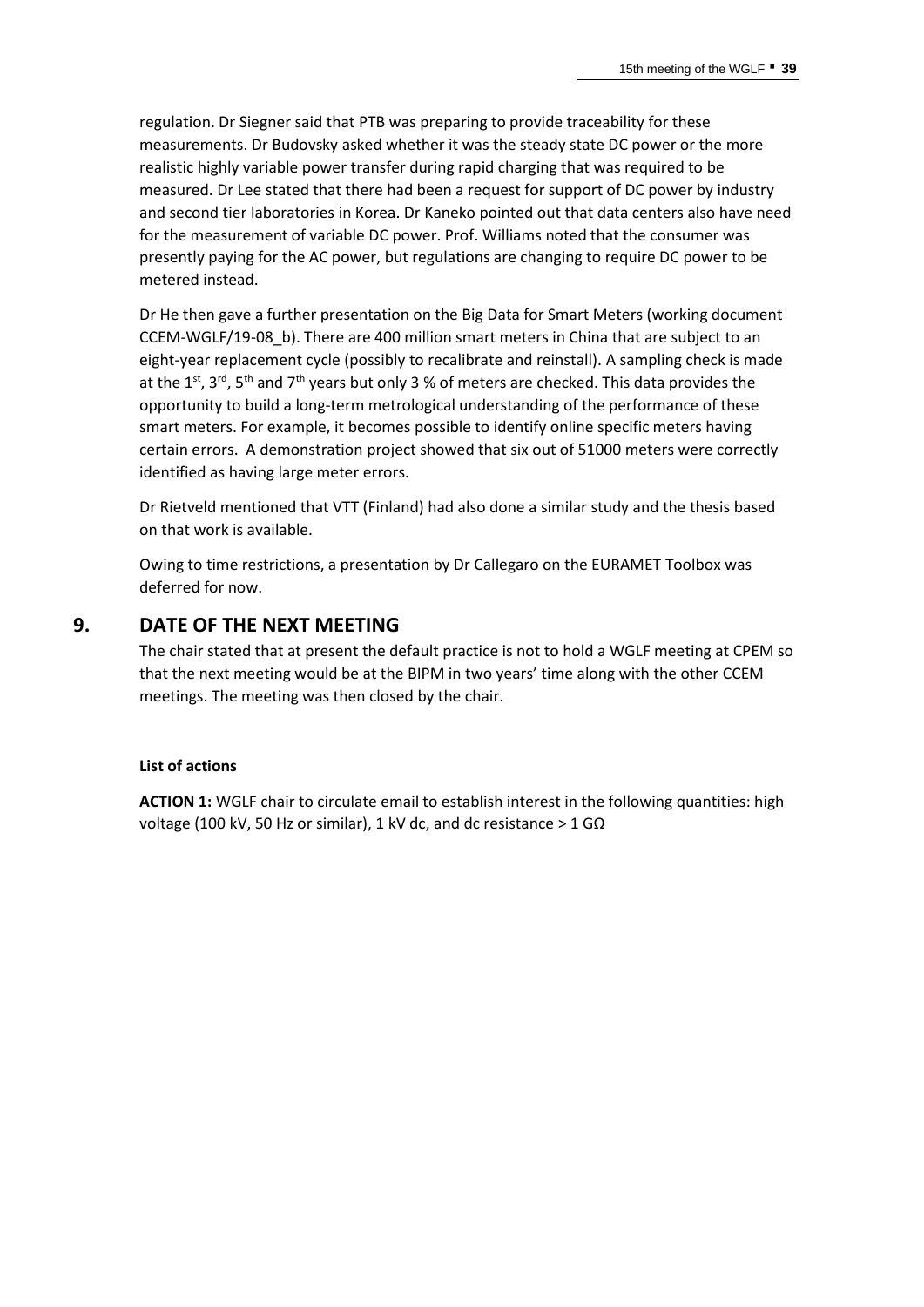#### **Appendix E.2**

## **REPORT OF THE 25TH MEETING OF THE CCEM WORKING GROUP ON RADIOFREQUENCY QUANTITIES (GT-RF) (26 March 2019) TO THE CONSULTATIVE COMMITTEE FOR ELECTRICITY AND MAGNETISM**

**List of Members of the CCEM Working Group on Radiofrequency Quantities as of 26 March 2019**

#### **Chairman**

Dr Markus Zeier, Federal Institute of Metrology [METAS], Bern-Wabern

#### **Members**

Agency for Sciences, Technology and Research [A\*STAR], Singapore Federal Institute of Metrology [METAS], Bern-Wabern All-Russian Scientific Research Institute of Physical Technical and Radiotechnical Measurements, Rosstandart [VNIIFTRI], Moscow International Bureau of Weights and Measures [BIPM], Sèvres International Union of Radio Sciences [URSI], Ghent Istituto Nazionale di Ricerca Metrologica [INRIM], Turin Korea Research Institute of Standards and Science [KRISS], Daejeon Laboratoire national de métrologie et d'essais [LNE], Paris National Institute of Metrology [NIM], Beijing National Institute of Standards and Technology [NIST], Gaithersburg National Measurement Institute, Australia [NMIA], Lindfield National Metrology Institute of Japan [NMIJ/AIST], Tsukuba National Metrology Institute of South Africa [NMISA], Pretoria National Metrology Laboratory of Turkey [TUBITAK UME], Gebze National Physical Laboratory [NPL], Teddington National Research Council of Canada [NRC], Ottawa Physikalisch-Technische Bundesanstalt [PTB], Braunschweig VSL [VSL], Delft Mr Luc Érard [former chairman of GT-RF, former member of the CIPM]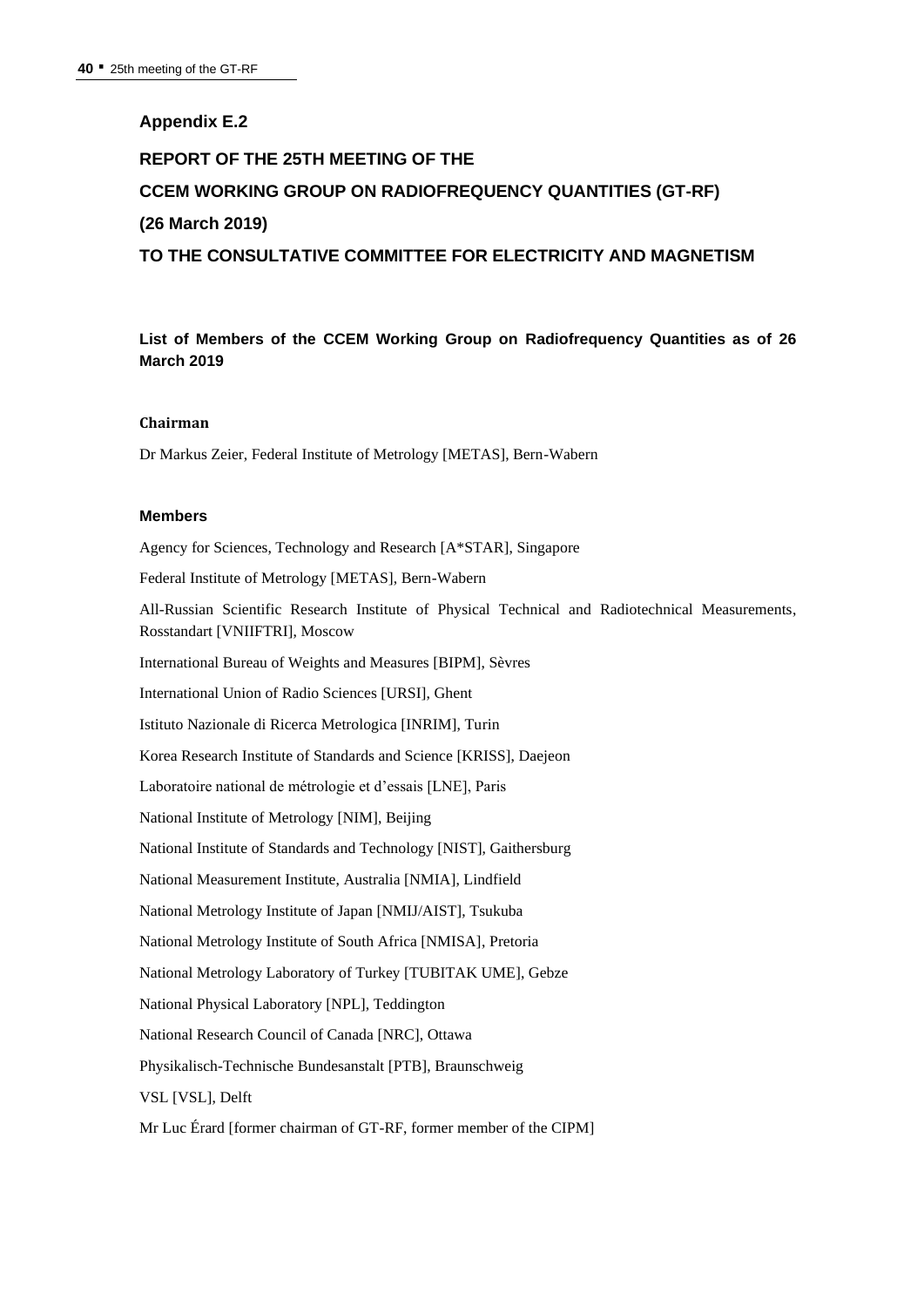## **1. Preliminaries**

| <b>Name</b>                 | Institute           |
|-----------------------------|---------------------|
| Markus Zeier                | METAS, Chairman     |
| <b>Gert Rietveld</b>        | VSL, CCEM President |
| Djamel Allal                | LNE                 |
| Marc-Olivier André          | <b>METAS</b>        |
| Jon Bartholomew             | <b>EMI</b>          |
| Ilya Budovsky               | <b>NMIA</b>         |
| Luca Callegaro              | <b>INRIM</b>        |
| Igor Chirkov                | <b>VNIIFTRI</b>     |
| Lucas Di Lillo              | <b>INTI</b>         |
| Marla Dowell                | <b>NIST</b>         |
| Murray Early                | <b>MSL</b>          |
| Luc Erard                   | Guest               |
| Mustafa Cetintas            | UME/TUBITAK         |
| <b>Paul Hale</b>            | <b>NIST</b>         |
| Mohammed Helmy Abd El-Raouf | <b>NIS</b>          |
| Hitoshi lida                | NMIJ/AIST           |
| Rolf Judaschke              | PTB                 |
| Nobu-Hisa Kaneko            | NMIJ/AIST           |
| No-Weon Kang                | <b>KRISS</b>        |
| Sergey Kolotygin            | <b>VNIIFTRI</b>     |
| Karsten Kuhlmann            | PTB                 |
| <b>Gregory Kyriazis</b>     | <b>INMETRO</b>      |
| Linoh Magagula              | <b>NMISA</b>        |
| Ivan Malay                  | <b>VNIIFTRI</b>     |
| Alexander Matlejoane        | <b>NMISA</b>        |
| Meng Yusong                 | NMC, A*STAR         |
| <b>Faisal Mubarak</b>       | <b>VSL</b>          |
| Gao Qiulai                  | <b>NIM</b>          |
| Carlos Sanchez              | <b>NRC</b>          |
| <b>Uwe Siegner</b>          | PTB                 |
| Zhenfei Song                | <b>NIM</b>          |
| Michael Stock               | <b>BIPM</b>         |
| Cho Man Tsui                | <b>SCL</b>          |
| Anton Widarta               | NMIJ/AIST           |
| Jonathan Williams           | NPL                 |

A round of introductions was made. The list of attendees is in the following table.

Jonathan Williams was appointed as the rapporteur.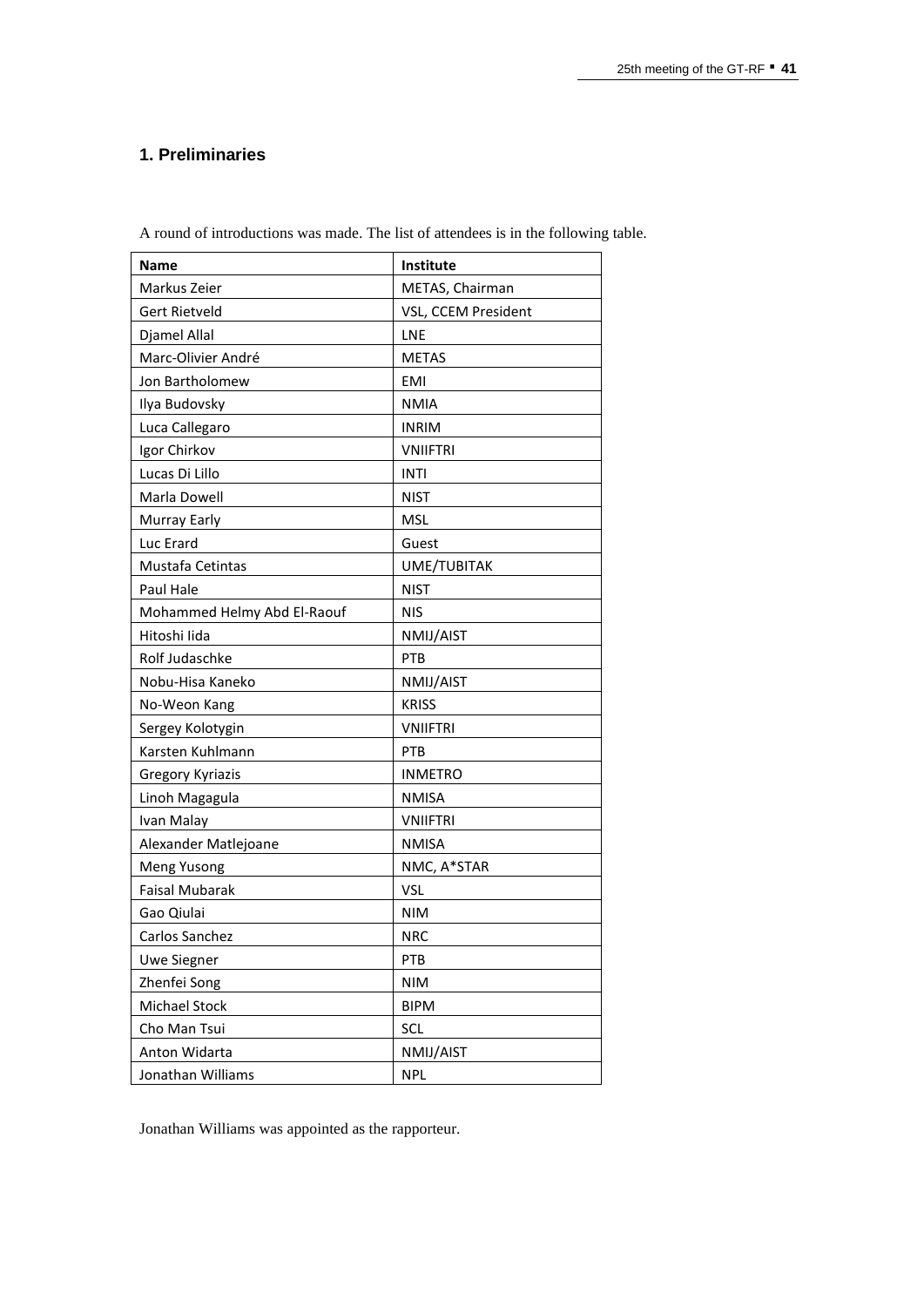## **2. Chairman's report**

Minutes of the 2017 meeting held at the BIPM are available on the BIPM website. A meeting was not held at CPEM 2018 as there were no urgent issues. NIM (China) and UME/TUBITAK (Turkey) are new members of the GT-RF, this was approved since the last meeting.

#### **3. Reports on current comparisons**

A PowerPoint file was circulated in advance of the meeting (document GT-RF/19-03\_a), reflecting the state of knowledge of the chairman on each running comparison.

*Finished CCEM comparisons* – there were none during the last two years.

*Ongoing CCEM key comparisons* – interest in doing these comparisons seems to be fading. All comparisons are currently being piloted by NMIJ.

#### CCEM.RF-K5c.CL: S-parameter PC-3.5 mm (NMIJ pilot)

Measurements started in 2012 and there have been numerous delays. NMIA, Trescal, NIST, NIM and KRISS have withdrawn for various reasons. The measurements are now finished, analysis of the data is in progress and the draft A report is in preparation. The Chairman noted that calculation of bilateral degrees of equivalence is no longer required, only equivalence with the reference value. The draft A report will be shared with the participants within the next 3 to 4 months. The Chairman asked what the consequences would be for the support of CMCs? Dr Rietveld stated that the JCRB rules state that a laboratory should participate in an available Key Comparison if possible. The Chairman pointed out that according to the CIPM MRA, related CMCs should in principle by suspended until they can be verified.

CCEM.RF-K26: Attenuation, 2.4 mm, up to 40 GHz and 90 dB (NMIJ pilot)

Measurements were in progress since 2015 and were completed in 2018. Analysis of the data is in progress and the draft A report is in preparation and will be shared with the participants in May 2019. The pilot laboratory is still waiting for information on used measurement technique and source of traceability from LNE, VNIIFTRI and NMISA.

#### **ACTION 1: LNE, VNIIFTRI and NMISA provide missing information in comparison CCEM.RF-K26 to pilot laboratory immediately**

*Regional key comparisons and pilot studies*

#### APMP.EM.RF-K8.CL: Power, Type-N, 10 MHz – 18 GHz (NMIJ pilot)

The Draft A report is almost completed and will be submitted after the final check by the organizing institutes.

#### Pilot study on Material Properties (NMIJ pilot)

The technical protocol has been prepared and measurements have been carried out by NMIJ. Four participants out of five have completed the measurements. The last participant will submit results in March 2019.

#### *Supplementary comparisons*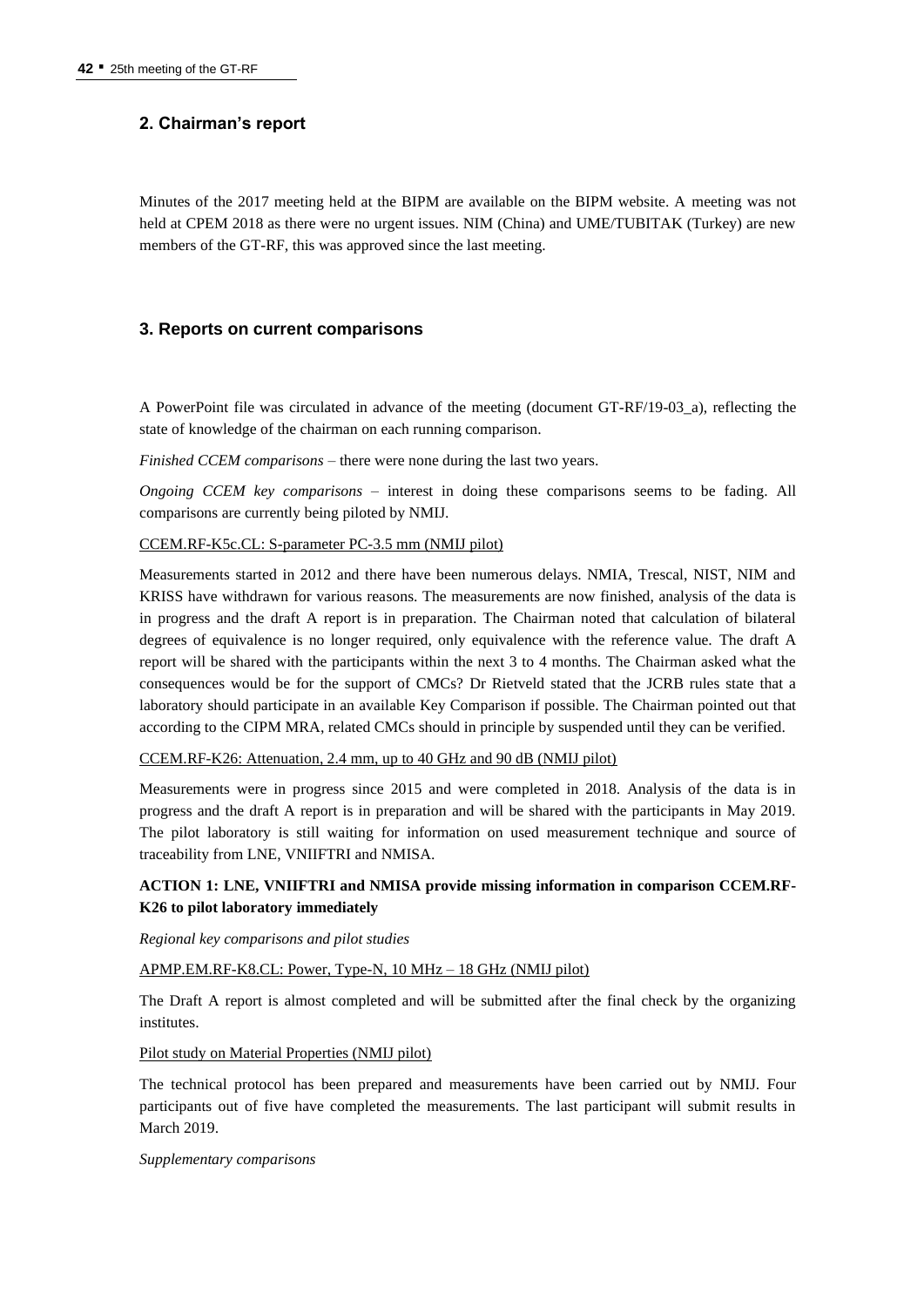#### APMP.EM.RF-S21.F: Loop antennas 9 kHz to 30 MHz (NMIJ pilot)

The comparison was completed in May 2018; the final report has been approved and published in *Metrologia.*

#### Gulfmet.EM.RF-S2: Calibration factor measurement of power sensor (UME pilot)

The measurements were finished 2018. The Draft B report was announced in February 2019 and has been circulated for approval by GT-RF.

#### **4. Proposals for new comparisons**

#### (document GT-RF/19-03\_a)

#### Power in WR15, 50-75 GHz, proposed by NIM

Interest was expressed from LNE, NIST, PTB, NPL and VNIIFTRI. The technical protocol exists but needs modification because the existing thermistor mounts were found to be too unstable for the comparison and new mounts were expected to be delivered in 2018. There was a discussion about suitability and stability of these new standards. PTB might be able to make one of their thermistor mounts available for the comparison instead. This needs to be confirmed. KRISS would also like to take part in the comparison.

#### **ACTION 2: Setup of new comparison on power in WR15: Participants will continue discussion on best course of action in terms of travelling standards by email.**

#### Antenna comparison, proposed by NPL

The key parameter is gain; there are also secondary parameters of axial ratio and tilt. Interest was expressed from NPL, NIST and KRISS. NPL is not able to pilot the comparison however. PTB, NIM, METAS and UME are also interested in participating. Information on parameters including frequency range needs to be decided and a pilot needs to be found. NIST agreed to bring the comparison together, but not necessarily to pilot at this stage.

### **ACTION 3: New antenna comparison: NIST will coordinate further discussions among the interested laboratories by email with the goal to determine the parameters of the comparison and to find a pilot laboratory.**

#### S-parameters

Comparison CCEM.RF-K5c.CL needs to be finished first but some thought should be given to a followup. Measurements in coaxial lines are more demanding than in waveguide; 2.4 mm up to 50 GHz would be a logical continuation. Interest from: NMC, UME, NIST, NPL, NIM, LNE, VSL, SNIIM, PTB, and METAS. METAS would be willing to pilot a star-type comparison. The chairman presented the principle and advantages of a star-type comparison: technical protocol defines the type of standards to be measured; participants provide their own standards and measure them before and after transport to the pilot laboratory to evaluate any drift; the pilot analyses the data, writes the report and is the linking laboratory. The advantages are: high parallelization making the comparison shorter; the participants have more responsibility for selection of standards and shipping, this reduces the burden on the pilot laboratory. The disadvantages are: participants have to organize their own comparison standards and there is more measurement time involved for the pilot laboratory. The stability requirements of the travelling standards, including for example evaluation procedures for the selection of appropriate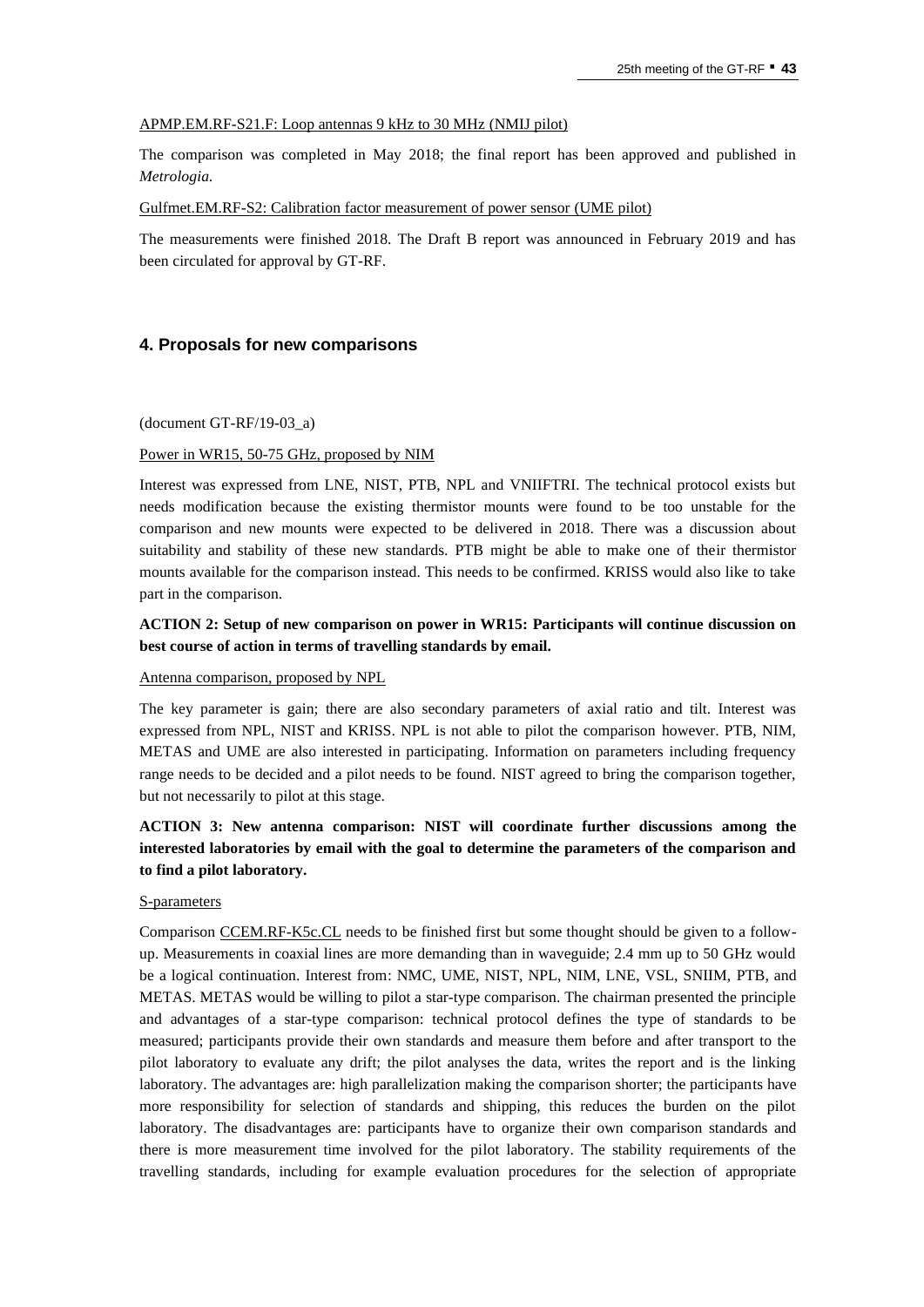standards, would need to be carefully specified in the technical protocol to get the best results. Also the type of standards needs to be decided. It was agreed that METAS will take the star method forward for this comparison in discussion with the proposed participants.

### **ACTION 4: New S-parameter comparison: METAS will lead the discussions on setting up a startype comparison with the interested laboratories.**

#### Field strength

A proposal for a comparison of field strength below 1 GHz or 2 GHz, with interest from NPL, METAS, UME, PTB, NIM, LNE, KRISS was put forward. One attendee stated that a comparison below 1 GHz had already been executed not long ago. This needs to be checked. NPL is asked to collate views from participants regarding parameters for the comparison and pilot laboratory.

## **ACTION 5: New comparison on field strength: NPL will coordinate further discussions among the interested laboratories by email with the goal to determine the parameters of the comparison and to find a pilot laboratory.**

#### Noise

There is interest from METAS, VNIIFTRI, NIST, NIM, UME, KRISS, depending on frequency range. It was agreed that GT-RF representatives will consult with their NMI colleagues on parameters, also about the possibility of being a pilot laboratory.

### **ACTION 6: New noise comparison: Interested laboratories will provide feedback on preferred scope and their ability to pilot such a comparison to chairman by email.**

#### Voltage/Waveform

VNIIFTRI expressed interest. But NIST, KRISS, PTB and NIM are currently already carrying out an informal comparison. Based on the results from this, a more formal proposal will be made.

## **5. KCDB and CMCs**

#### KCDB 2.0

Dr Picard gave a presentation (document GT-RF/19-05\_a) on the development of KCDB 2.0. The recommendations for the new system are: User-friendly web support, better search facilities, end to end web-based CMC submission and review. The system is currently undergoing testing and the expectation is to launch it later in 2019. Data can still be imported and exported to Excel files but the CMC review will no longer be done by circulation of Excel tables.

#### CMC categories

A proposal for new sub-sub categories from METAS as an extension of the S-parameter entries (category 11.3) and EMC measurements (category 11.7) was presented (document GT-RF/19-05\_e). The proposal was submitted just before the meeting and the GT-RF representatives did not have time to prepare proper feedback. Nonetheless, the chairman asked for an initial feedback during the meeting. Mixed views were expressed. UME felt that the proposal was reasonable. PTB stated that the proposed categories for EMC measurements are based on S-parameter measurements and are just derived quantities. This could lead to many new entries, because there are many derived quantities. There was general agreement that the number of service entries should not be increasing unnecessarily. GT-RF representatives will consult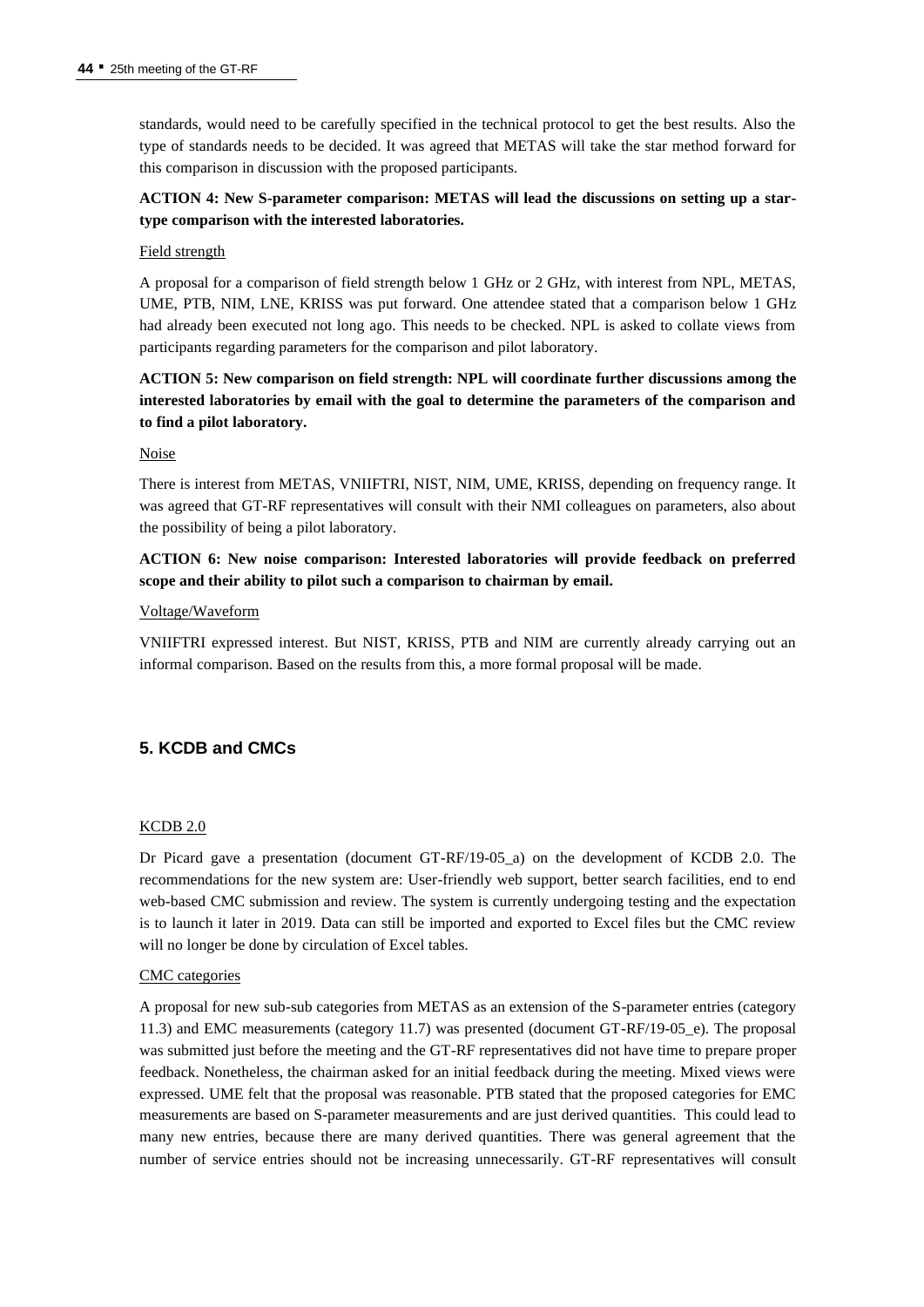with their NMI colleagues on these proposed categories and give feedback directly to the chairman by the end of June 2019.

### **ACTION 7: Proposal for new CMC sub-sub categories from METAS: GT-RF representatives will provide feedback to GT-RF chairman by the end of June 2019.**

#### Harmonization of S-Parameter CMC entries

A follow-up to the discussion from 2017 (document GT-RF/19-05\_b) on the uncertainties related to vector parameters and the need to use a coverage factor of  $k=2$  or  $k=2.45$  in S-parameter CMC entries took place. Both values are used in the KCDB. The chairman asked the GT-RF representatives ahead of the meeting to consult the experts at their institutes for a statement. INRIM reported that a factor of  $k=2$ is appropriate (document GT-RF/19-05\_d). In addition, a document has been received from Blair Hall, MSL (New Zealand), proposing that *k*=2 should be adopted (document GT-RF/19-05\_c). The KCDB does not allow for vector quantities, only component by component as scalar quantities. It was agreed that a coverage factor of *k*=2 should always be used unless low degrees of freedom would result in a higher value.

#### **6. Any other business**

EURAMET Guidelines on the Evaluation of VNAs (EURAMET cg-12 calibration guide) have been published and are available for download from the EURAMET website.

## **7. Date of next meeting**

It was proposed that an informal meeting should be held at CPEM 2020 as there are a number of new comparisons being set up. The chairman provisionally agreed to an informal meeting. He will review the issue before the conference again and the decision will be based on interest, pressing issues and attendance of GT-RF representatives.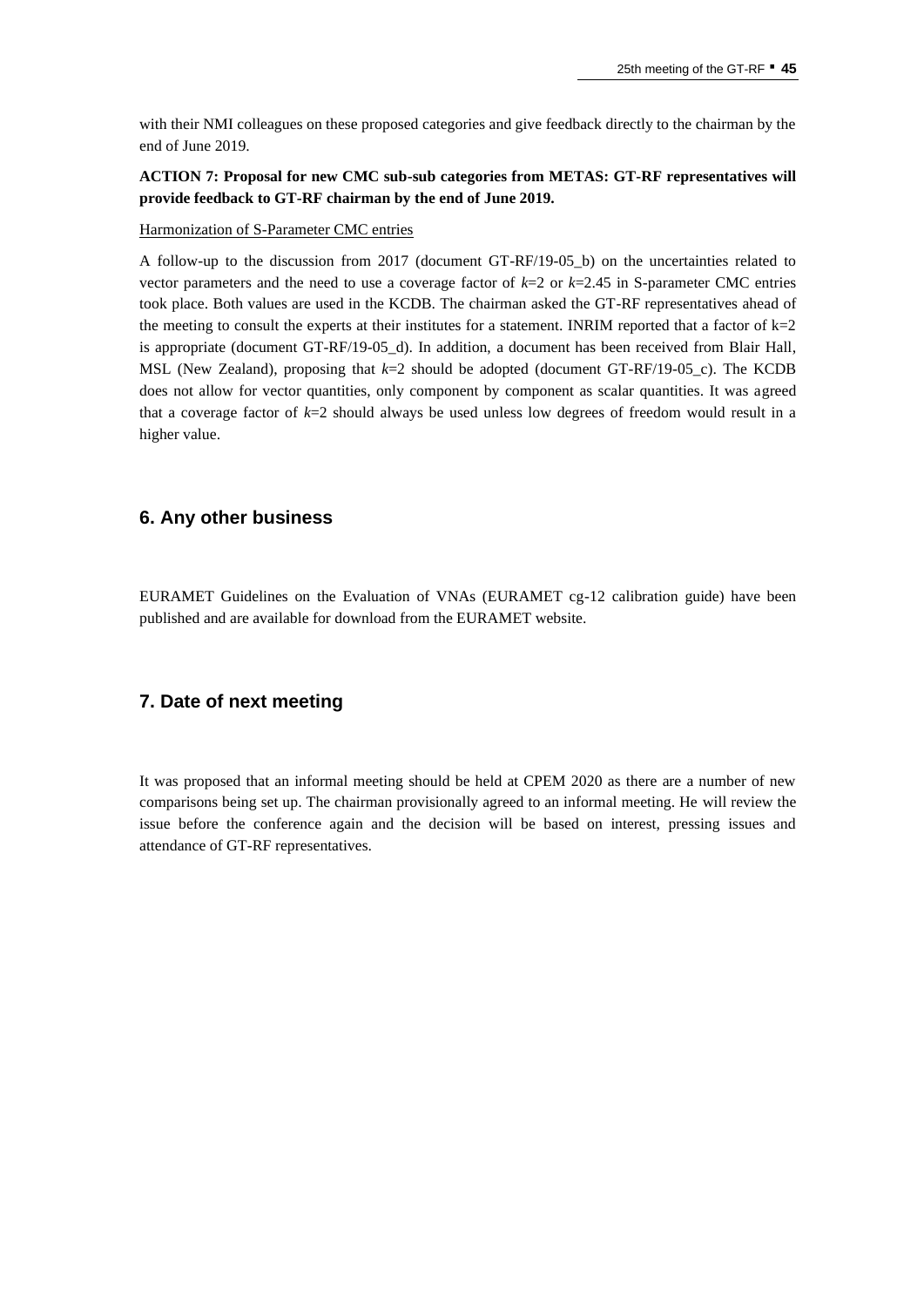## **Appendix E.3**

## **REPORT OF THE 9TH MEETING OF THE CCEM WORKING GROUP ON THE COORDINATION OF THE REGIONAL METROLOGY ORGANIZATIONS (WGRMO)**

#### **(26 March 2019)**

**TO THE CONSULTATIVE COMMITTEE FOR ELECTRICITY AND MAGNETISM**

**List of Members of the CCEM Working Group on Coordination of the Regional Metrology Organizations as of 26 March 2019**

#### **Chairman**

Dr Ilya Budovsky, National Measurement Institute of Australia [NMIA], Lindfield

#### **Members**

Chairpersons of the RMO TCs for electricity and magnetism Chairpersons of CCEM WGLF and GT-RF Executive Secretaries of CCEM and JCRB KCDB coordinator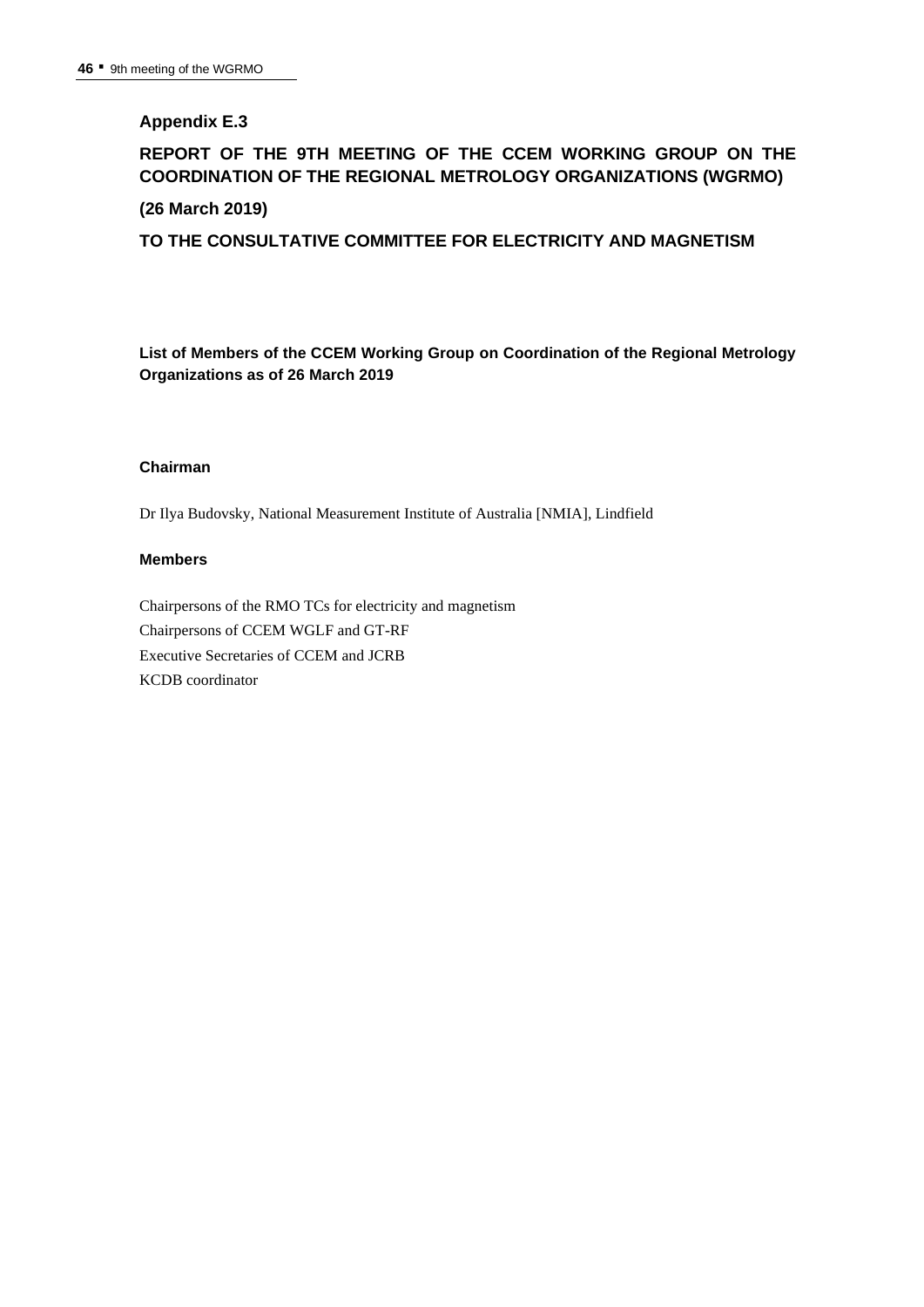The meeting was held on 26 March 2019 at the Bureau International des Poids et Measures (BIPM), Sèvres, France.

#### **Chair:**

Dr Ilya Budovsky (NMIA)

#### **The following members were present at the meeting:**

| Mr Alexander Matlejoane (NMISA) | Representing AFRIMETS           |
|---------------------------------|---------------------------------|
| Dr Hyung-Kew Lee (KRISS)        | Representing APMP               |
| Dr Luca Callegaro (INRIM)       | Representing EURAMET            |
| Mr Jon Bartholomew (EMI)        | <b>Representing GULFMET</b>     |
| Mr Lucas Di Lillo (INTI)        | Representing SIM                |
| Dr Gert Rietveld (VSL)          | President of CCEM               |
| Prof. Jonathan Williams (NPL)   | Chair of WGLF                   |
| Dr Markus Zeier (METAS)         | Chair of GT-RF                  |
| Dr Michael Stock (BIPM)         | Executive Secretary of the CCEM |
| Dr Sten Bergstrand (BIP $M^5$ ) | Executive Secretary of the JCRB |
| Dr Susanne Picard (BIPM)        | Coordinator of KCDB             |

No representative from COOMET attended the meeting.

The following observers were present at the meeting:

Dr Yusong Meng (A\*STAR), Dr Gregory Kyriazis (INMETRO), Dr Murray Early (MSL), Dr Mohammed Helmy Abd El-Raouf (NIS), Dr Marla Dowell (NIST), Dr Paul Hale (NIST), Dr Thomas Nelson (NIST), Dr Hitoshi Iida (NMIJ/AIST), Dr Nobu-Hisa Kaneko (NMIJ/AIST), Dr Linoh Magagula (NMISA), Dr Rolf Judaschke (PTB), Dr Uwe Siegner (PTB), Dr Cho-man Tsui (SCL), Dr Mustafa Çetintas (UME), Dr Stéphanie Maniguet (BIPM).

#### **10. INTRODUCTION AND WELCOME**

The meeting was opened at 9:00 am by the Chair, Dr Budovsky. The Chair welcomed the delegates to the meeting and the delegates were invited to introduce themselves. Mr Bartholomew was appointed the rapporteur.

The draft agenda was published as meeting document WGRMO/19-01 and adopted without change.

<sup>5</sup> On secondment from RISE, Sweden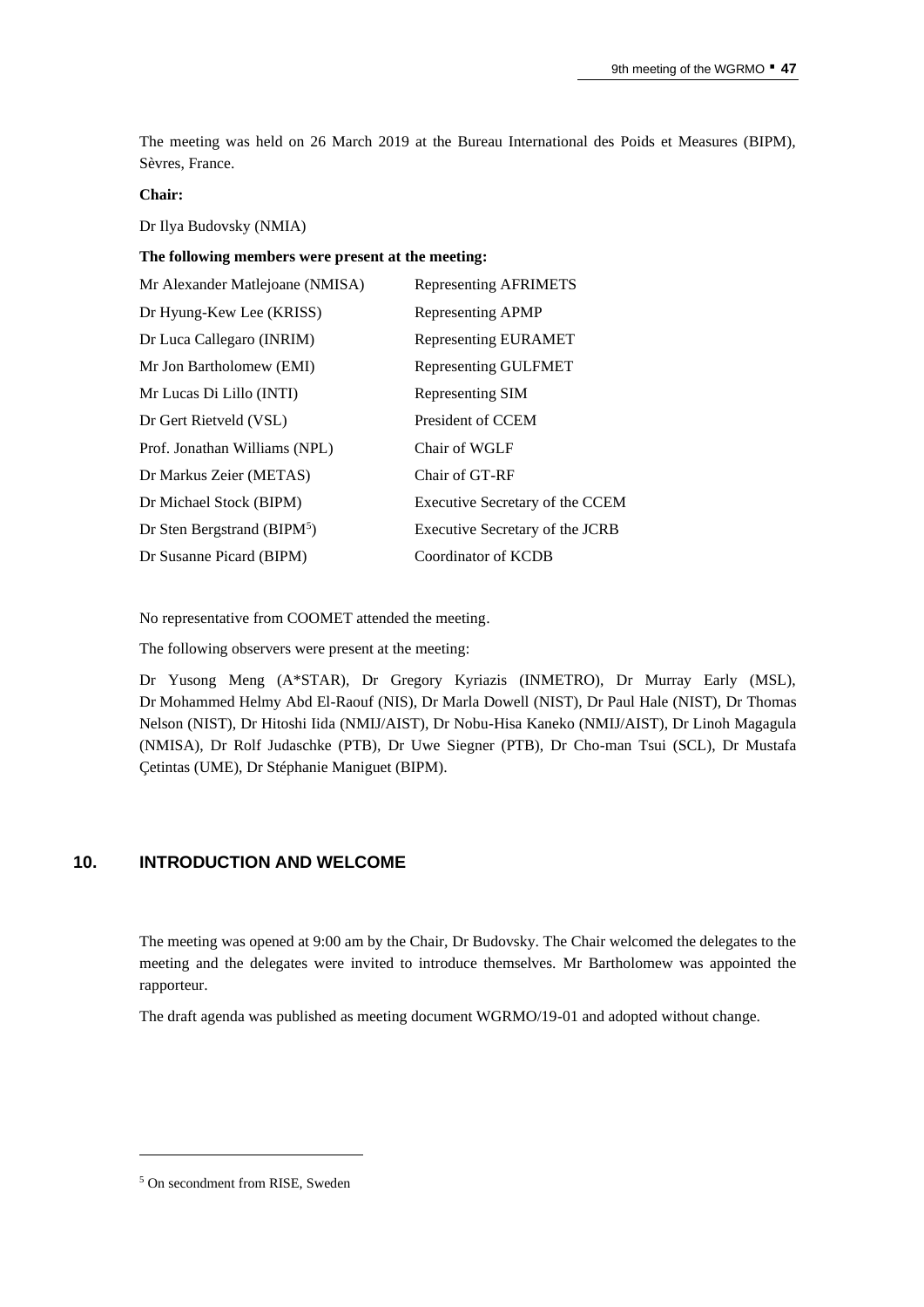#### **11. APPROVAL OF PREVIOUS MINUTES**

The Chair informed the meeting that the minutes of the previous WGRMO formal meeting at the BIPM on 21 March 2017 had been approved and were included with the other CCEM meeting minutes (Meeting document WGRMO/19-02\_a). The Chair thanked Sze Wey Chua for taking the minutes of the meeting.

The minutes of the last informal meeting of the CCEM WGRMO were approved (Meeting document WGRMO/19-02\_b). The Chair thanked Dr Early for taking the minutes of the informal meeting.

There were two actions from the informal meeting. The first was for an informal task group to make a recommendation for the mapping between CMCs and comparisons. This proposal has not been completed, and the subject will be addressed in agenda item 4d. The second action was for the WGRMO Chair to inform the KCDB Coordinator that clarification regarding acceptable units can be addressed to the chair. The WGRMO Chair is working with the KCDB Coordinator to resolve issues when they occur.

#### **12. CCEM WGRMO CHAIR'S REPORT**

The Chair gave a summary of the activities of the WGRMO since the last formal meeting. He highlighted the work on the implementation of the "Efficient and Effective" CMC review strategy, overseeing the transformation of Categories 8 and 9, supporting the transition to KCDB 2.0 and the CCEM input to the CIPM MRA review. (Meeting document WGRMO/19-03).

The Chair highlighted that he had now completed his maximum term of four years and that a new WGRMO chair was required. The Chair said that over the last four years interest in the work of the WGRMO had grown and he believed that the CCEM community had achieved many things of strategic benefit in this period.

Dr Rietveld said that he agreed that the CCEM community and Dr Budovsky have led the MRA Review actions and provided many examples for the CIPM meetings.

In response to the presentation on the CMC review strategy, Dr Picard asked if matrices are obligatory in the CCEM and the Chair responded that as agreed in the 2017 minutes new CMCs must be submitted in matrix form if applicable.

Dr Early asked if there is a common understanding of what the matrices represent. The Chair agreed that regulators and accreditation bodies have questioned if matrices covered a range of values or just the point values listed in the matrix. For example it could be asked if you have CMCs for 10 V and 100 V does this mean you have CMCs for the points in between and what is the CMC at 50 V? Some matrices include "greater than" signs to show ranges, but others do not. The Chair proposed that the Executive Secretary of the CCEM and the new Chair of the WGRMO update the "Electricity and Magnetism Supplementary Guide for the submission of CMCs" to include examples of matrices.

**Action 1** *The Executive Secretary of the CCEM and the new Chair of the CCEM WGRMO update the "Electricity and Magnetism Supplementary Guide for the submission of CMCs" to include examples of matrices.*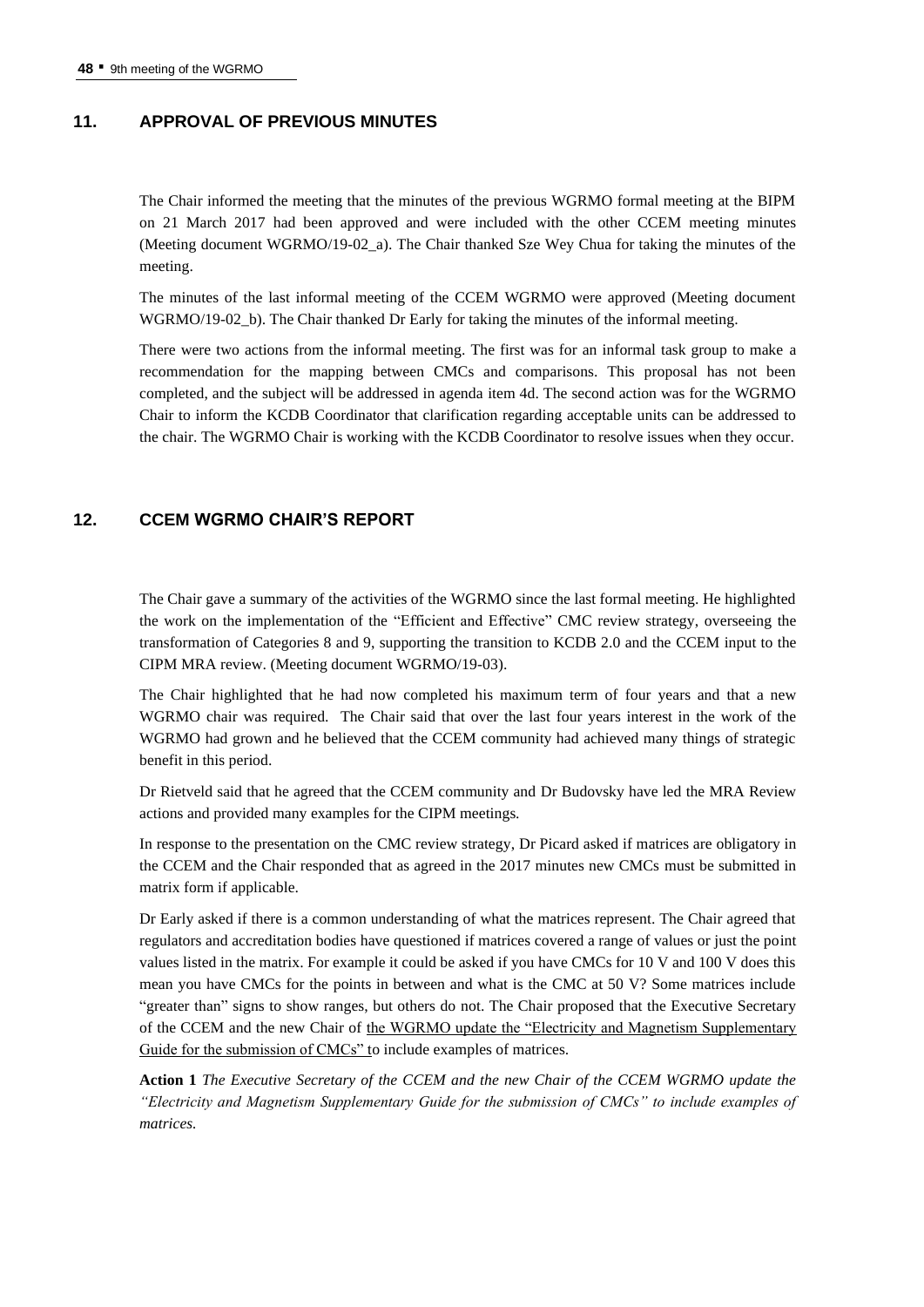#### **13. CIPM MRA REVIEW AND UPDATE FROM THE JCRB**

#### **4a. UPDATE FROM THE JCRB**

Dr Bergstrand, Executive Secretary of the JCRB, provided an update from the JCRB. (Meeting document WGRMO/19-04a). This presentation provided information on the CMC review process and the current status of CMC reviews.

He asked if there were bottlenecks in the process leading to delays. The Chair explained that the process usually takes around two months, but sometimes something happens to delay progress. Dr Callegaro explained that for the recent EURAMET.EM.15 CMC set, which had been significantly delayed, the APMP deadline for review was changed three times. This was because there was disagreement between the experts over one CMC line. Each time the delay was only for a few weeks so no action was taken, but then the deadline was changed again. There was some discussion of why and how delays in the process happened. The Chair summarized this discussion, saying that delays usually occur when there was a disagreement over a few lines and often the submitting RMO would agree to remove these lines to proceed with the rest of the batch, but the submitting RMO does not always know why the batch is delayed.

**Decision 1** *The WGRMO agreed that if a small number of CMC lines are delaying approval of the CMC batch, the reviewing RMO TC chair shall notify the submitting RMO chair. If they cannot quickly resolve the issue they should notify the WGRMO chair.*

## **4b. OVERVIEW OF CIPM MRA REVIEW AND CCEM INPUT**

Dr Rietveld, CCEM President, presented the input he had given to the CIPM on how the CCEM was addressing the recommendations from the Working Group on the Implementation and Operation of the CIPM MRA. These were key items at the last meeting, but the CCEM is now much better placed on these recommendations and is essentially addressing these issues.

The Chair commented that the remaining issues were covered in the agenda of the WGRMO.

#### **4c. KCDB 2.0 – DEMONSTRATION AND DISCUSSION**

Dr Picard, KCDB Coordinator, provided a demonstration and update of progress on the Alpha revision of KCDB 2.0 (Meeting document WGRMO/19-04c). Once Alpha testing is complete the KCDB 2.0 will go to Beta Testing. Initially this will involve the CCT, and then the CCQM, before coming to the CCEM and then the CCRI. The aim is to implement KCDB 2.0 during 2019, probably after the summer.

The Chair asked if TC chairs should consider the KCDB 2.0 timelines before submitting CMC sets for review, and what would happen if a large CMC set is in progress when KCDB 2.0 goes live? Dr Picard explained that they are not asking the CCs to pace themselves around the KCDB 2.0 schedule, and that any files started in the old system will be imported to the new system on completion of the review process.

**Decision 2** *The WGRMO agreed that RMOs are to continue the CMC review process as usual. However they should check with the KCDB Coordinator before submitting CMCs for review, to check the updated timing of KCDB 2.0 introduction*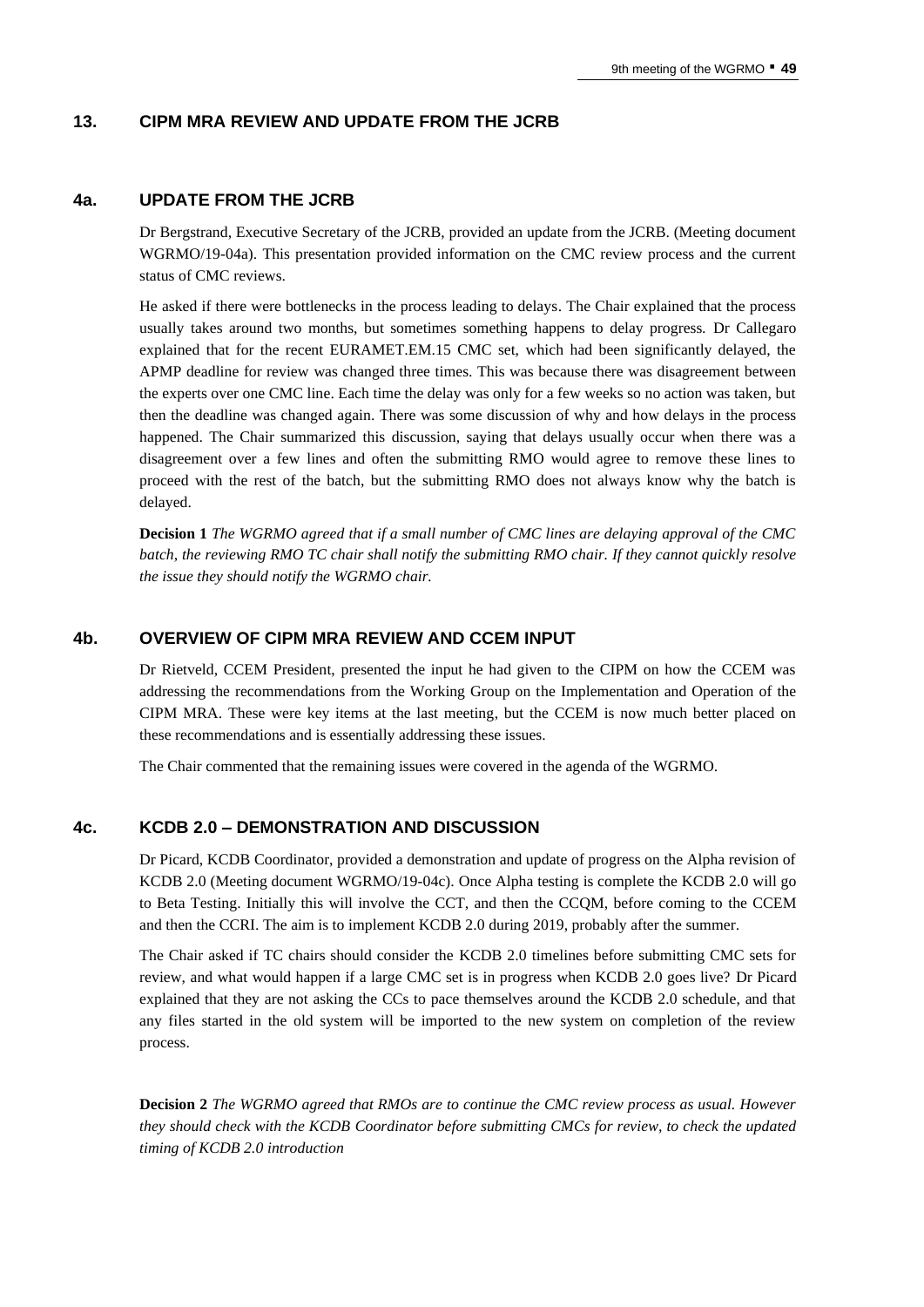Dr Early asked if a laboratory will be able to submit CMCs into the new system whenever they liked. The Chair confirmed that this is the case, but that the next step is for the TC chair, who could then decide when to send them for review. Dr Picard suggested that the TC chair could perhaps announce a date when they would send CMCs for review.

Mr Matlejoane asked if the system would prevent entering a new CMC if the same entry already existed in the database. Dr Picard said that currently it would not.

The Chair thanked all of our BIPM colleagues for the work they have done on KCDB 2.0. Dr Picard said that BIPM would need beta testers from the CCEM community. The Chair said he hoped we would make ourselves available for testing.

**Action 2** *Coordinator of the KCDB to approach WGRMO Chair and RMO TC Chairs when CCEM beta review of KCDB 2.0 is required*

### **4d. CRITERIA FOR ACCEPTANCE OF CMCs IN ELECTRICITY AND MAGNETISM**

The Chair explained that when there is no comparison evidence to support a CMC claim, different reviewers can make different decisions in similar circumstances. Strategic planning of CCEM and RMO comparisons is part of the solution and EURAMET have made some progress on this, which will be covered in agenda item 4e.

However, even with strategic planning of comparisons, there are a number of circumstances where this is still an issue, for example where comparison are not possible for state of the art services or where comparisons are too hard to organize. Another example is where the top level services for a developing NMI is lower than the usual NMI level, this latter case may be helped by the hybrid comparison proposed by APMP to the JCRB. The task group set up at the last informal meeting had yet to agree on a proposal of what evidence is required to accept CMCs.

The Chair proposed taking the next agenda item on strategic planning before discussing this agenda item.

#### **4e STRATEGIC PLANNING OF COMPARISONS**

Dr Callegaro presented the work EURAMET has done on strategic planning of comparisons (Meeting document-WGRMO/19-06 c.

Dr Callegaro highlighted that this work has shown that some CMC sub-sub-categories cannot have a comparison for technical reason. Many sub-sub-categories do not need a comparison because they are covered by comparisons in other entries, because they are considered as "easy" measurements or because the sub-sub-category is marginal. In other cases it is not realistic for anybody to organize the comparison.

Dr Callegaro said that connections with the strategic plans of other RMOs may be useful, as would some consensus among RMOs on which sub-categories are covered by which comparisons – commonly known as "how far the light shines." The Inter-RMO review also needs to take into account the EURAMET strategic planning for comparisons.

Dr Helmy asked if a laboratory should wait for comparison results to be published before they submitted CMCs. The Chair responded that the rules are already clear that a Draft B can be taken as evidence.

The Chair asked what would happen if EURAMET decided not to run a comparison for a sub-subcategory; should that be accepted by other RMOs? Dr Callegaro responded that it would be necessary to look at the other evidence to support a CMC. He added that there are many sub-sub-categories where no comparisons take place, but in future there will be a plan not to have a comparison in these sub-sub categories.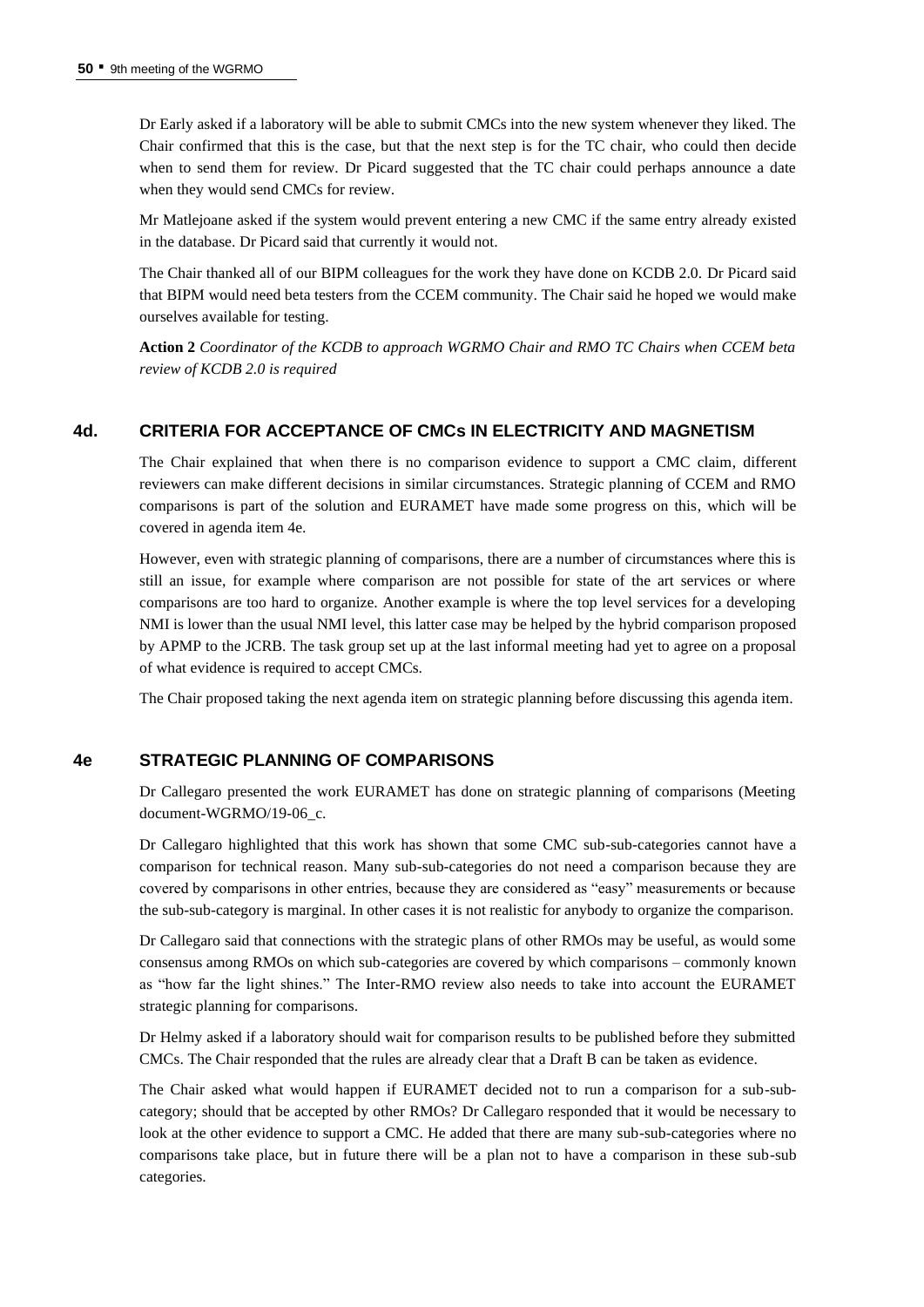Dr Rietveld said that having a comparison is ideal. This exercise may lead to the identification of a few sub-categories, which would require additional supplementary comparisons. He encouraged EURAMET to continue looking at a more common shared view on "how far the light shines". Dr Rietveld provided the example that by increasing the uncertainty claimed for CMCs there may not be a need to wait for a comparison result.

Dr Early pointed out that running comparisons is important to support CMC claims but also to give our clients confidence in our measurements, and even a poor comparison may have value for our clients. He also commented that we need to be careful because supplementary comparisons that are seen as essential might become key comparisons. Prof. Williams highlighted that if the comparison is not a CC key comparison it cannot be an RMO key comparison.

Dr Rietveld said that many CCs were looking at these issues. The Chair said he had talked to other CCs on this issue, and it would be good to see the details of the other CC guidance so that we can build on this.

Dr Siegner suggested we search for case studies from past reviews for the guidelines to provide more detail on what would be suitable evidence. Dr Helmy said that rules are very important to guide the CMC reviewers when to accept and reject.

**Action 3** *The existing task group to provide draft of CCEM Supplementary Guidelines for the Acceptance of Calibration and Measurement Capabilities, including case studies by the 2020 meeting.*

**Action 4** *RMOs to continue developing strategic plans for EM comparison.*

**Action 5** *JCRB Secretary to request information from other CCs on their guidance on what evidence is required to support CMCs.*

## **14. SERVICE CATEGORIES IN ELECTRICITY AND MAGNETISM**

#### **5a. UPDATE ON CATEGORIES 8 AND 9**

This work is complete.

#### **5b. CURRENCY OF EM SERVICE CATEGORIES**

This was discussed together with the next agenda item.

#### **5c. PROPOSALS FOR NEW AND UPDATED SERVICE CATEGORIES**

Dr Callegaro highlighted that in the last batch of EURAMET CMCs there was a request for details on how to classify digital meters from power stations which produce continuous streams of data including amplitude and phase information. The Chair said that there needs to be a proposal in order for this to be considered by the WGRMO.

**Action 6** *EURAMET to provide a proposal for a new service sub-category for digital meters and merging units.*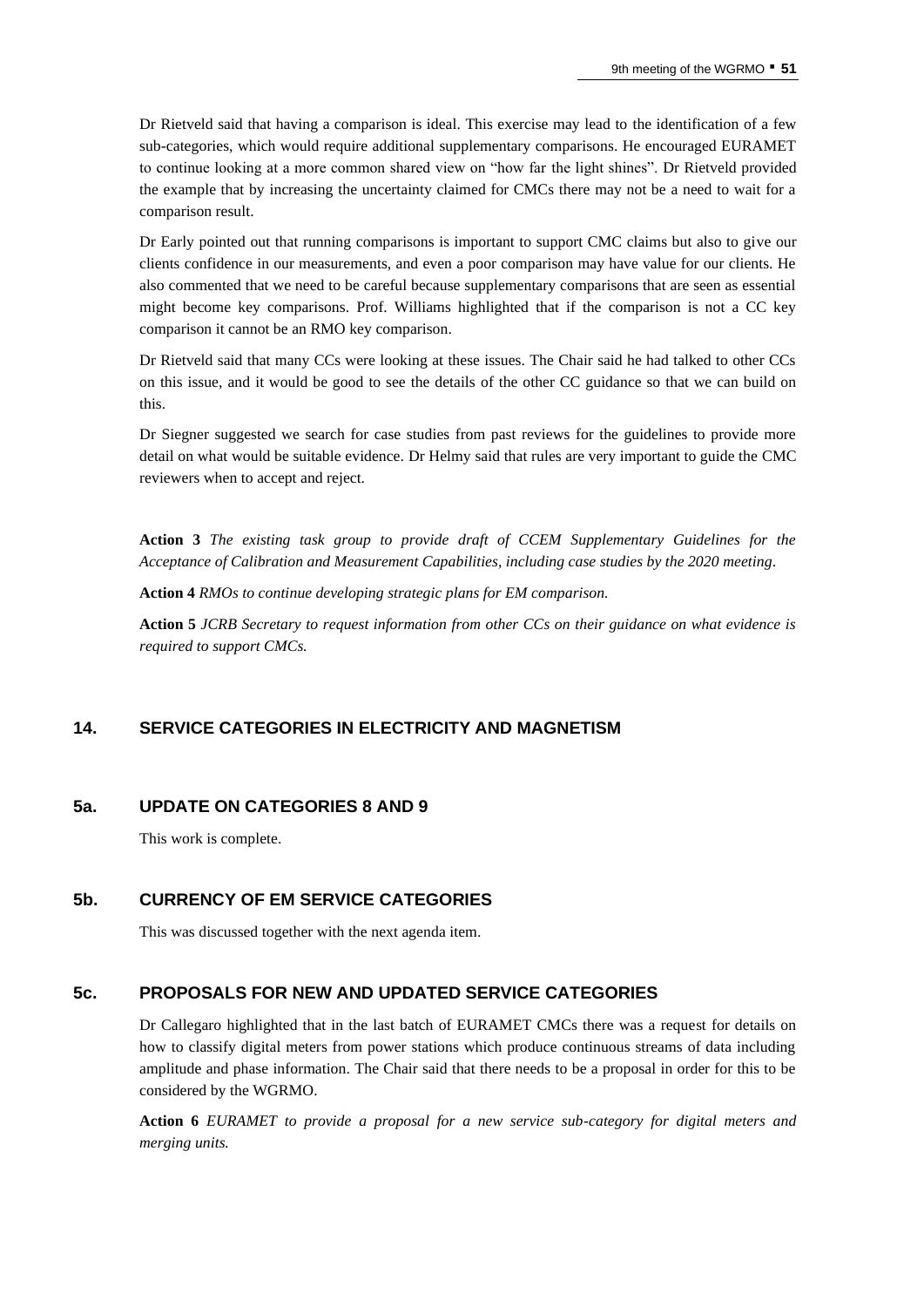Dr Zeier had a proposal from his EMC colleagues at METAS. The Chair asked GT-RF and the relevant experts to discuss the proposal and come back to WGRMO with a recommendation.

Dr Rietveld raised the issue of linearity, which can often be measured with lower uncertainties than the uncertainty for a gain calibration in the same parameter. There was some discussion on whether this was already covered, needed new categories or just some small revision to the existing categories, perhaps by adding the information after a colon. The Chair said a small task group would be needed to make a proposal.

**Action 7** *A new task group (Gert Rietveld and Ilya Budovsky) to propose a solution to including linearity in the CMC categories list.*

## **5d. PERIODIC REVIEW OF CMCs**

The Chair asked if the CCEM community were complying with the requirement for periodic review of already published CMCs as mentioned in section 11 of document CIPM-MRA-D-04 and in section 5 of CIPM-MRA-G-02. The latter document says that the periodic review of the QMS (at least every 5 years) should include examination of evidence for the continued validity and vitality of published CMCs. This is an issue for RMOs and the RMOs should have a process for achieving this. There was discussion of the approaches taken by AFRIMETS, APMP and EURAMET. The Chair proposed that WGRMO ask the RMO TC chairs to report if each RMO was meeting this requirement.

**Action 8** *RMO TC Chairs to report by the 2020 meeting how the requirement for a 5–year periodic review of CMC is met.*

## **15. NEWS FROM RMOs**

The Chair informed the meeting that the RMO reports are available in Meeting documents WGRMO/19- 06\_a, WGRMO/19-06\_b and WGRMO/19-06\_c. He requested brief highlights from each RMO.

Mr Matlejoane, representing AFRIMETS, highlighted the publication of the 1st supplementary comparison from TCEM.

Dr Lee, representing APMP, highlighted the submission of the proposal on Hybrid comparisons to the JCRB, which has been recommended as an example of "Other available knowledge and experience" in Section 3 of CIPM MRA D-04. He also reported that APMP has successfully merged the on-site review with the intra-RMO review.

Dr Callegaro, representing EURAMET, highlighted the work on strategic planning of comparisons. He explained that the establishment of the European Metrology Networks for smart grids and quantum technologies will allow TCEM to focus on metrology activities. The EURAMET comparison support tool, developed by TCEM, has now been adopted by EURAMET.

Mr Di Lillo, representing SIM, highlighted the work being done to help and encourage small laboratories to submit CMCs.

Mr Bartholomew, representing GULFMET, said that work towards submitting CMCs was continuing in the TC.